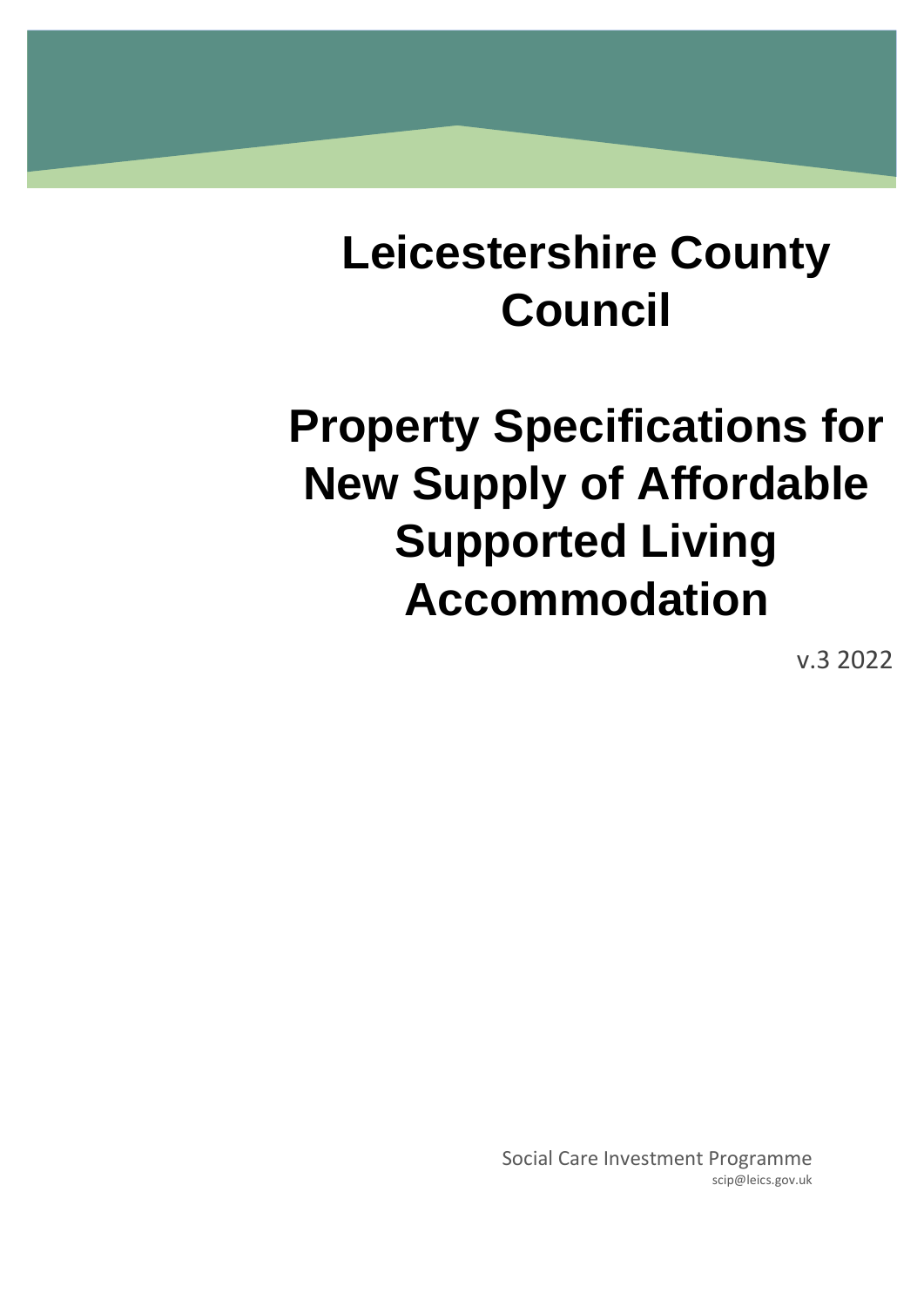<span id="page-1-0"></span>

| 1.1<br><b>Table of Contents</b>                                                                                               |
|-------------------------------------------------------------------------------------------------------------------------------|
| 1.1                                                                                                                           |
|                                                                                                                               |
|                                                                                                                               |
|                                                                                                                               |
| Appendix One – Brief for dwellings for new supply of affordable supported living accommodation<br>1                           |
| Checklist for Supply of Affordable Housing for Supported Living Accommodation - Generic  7<br>1.5                             |
| Appendix Two - Brief for fully accessible wheelchair dwellings (inclu accessibility standards for bariatric<br>$\overline{2}$ |
|                                                                                                                               |
| Appendix Three - Brief for dwellings for those with Complex Needs (inclu those with Forensic Needs). 15<br>3                  |
| 3.8                                                                                                                           |
| Appendix Four - Brief for Extra Care (with reference to those living with dementia)  20<br>4.                                 |
| 4.10                                                                                                                          |
| 5                                                                                                                             |
|                                                                                                                               |
| A2                                                                                                                            |
| A3.                                                                                                                           |
|                                                                                                                               |
| A5.                                                                                                                           |
| A6.                                                                                                                           |
| A7.                                                                                                                           |
|                                                                                                                               |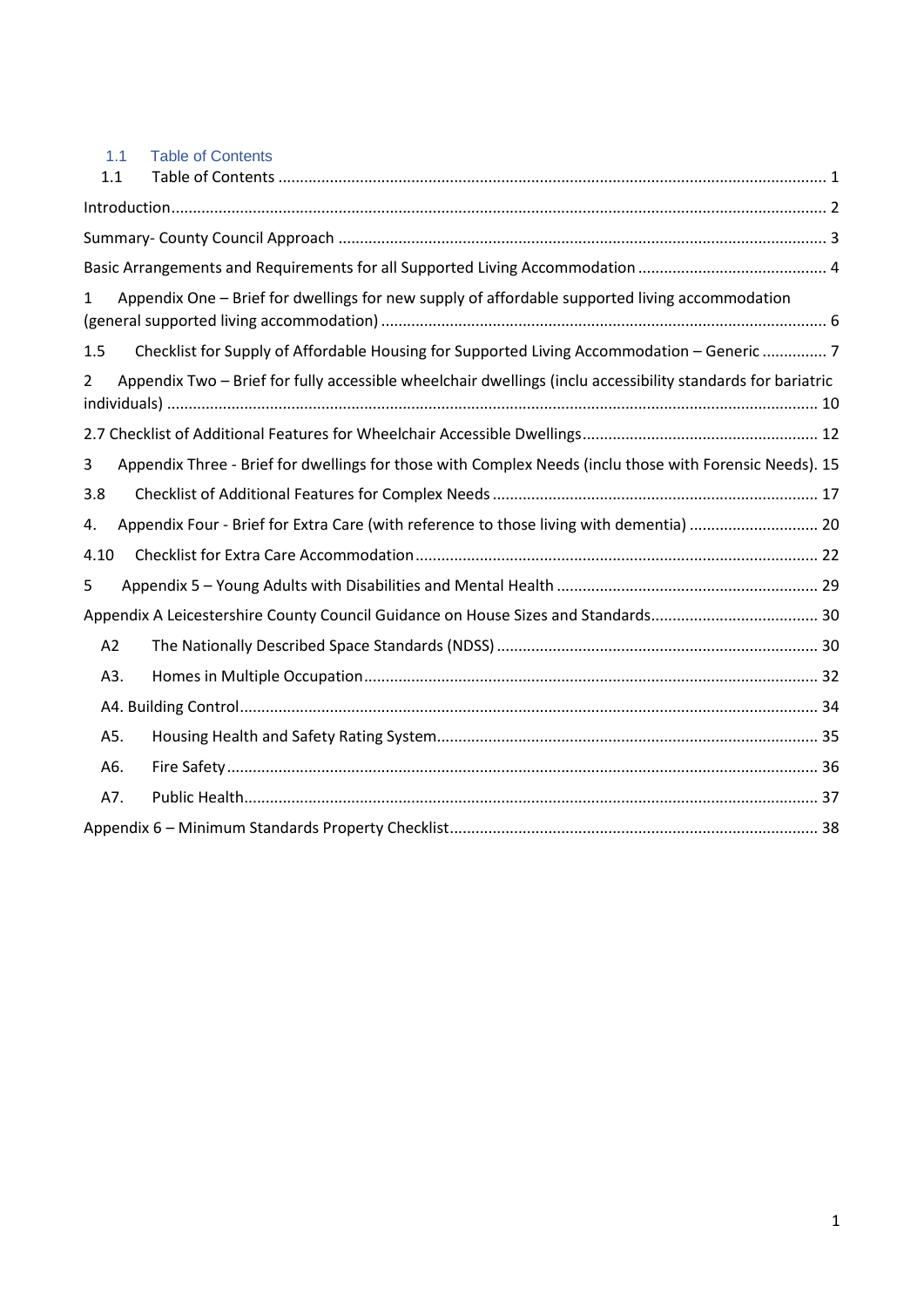# <span id="page-2-0"></span>**Introduction**

Leicestershire County Council, (LCC), wishes to encourage Residential Social Landlords, (RSLs) and Developers to provide Supported Living Accommodation for a range of vulnerable adults across the County of Leicestershire. LCC's Adult Social Care Department are also in support of the National Statement of Expectations (NSE) and aim to work with providers of accommodation in order to improve quality, standards and outcomes for those being supported.

The NSE for supported housing sets out government's vision for ways of working in the sector and recommendations for standards in accommodation and is an important step in establishing what good looks like and how it can be achieved. This is part of the work to improve oversight, ensure quality and value for money.

[https://www.gov.uk/government/publications/supported-housing-national-statement](https://www.gov.uk/government/publications/supported-housing-national-statement-of-expectations/supported-housing-national-statement-of-expectations)[of-expectations/supported-housing-national-statement-of-expectations](https://www.gov.uk/government/publications/supported-housing-national-statement-of-expectations/supported-housing-national-statement-of-expectations)

#### Underpinning this vision is;

'*It is our ambition that all people who need it can access safe and good quality supported housing at the right time. We want residents of supported housing to have safe, appropriate accommodation which meets their needs, and which delivers positive outcomes, whether this means living as independently as possible or moving onto more independent living over time. We also want supported housing to provide value for money for residents, commissioners and the taxpayer, while recognising that costs can be more expensive than in general needs housing due to the specialised requirements'*

The following intends to set out LCC's standard requirements for both standard Supported Living but also accommodation for individuals with more specialist needs. Working with the Local Authority and its strategic partners, RSL's and Developers are encouraged to invest in Leicestershire and help enable LCC to grow the supply of Supported Living Accommodation of all types, across the County.

A generic brief of required standards is included, followed by 4 appendices as set out below:

- Wheelchair accessible/bariatric
- Complex Needs (including Forensic)
- Extra Care (including dementia)
- Additional Groups: Young Adults with Disabilities (formerly Transitions aged 16-25) and those with Mental Health conditions.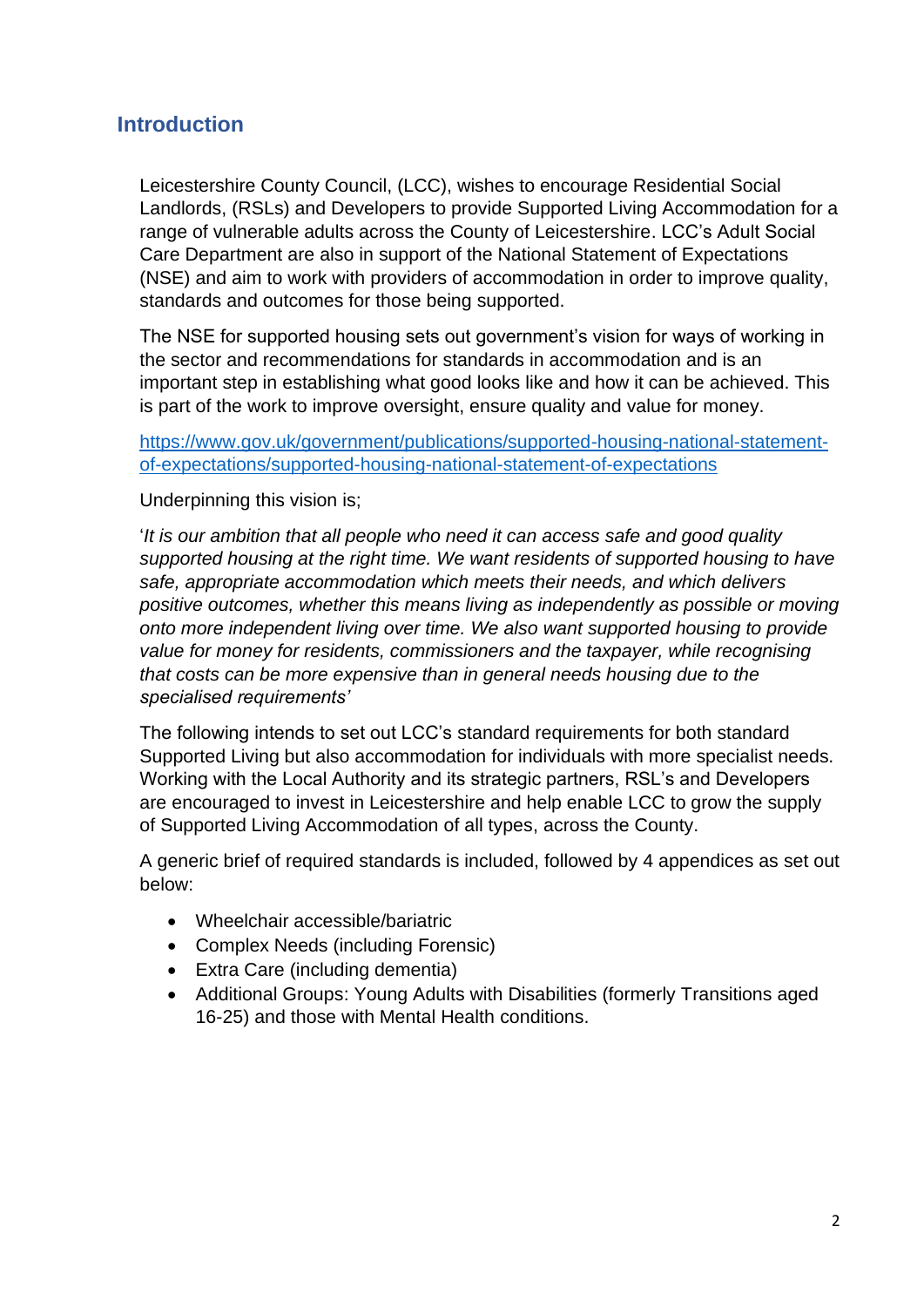# <span id="page-3-0"></span>**Summary- County Council Approach**

| <b>Tenant Group</b>    | Size of one bed |
|------------------------|-----------------|
| General                | 47 sqm          |
| <b>Wheelchair User</b> | 56 sqm          |

#### **Development Internal Space Standards**

The above are standards adopted by The Council that exceed the nationally described space standards. Our view is that an increase in the internal space standard provides greater assurance of sufficient space for future tenants and support staff as well as adequate space to provide privacy and dignity for those being supported.

It is acknowledged that on every development these may not be achieved due to site building constraints or financial viability and early specific site discussions are encouraged so agreement can be achieved on site viability and specification.

Leicestershire County Council (LCC) would expect a proportion of units within each new development, where possible, to be fully wheelchair accessible.

| <b>Tenant Group</b>                | <b>No of Units</b> |
|------------------------------------|--------------------|
| <b>General Learning Disability</b> | $6-15$ max         |
| <b>Complex Needs</b>               | $4-6$ max          |
| <b>Extra Care</b>                  | Min of 50          |
| Young Adults with Disabilities     | 8 self-contained   |
|                                    | 5 shared           |
| <b>Mental Health</b>               | 10 self-contained  |
|                                    | 8 shared           |

#### **Development Unit Sizes**

The number of units should include an office and adequate communal/ resource space, relative to the number of tenants. To future proof the development any office/communal resource spaces should be designed so that they can be converted to a self-contained flat or flats in the future. Capital costs for the office/communal resource space to be included within the total development costs as no rent/revenue monies will be paid in respect of these areas. The on-going revenue cost of the office/communal resource space is to be included within the eligible service charge.

#### **Location**

Within existing /proposed sustainable residential communities with an established infrastructure. The location of any development must be agreed at pre-planning stage with SCIP scip@leics.gov.uk and will be subject to a Location Accommodation Risk Assessment (LARA), which is carried out by the Council.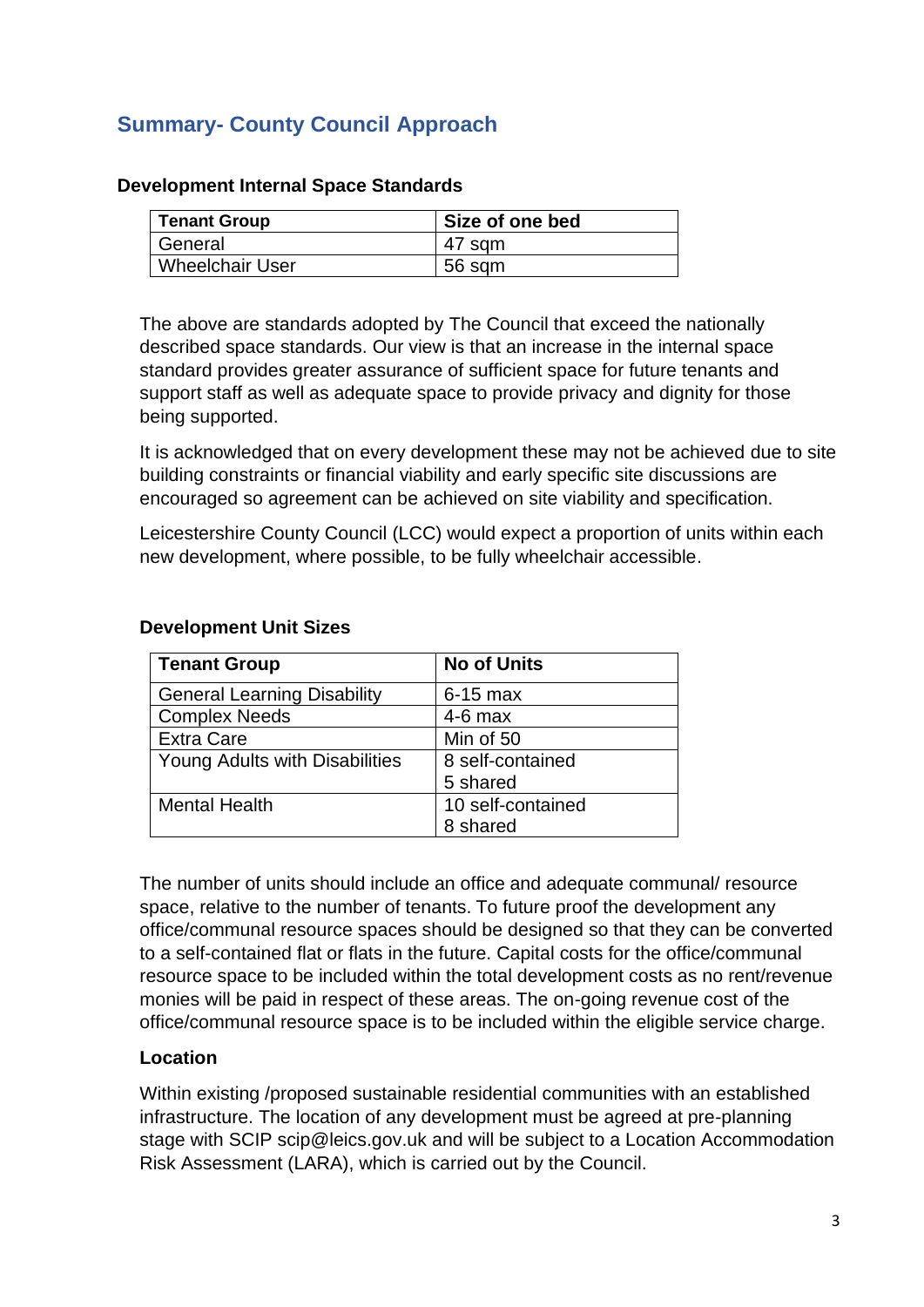# <span id="page-4-0"></span>**Basic Arrangements and Requirements for all Supported Living Accommodation**

#### **Revenue Support, Nominations from Leicestershire County Council and Voids**

LCC is not proposing to make revenue contributions to developments. Any costs that fall outside of Housing Benefit and rent will need to be met by the provider. RSLs are encouraged to discuss their proposals with the Revenue and Benefits Team(s) at the relevant Borough or District Council(s) at an early stage.

Identified tenants will have individual care/support needs funded by Adult Social Care or Health.

LCC will have 100% nomination rights on all lettings for new build developments. All lettings will be identified by Adult Social Care. A nominations agreement will be made for each development.

#### **Tenancy Type**

Tenancy types will be dependent on the accommodation offer and the type of Landlord used. Assured Shorthold / Assured tenancies are common; however, other tenancy types should be made available. Where under 18's provision is provided, tenancies will be held in trust.

#### **Care Package / Support**

Landlord and CQC regulated care/support functions must be provided by separate organisations/entities. Current arrangements require care/support to be commissioned from LCC contracted support providers or via a Direct Payment arrangement between an individual/their family/advocate and a support provider. None/any/all of the referred clients may already have a social care provider in place.

#### **Basic Design Principles**

All developments to provide:

- Clean maintainable environment throughout.
- Affordable and efficient running costs per unit/block.
- Adequate space standards, please see Appendix A
- Full compliance with the latest legislation for Fire Safety Order, LCC's current third-party fire standards where applicable
- For new build properties consideration given to Leicestershire County Council's policy on Zero Carbon Requirements/Construction. See Appendix A.
- The development should include individual gardens where possible and/or a communal garden
- Dependant on existing services low surface temperature radiators or electric underfloor heating throughout/controllable storage/panel heaters, temperature control valves, or Gas CH with low surface temperature radiators;
- An entrance door / post box / doorbell / keychain / spyglass / individual number;
- A bedroom with minimum of one opening window.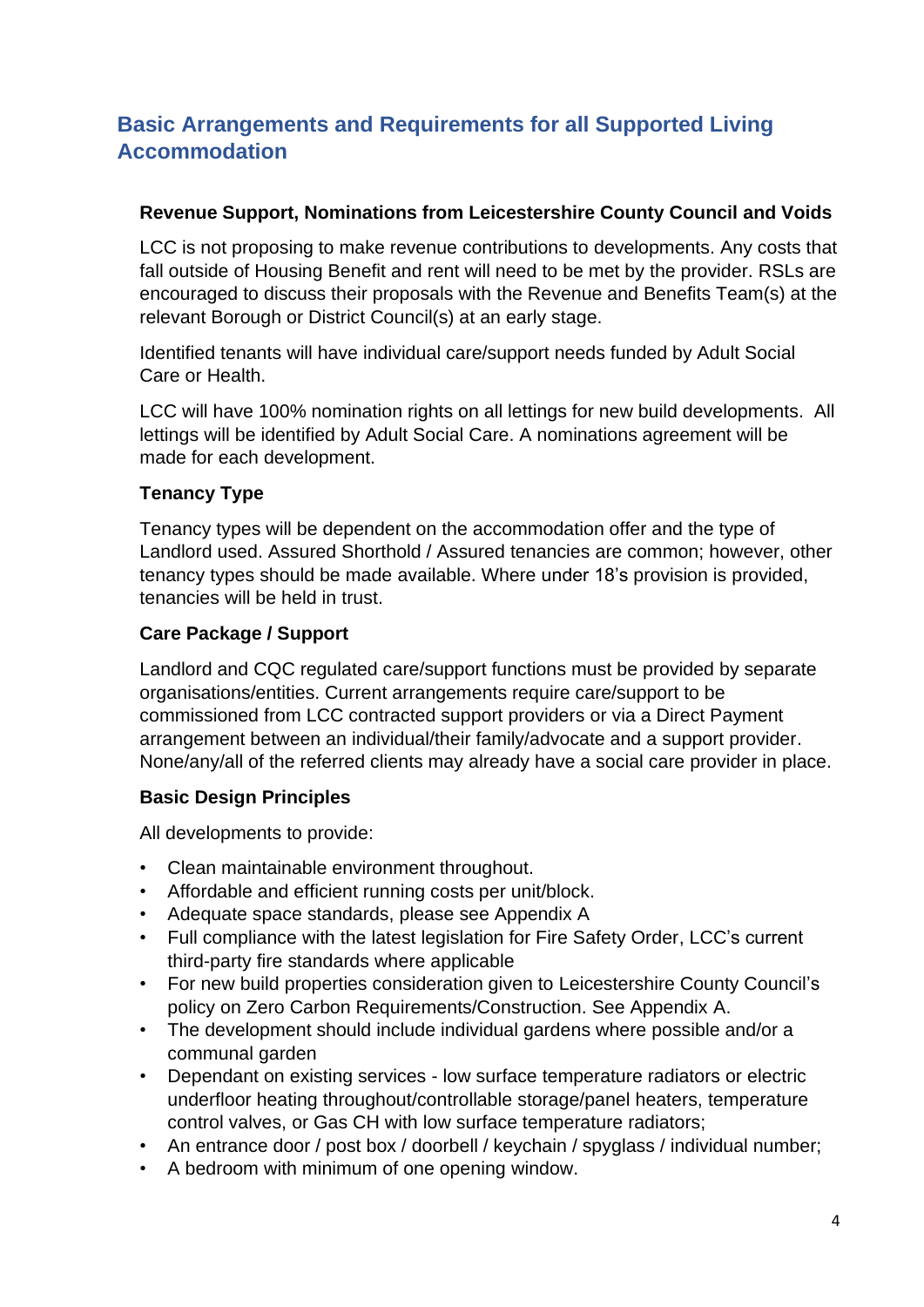- Living space/dayroom with minimum of one opening window.
- A bathroom with sufficient plumbing, tiling and flooring to facilitate future removal of the bath for conversion to a wet room; proforma shower tray to be installed under the bath. Anti-scald mixers to be considered for bathroom and kitchen taps where appropriate
- A kitchen that is capable of having a washing machine, a tumble dryer, fridge freezer, and a cooker to include lockable cupboards/drawers.
- Storage for wheelchair, vacuum cleaner, ironing board, etc (this storage should be separate to clothes storage).
- Appropriate non-slip hard wearing vinyl flooring to be provided throughout, carpeting within living space/dayroom.
- Robust acoustics throughout to ensure noise transference is minimal.
- Robust plaster and paintwork.
- Communal digital aerial and satellite dish or individual aerial with a booster.
- Hardwiring to include for telephone / WIFI internet / digital and satellite TV points.
- Appropriate entry and exit points.
- Adequate natural and LED lighting throughout the building, including the grounds and immediate surrounds.
- Individual or communal /shared garden.
- Parking provision for tail lift vehicle close to main entrance; if units are dispersed best endeavours should be made to provide parking provision for a tail lift vehicle; including discreet/easy access for ambulances considered
- A refuse area to include for clinical waste.
- The office/sleep-in/communal resource space should be located in the most appropriate space within the development, taking into account the needs of tenants, staff, and visitors
- Inclusion of built in appropriate smart technology throughout, for example, handsfree assistive technology, voice activated lights, door openers etc
- Further detailed requirements can be discussed on a development-bydevelopment basis.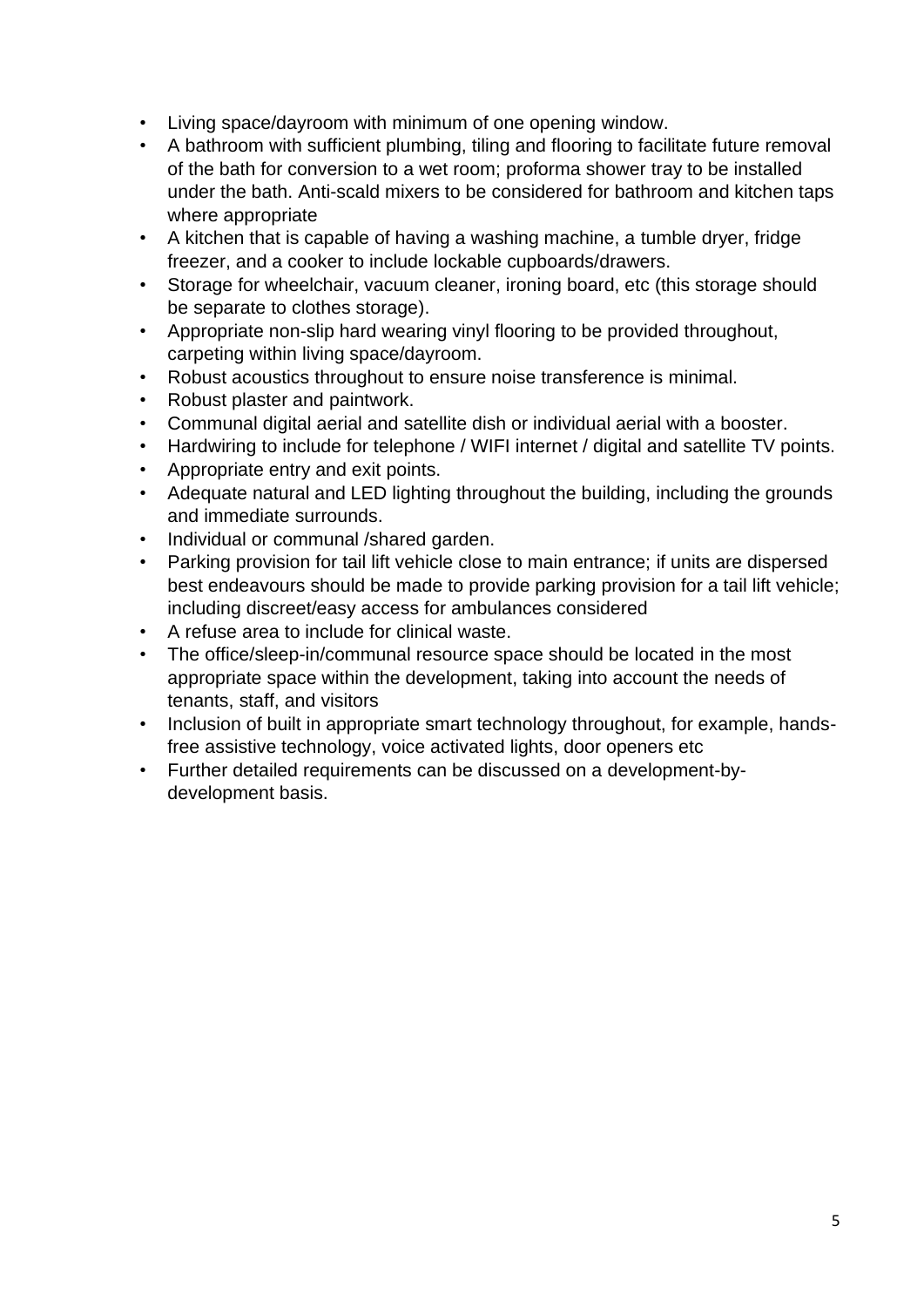# <span id="page-6-0"></span>1 Appendix One – Brief for dwellings for new supply of affordable supported living accommodation (general supported living accommodation)

## **1.1 Target Client Group**

The tenant group will be discussed in early site-specific discussion with LCC's Adult Social Care. Developments may be used to offer housing to a mix of; people with learning disabilities, autistic spectrum disorders, mental health conditions and people with a physical and/or sensory disability. In some circumstances it may be more appropriate to have developments for specific groups. Currently the majority of standard supported living accommodation is occupied by individuals with a learning disability.

## **1.2 Development Size**

Between 6 and 15 units, to include an office/communal space (and where necessary a sleep-in space). The development should include individual gardens where possible and/or a communal garden.

## **1.3 Accommodation Type**

Block of flats or cluster of flats. The majority of the units will be self-contained 1x bedroom with a small number of 2x bedrooms to be decided on specific development.

LCC would expect a proportion of units within each development to be fully wheelchair accessible and provide for those with bariatric needs. The specification of these units must comply with LCC wheelchair brief – this brief is supplied within this document. LCC will confirm the required proportion for any development in early site-specific discussions.

#### **1.4 Wheelchair Accessible Provision**

Leicestershire County Council would expect a proportion of units within each development to be fully wheelchair accessible. LCC will confirm the required proportion for any development in early site-specific discussions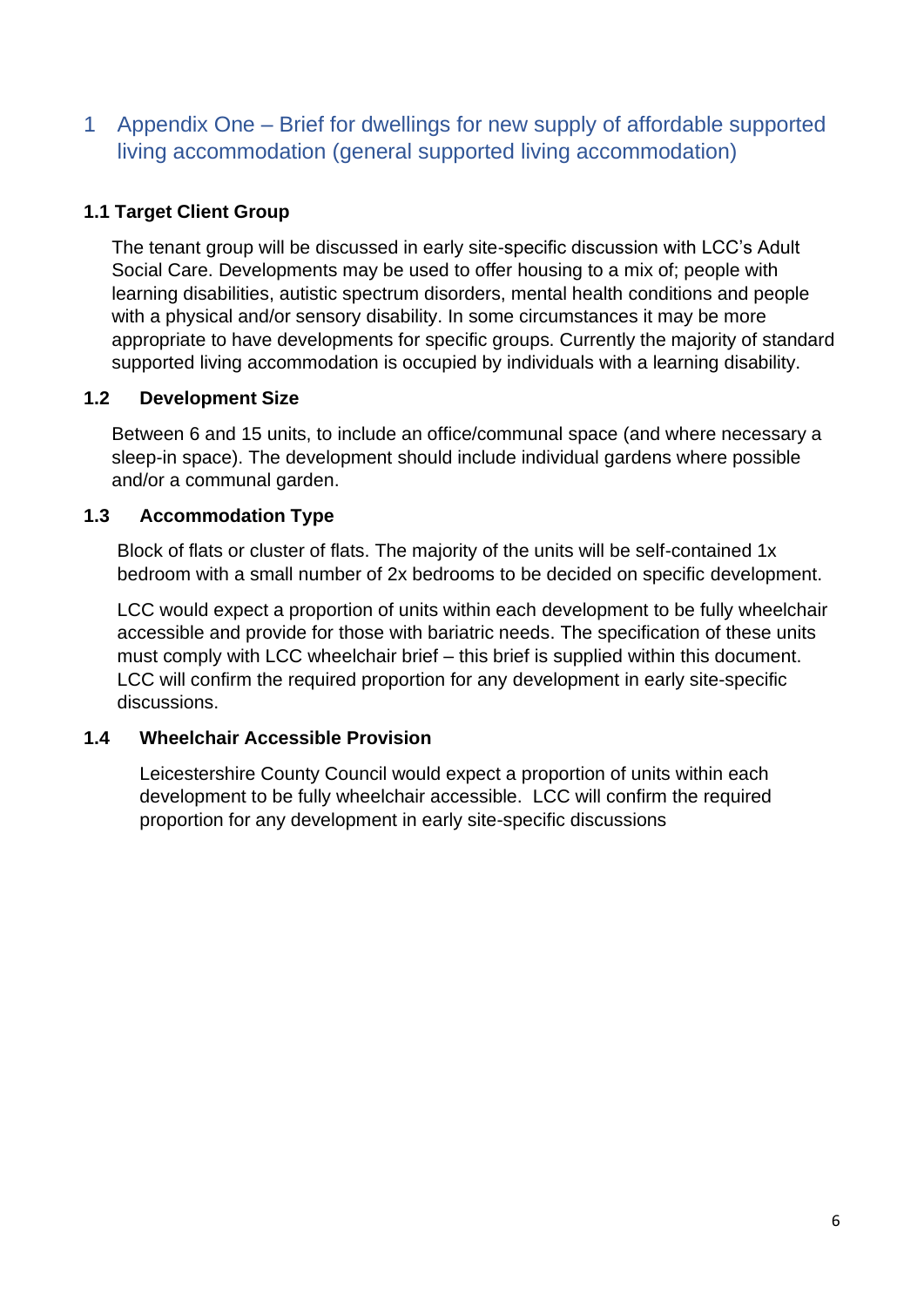# <span id="page-7-0"></span>**1.5 C**hecklist for Supply of Affordable **H**ousing for Supported Living Accommodation – Generic

\*LCC Wheelchair brief must be complied with in addition to this document if providing accommodation built to the National Accessible Wheelchair Standard  $M4(3)(2)(b)$ 

#### **Minimum specification required:**

Lift – Wheelchair accessible (required for 2 storey buildings and above only)

#### **External**

Individual enclosed garden or communal space with safe level access and egress to and from the building, wide pathways, lockable gates and area for seating. External refuse store to include for clinical waste.

Sufficient parking for clients and staff, to include a provision for dropping off and parking close to main entrance for ambulances and tail lift vehicles. Wheelchair user space closest to main entrance, or the designated property.

#### **Heating & Services**

Provision of a concise home user guide (jargon free) for each of the dwellings. To be presented in a clear and concise format with simple instructions on the basic use of the property.

Gas CH with low surface temperature radiators (with TRV's) throughout, or electric under floor heating / controllable panel/storage heaters.

TMW temperature control throughout for hot water, to include safety cut out devices to save overheating/scalding on electric showers.

Sufficient sockets in all flats and office/ communal space to allow for future use.

Individual utility meters (to be located externally).

Digital TV point in lounge and bedroom, communal dish and or aerial or separate with a booster

Fire alarm sounders / smoke detectors/ heat detectors throughout. Potential to provide a system that can meet a range of needs including those with conditions such as epilepsy. Specific details will need to be discussed at design stage. To comply with the Regulatory Reform (Fire Safety) Order 2005 as a minimum standard

Hardwiring throughout or WIFI for a centralised call system. To also support installation of Assistive Technology / PC, telephone, WIFI internet.

**General**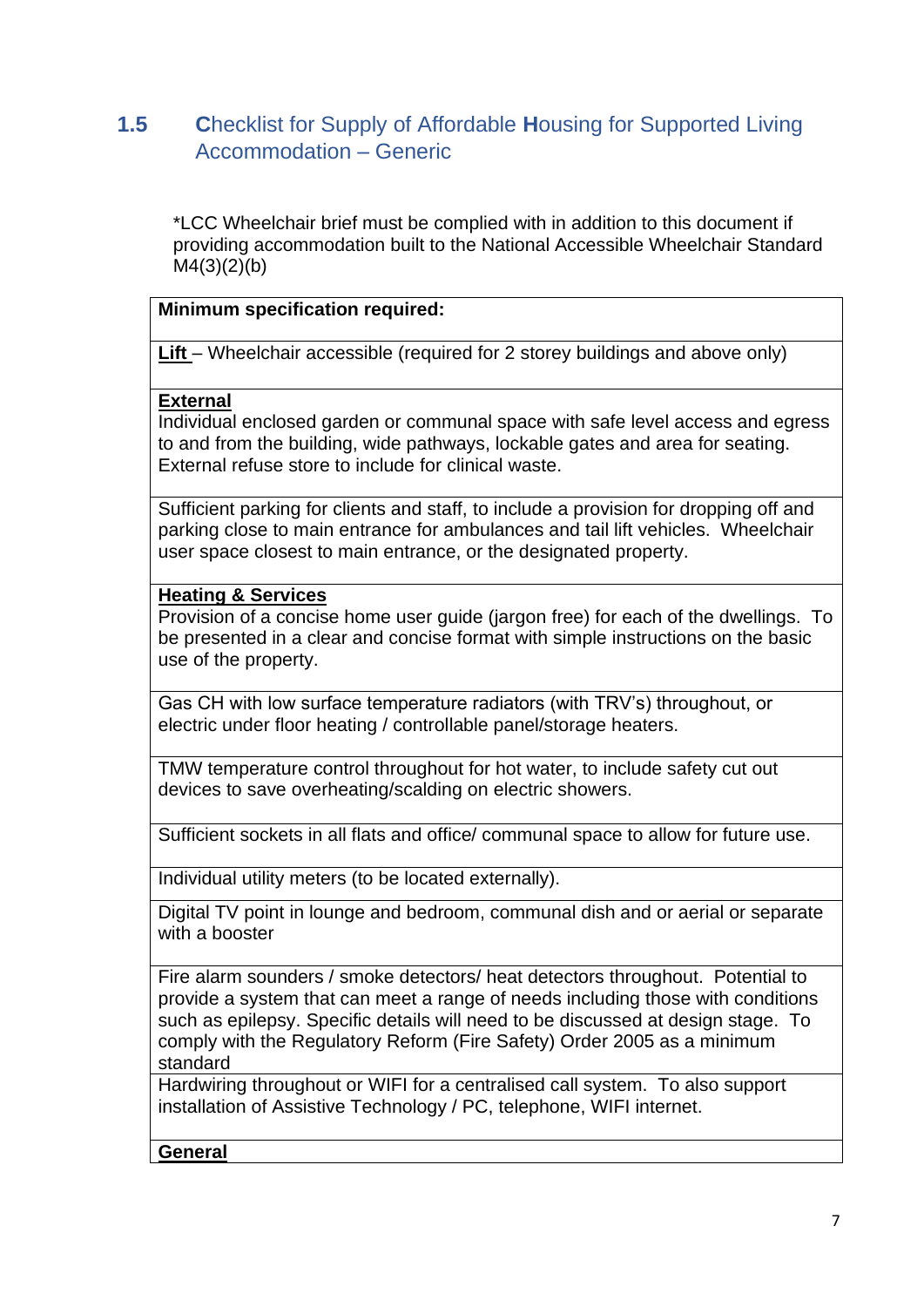Each property to have individual front door / post box / doorbell / security chain / number / spyglass / video entry system. External light for external doors.

Light switches not pull cords (except in wet areas), no dimmer switches or fluorescent strip lights. All to be flush and LED fittings where possible. Recessed lights accessible to enable bulb changing.

Full Compliance with Fire Safety Order - Smoke detectors, heat detectors, fire doors minimum FD30 to communal and kitchen.

Sprinklers where required in accordance with legislation, and LCC use of sprinkler systems policy and guidance.

LCC Fire Risk and Sprinkler Priority Assessment Tool is available to confirm requirements.

All windows style/design will require control restrictors (for health and safety purposes), and locks.

development should meet secure by design principles especially to the front facing windows.

Development specific to be determined. Window and door handles throughout the development need to be capable of being ligature free.

Development specific to be determined. Laminated / toughened safety glass throughout.

Protective door hinges to be fitted to avoid trapping fingers.

Doors should not be capable of slamming shut, soft close door closures to be fitted.

Electric opener with intercom/video on main front entrance door.

Sufficient sockets for equipment etc, in all flats and office/ communal space. Storage space for vacuum cleaner, ironing board etc. required.

Curtain battens over windows and external doors throughout.

Easy to clean hard wearing non-slip vinyl flooring throughout. Clear mastic sealant at all perimeters and welded joins/corners Carpeting to seating area in living room and bedrooms.

Robust plaster and paintwork throughout capable of being cleaned. Metal acoustic resilient bars to dividing party walls.

Robust sound proofing throughout to minimise noise transference (min. Rockwool 100mm acoustic insulation between floor joists and board all ceilings with min 15mm sound block)

Door stops where required.

**Kitchens** 

Kitchen layout capable of having a washing-machine, tumble dryer, fridge freezer and cooker.

Ceramic tiling above worktop to underside of wall units, and behind cooker space up to extractor hood if installed; where applicable tiling shall extend to windowsills and reveals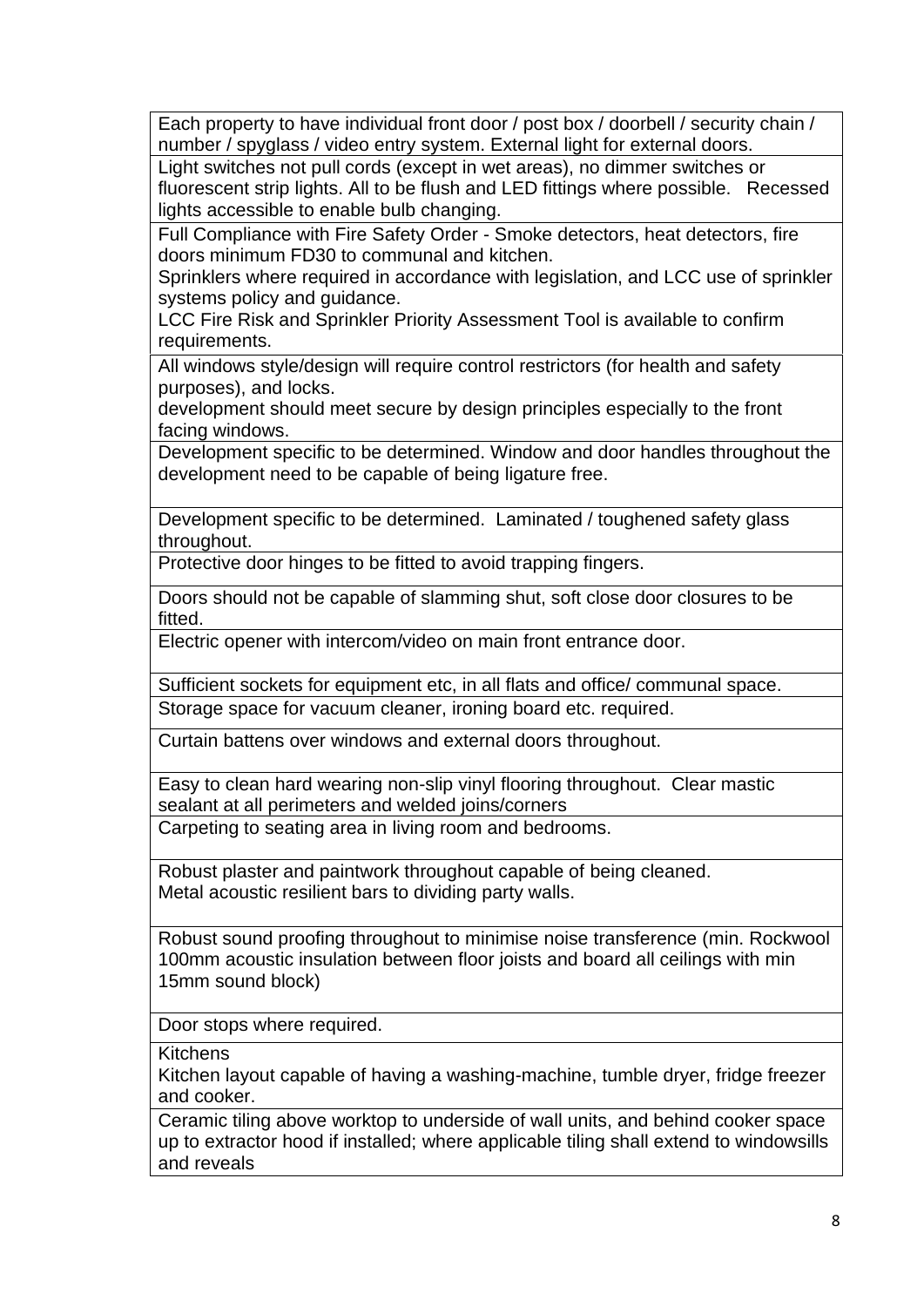Lockable cupboard for COSHH.

Non-slip vinyl flooring, clear mastic sealant at all perimeters and junctions, welded joints/seams.

Continual run or humidistat extractor fan within room or extraction hood over cooking space extracting to the outside.

Identified isolation switches for the cooker and white goods.

Star locks on access cupboards i.e., boilers/electrical equipment.

Solid FD30S kitchen door.

Bathrooms

Bathroom with adequate plumbing, flooring and tiling to facilitate future removal of bath and easy conversion to a wet room. Shower proforma tray to be a minimum of 1700mm x 770mm (or bath size).

Thermostatic cut out Shower above bath to include floor to ceiling tiling, a fulllength shower curtain and or screens. (The shower tray gullies must be fitted with a suitable bung when not in use, to ensure that smells cannot enter the room).

Consider position of radiator in bathroom. For example, radiators not cited next to the toilet (which prevents a grab rail being installed to aid people to use the toilet safely)

Bathroom locks to be capable of opening from both sides in case of problems.

Ceramic tiling to 2 courses above WHBs, and full height to perimeters of bath in bathrooms (this tiling shall extend down to floor level to all sides of the proposed bath position) where applicable tiling shall extend to window windowsills and reveals

Anti- barricade door, outward opening, or pocket door to be installed.

Continual run extractor fan/ventilation.

Recessed toilet roll holder.

Concealed plumbing leaving service points for isolators and maintenance.

Light switches not pull cords (except in wet areas), no dimmer switches or fluorescent strip lights. All to be flush and LED fittings where possible. Any recessed lights accessible to enable bulb changing.

The above brief/specification includes some features to meet the needs of those with autism. For further design guidance/recommendations please refer to:

Living in the Community: Housing design for adults with autism.

[https://www.housinglin.org.uk/\\_assets/Resources/Housing/OtherOrganisation/Living\\_in\\_the](https://www.housinglin.org.uk/_assets/Resources/Housing/OtherOrganisation/Living_in_the_Community.pdf) [\\_Community.pdf](https://www.housinglin.org.uk/_assets/Resources/Housing/OtherOrganisation/Living_in_the_Community.pdf)

Contacts - scip @leics.gov.uk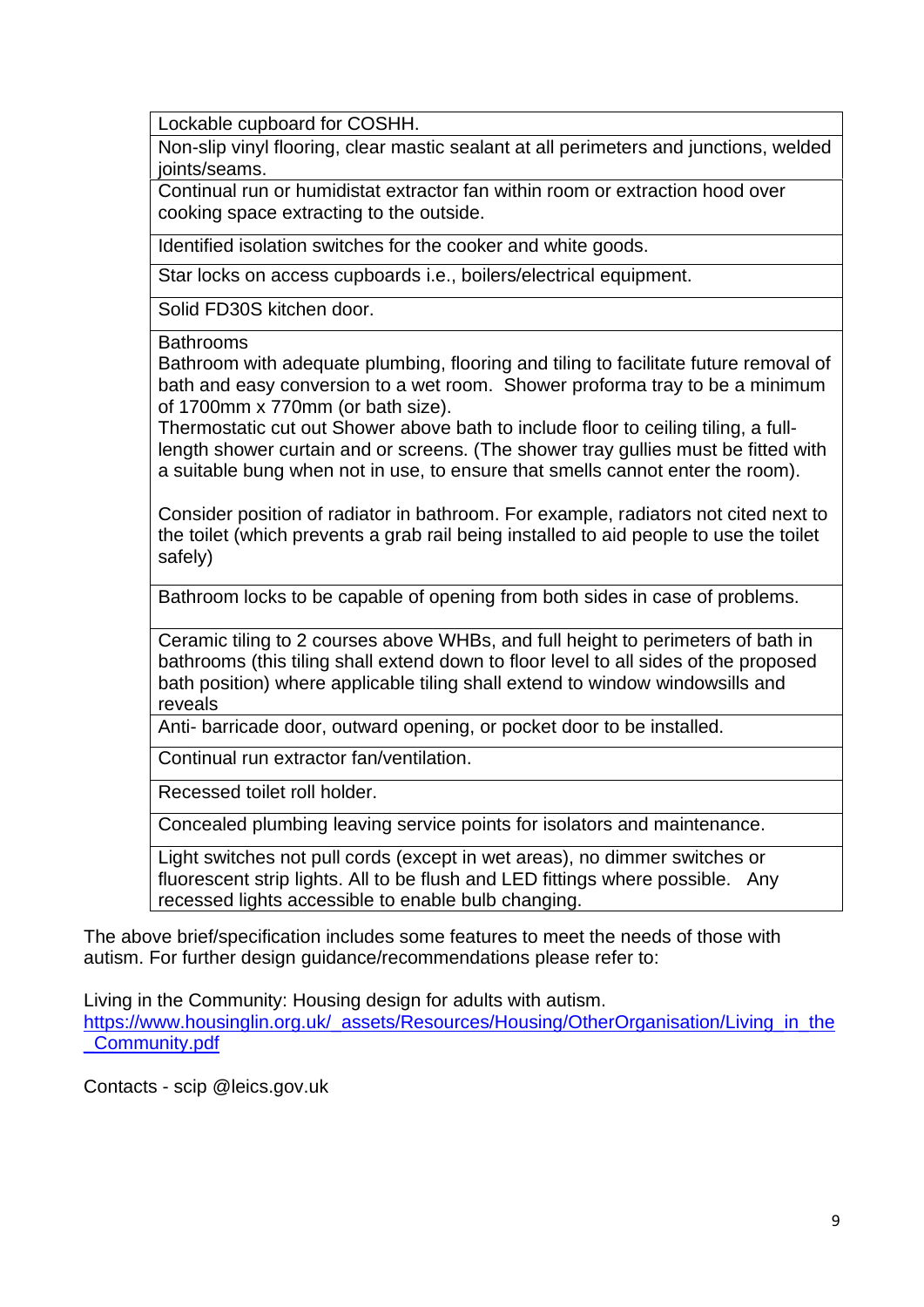# <span id="page-10-0"></span>2 Appendix Two – Brief for fully accessible wheelchair dwellings (inclu accessibility standards for bariatric individuals)

## **2.1 Target Client Group**

Leicestershire County Council, (LCC), recognises a need for more accommodation in the County which is fully accessible to wheelchair users and promotes their independence. Where appropriate, it works with developers to increase the supply of such homes. New supply of property should address this brief in full.

The Authority is also seeking to support tenants with bariatric needs, which will require the inclusion of specific accommodation features such as widened access/larger turning points and robust ceiling tracks for example. Bariatric standards to be discussed on specific site/scheme developments.

Developers' Generic House Types are not likely to fully meet the requirements of this brief. It is essential that this type of accommodation also complies with LCC's Basic requirements and General Supported Living Brief which is supplied in Appendix 1.

#### **2.2 Location**

The location of any development must be agreed at pre-planning stage with Leicestershire County Council, and ideally should be on a level site, not land of a sloping gradient. Early consideration is required to the position of the wheelchair accessible units within the site as a whole and within each plot. The location of the units in relation to the topography of the site is important and detailed proposals for the location of the units within the site are required before a planning application is submitted.

If the wheelchair accessible accommodation is situated in an annexe to an adjacent property (within a garage conversion for example), there should be easy, level access from the annexe to the main property.

#### **2.3 Development Size**

LCC will confirm the required proportion of wheelchair accessible units for any Development in early site-specific discussions

#### **2.4 Accommodation Type**

Majority of units will be self-contained 1-bedroom units

## **2.5 Wheelchair Accessible Provision - Standards**

All properties must meet all the essential wheelchair user items specified in:

a) The Equality Act 2010 and The Equality Act 2010 (Disability) Regulations 2010.

b) Approved Document M Volume 1: 2015 edition (incorporating 2016 amendments); National wheelchair accessible standard M (3)(2)(b)

c) Habinteg Housing Association's Wheelchair Design Guide - 2006 (2nd ed), and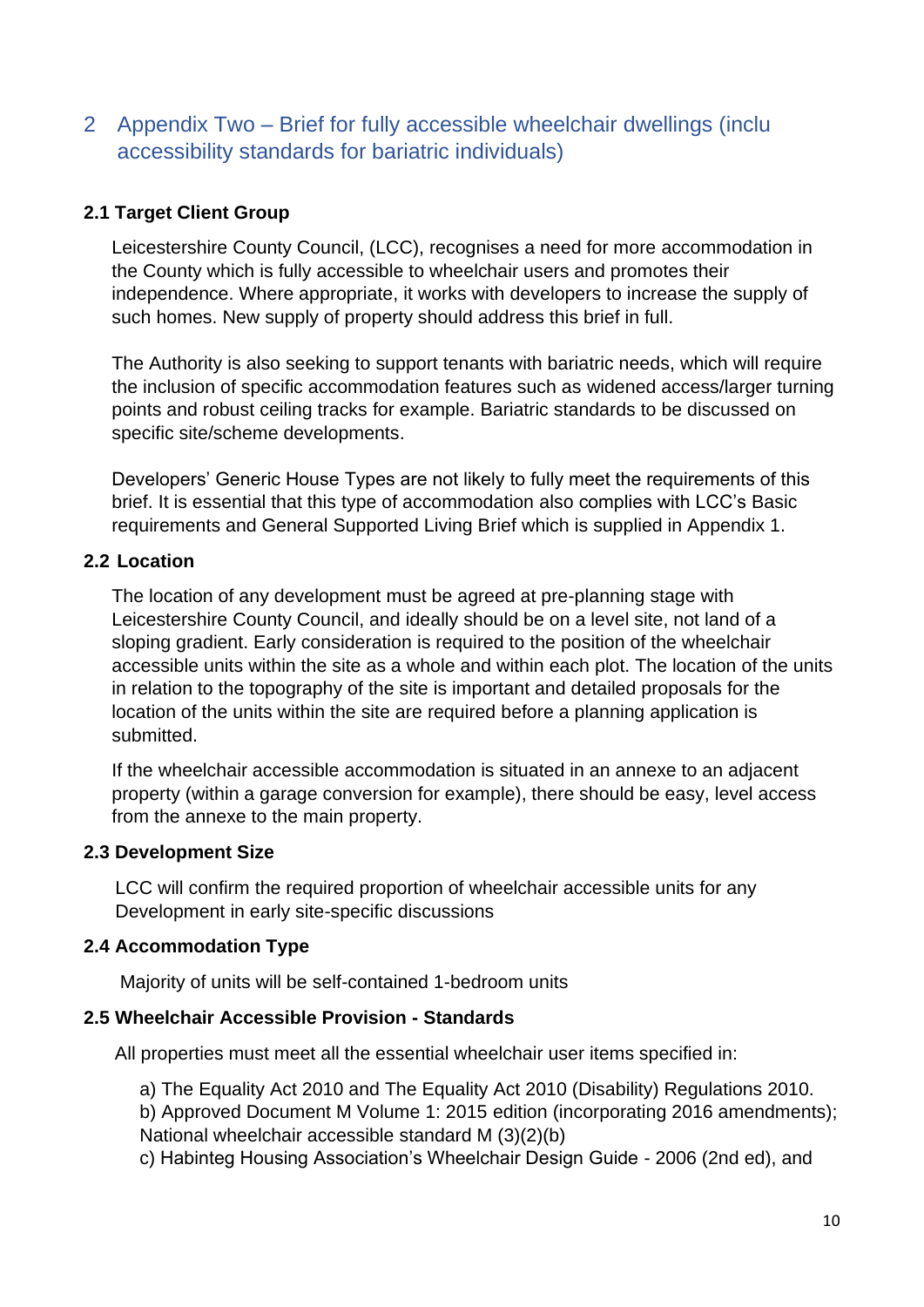d) The Council's latest Brief for Dwellings which are fully accessible to Wheelchair Users (i.e., this brief).

Any departures from these standards will only be considered in exceptional circumstances and must be agreed in advance with LCC's Strategic Property **Services** 

## **2.6 Main Design Principles – Wheelchair Accessible Dwelling**

(to be included as well as those detailed in Section 2.12 Basic Design Principles and Space Standards above)

- Wheelchair accessible dwellings' must be level throughout both the residential unit and its plot.
- Proposals/plans must recognise that the dwellings may require a degree of 'customisation' to meet the specific needs of both initial residents and those in the future. For example, "Clos-o- mat" type toilets, grab rails and ceiling track hoists (straight or 'H' track), etc. may be needed at some point. Joists should therefore be strong enough to support the future installation of such tracking and hoists.
- All doorways, internal and external, to have a clear opening of 900mm inc. door furniture. This requires door blanks/sizes of 1026mm. As non-standard doors.
- Except for bathrooms, all doors should open inwards unless there is sufficient level space for the wheelchair user alongside the door. Alternatively, hinged doors which open either way (i.e., 360 degrees) or sliding doors may be fitted in some circumstances.
- Windows should be at a height so that wheelchair users can open and close them and look out of them.
- 3 storey accommodation is not suitable for a wheelchair user.
- The accommodation needs to be of adequate size for the number of people likely to be living, there taking account of the fact that at least one or more family member will be a wheelchair user.
- Where there is a through-floor lift, it needs to be located in the hallway and landing so that the household's living space is not compromised.
- Kitchens should not be combined with the lounge.
- There should be an allocated space of sufficient size within the home for storing and charging the wheelchair.
- Ideally vinyl flooring throughout
- In exceptional cases, two-storey homes will need a ground floor bedroom. This will be discussed on a development-by-development basis.
- All additional toilet and shower facilities should be fully wheelchair accessible and installed from day one.
- The units to support tenants with bariatric needs will require widened access/larger turning points and robust ceiling tracks to be installed.
- Further detailed requirements can be discussed on a development-by-development basis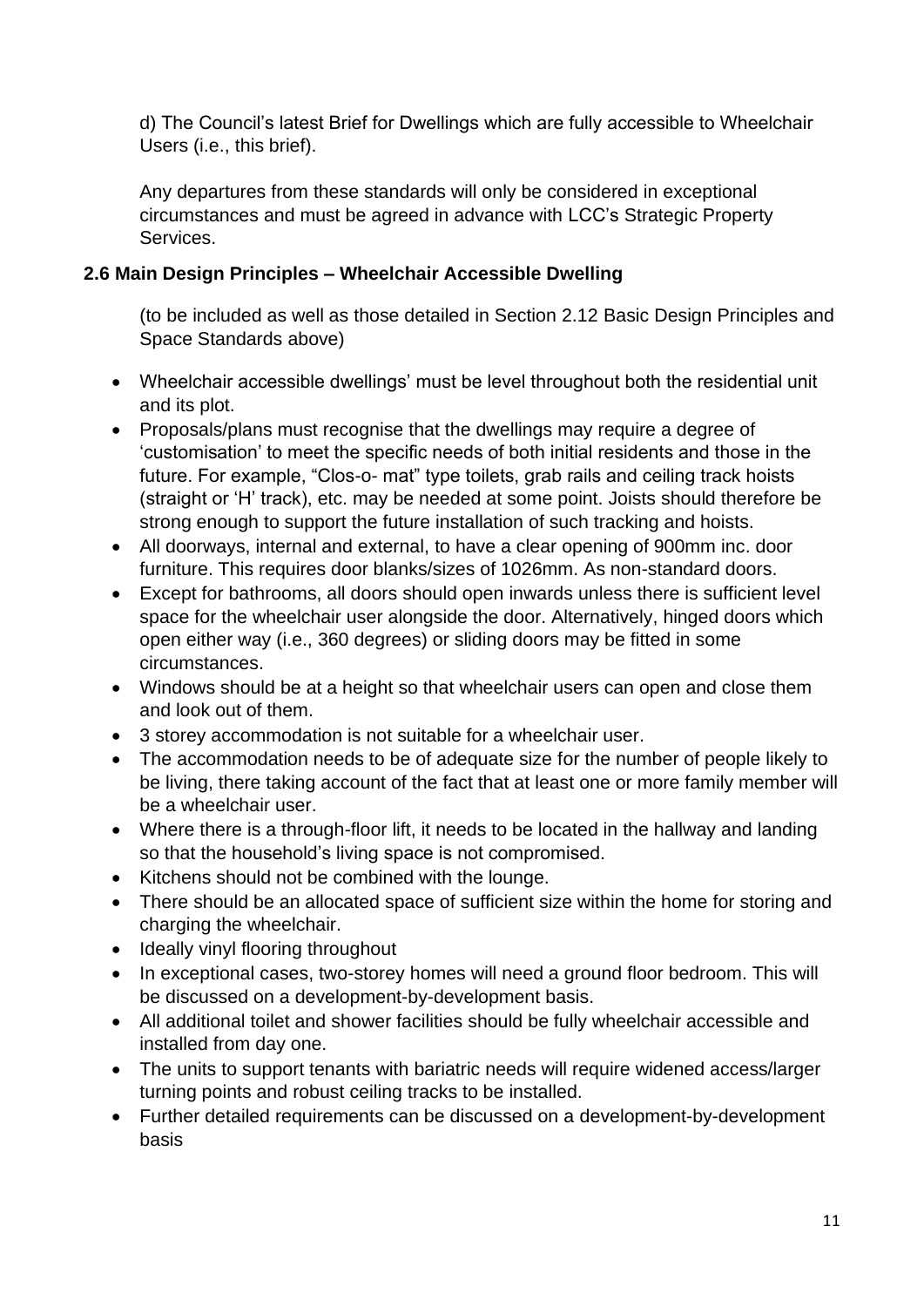# <span id="page-12-0"></span>2.7 Checklist of Additional Features for Wheelchair Accessible Dwellings

## **Minimum specification requirement:**

Lift

Wheelchair accessible (required for 2 storey buildings only)

Front of Property

Front entrance door to have electric or fob operated self-opening, and a clear opening of 900mm. A level threshold with upstands/ rails as necessary.

In a block of flats, the main front communal entrance to be easy to open for people in a wheelchair e.g., electric or fob operated self-opening with a clear opening of 900mm.

Bungalows to have a secondary means of escape via level access patio doors or back door.

All external doors to be level access. If this is by means of a ramp, there should be adequate turning circles at the top and bottom of the ramp (1.8m square). The ramp needs to be of suitable gradient (1:12 or 1:20) and width and to have safety edges.

Hallway

Charging point for electric wheelchairs to be provided at a convenient location, i.e., Hallway.

Bedrooms

A double bedroom with a minimum size of 3.06m x 4.26m (excluding built-in storage) to be provided. Please show furniture layout on plans.

All bedrooms to be wheelchair accessible, minimum of 1500 x 1500mm transfer space alongside beds.

Built in wardrobes with sliding doors to be provided to make efficient use of space.

Living Room/Lounge

Sufficient storage and living space to be provided for the number of people living in the property.

Garden/External Areas

The whole plot including gardens, driveways and patio areas to be level, without gradients.

External paths and gateways to be a minimum 1500mm wide, to have sufficient hard standing areas to allow wheelchairs to turn and pass, i.e.,2 m2.

Carport. An 'on plot' carport to be included with a fully covered and lit access route to the main entrance of the dwelling.

In exceptional cases where an on-plot car parking space is not available, wheelchair user parking to be provided as close as possible to the accommodation and cover to be installed where possible.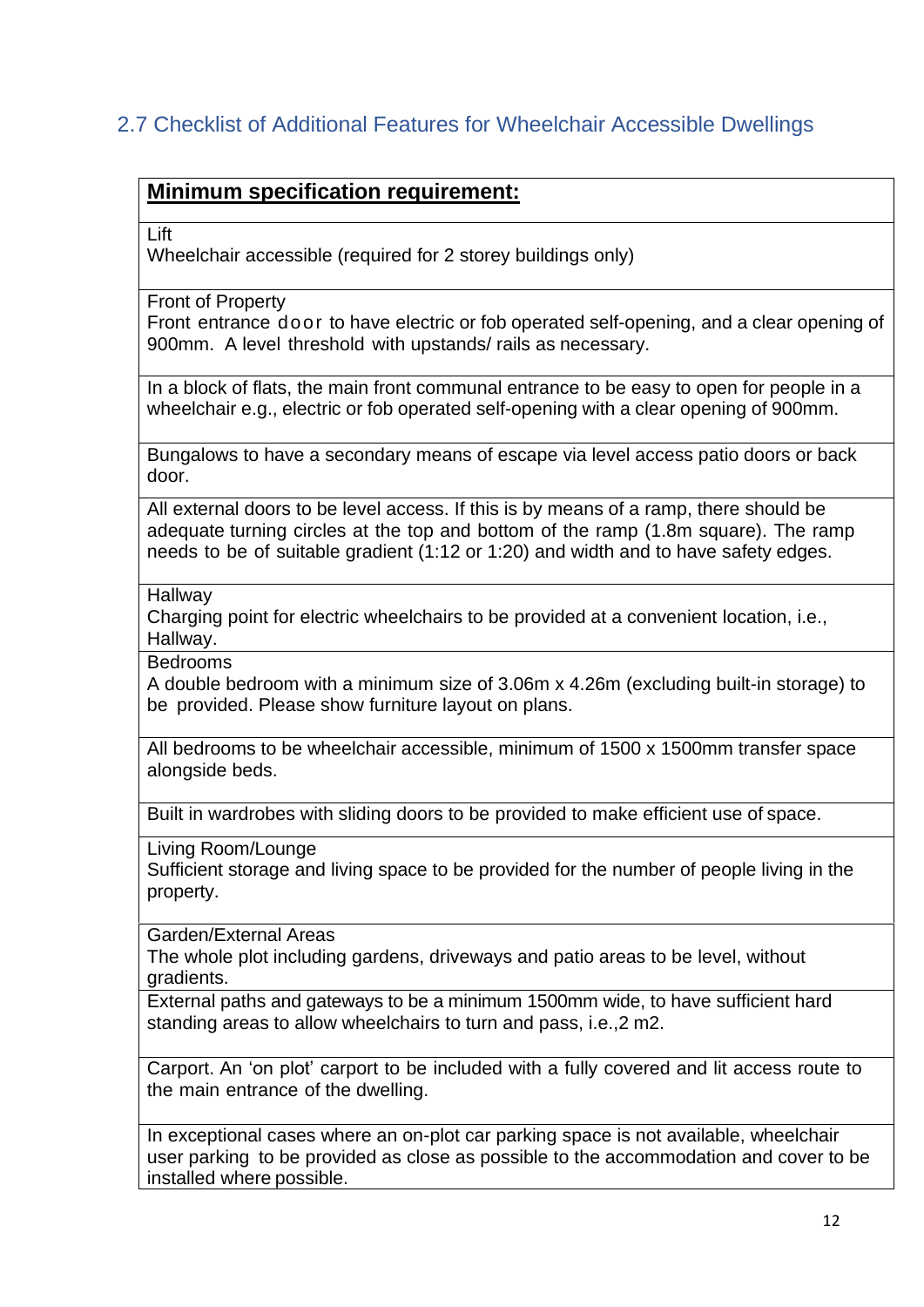#### **ADDITIONAL REQUIREMENTS FOR TWO STOREY ACCOMMODATION**

A through-floor lift to be provided to ensure that the whole of the upper floor living accommodation (including the additional upper floor bathroom) is fully accessible to the wheelchair user.

The through floor lift to be on the landing or in the hallway and not to compromise living/sleeping space in any of the rooms. This is to promote dignity, privacy, and flexible use of the lift by all wheelchair users. Consider the proximity of the through floor lift to opening doors and ensure the exit from the lift is suitable for a wheelchair user.

Any additional bathroom/ toilet on the ground floor to be fully wheelchair accessible and have secondary shower facilities installed.

In exceptional cases, a ground floor bedroom may be needed. This will be discussed on a development-by-development basis.

**Kitchens** 

Window controls to be easily accessible for wheelchair user. Mechanical/electrical openers to be installed where required.

Kitchen unit doors and other doors to be positioned for easy access for wheelchair users.

The kitchen door to have a 900mm clear opening with a level threshold.

The kitchen design to provide space for a wheelchair turning circle of min. 1.5m2, i.e., not to be a galley kitchen.

All kitchen units to be adjustable (as a minimum) to allow changes in height to suit future residents. Such units to be clearly identifiable on the plans. All kitchens should provide effective and appropriate space for wheelchair users. Space is required under the worktop at built-in hob, sink and other critical points in order to enable the user to operate equipment, reach controls and carry out essential activities including access to storage.

Spaces should be not less than 600mm wide/deep (this allows the service user to tuck knees under the worktop) and worktops should be adjustable (height range 750mm to 910mm) to allow changes in height to suit all future residents' needs.

Kitchen sinks to have lever taps.

Services (i.e., stop tap, etc.) to be located where they can be easily accessed by the wheelchair user. Install Surestop remote switch inside sink unit to control stop-tap.

**Bathrooms** 

Level access wet room with altro/safety anti slip flooring to be provided adjoining the wheelchair- user's bedroom with a minimum size of 3m x 2.5m. The wet room to include a shower area of minimum 1.2m x 1.2m (not a visible shower tray, i.e., must be proforma tray) with shower curtain rail and half height folding shower screen.

Second set of plumbing in the wet room to be provided to enable a bath to be fitted at a later date (if required).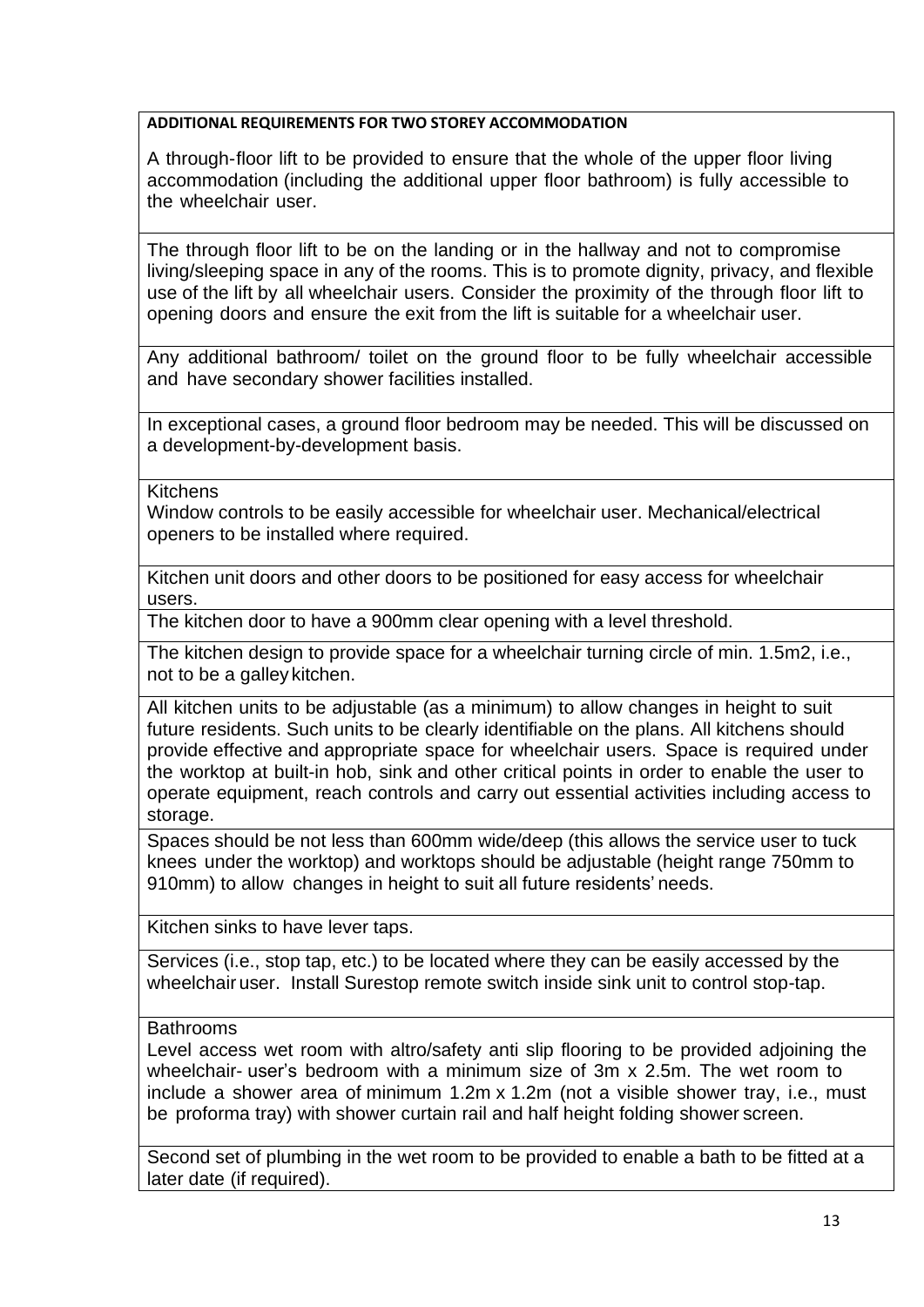Where bath and shower are being provided in the same room, the shower to have open access to at least 2 sides to provide an adequate working area for the wheelchair user and their carer.

Shower controls to be placed in a suitable location to enable the wheelchair user to be independent with bathing as well as for a carer to help shower the wheelchair user if required.

The shower gully to be provided in the corner of the bathroom.

The wash basin to be wall-hung with no pedestal. The wash basin needs to be of a standard size, not a hand basin which comes as part of Doc M pack.

All wash basins to be diagonally opposite to the toilet pan and have lever taps.

A 'knock out' panel to be provided between the bathroom and adjoining bedroom to allow for the future installation of a hoist between the bedroom and bathroom (at the landlord's expense). The panel could be the width of a doorway (i.e., 900mm wide) at the outset to make efficient use of space. When customization requires it, the Htrack to be electric and the charging point to be 'out of the way' (i.e., not positioned over any of the facilities such as the toilet or the sink). The knockout panel should not hold any fixtures / fittings / radiators / etc.

The toilet to be non-close coupled.

The soil and vent pipe to go straight out the back. If the pipe work is boxed in, the toilet pan is to be brought forward sufficiently to allow a wheelchair user to wheel themselves onto the pan and for use with *a* shower commode chair, i.e., Freeway T40 or similar*.* Allow at least 450 mm between the wall and the center of the pan. All 'secure by design' issues relating to external pipe work to be addressed.

Central heating panels to be appropriately placed to allow for grab rails and space between the toilet pan and sink and bath - or consider under floor heating just to bathroom.

Electric or other window openings to be accessible to wheelchair user and the controls to be one metre from the finished floor level.

Bathroom walls to be robust i.e., double plaster board to enable medical wall–hanging shower seat and other equipment to be added at a later date if necessary.

Where appropriate, a Hippo Water Saving Bag to be used in Code Level 4 properties to reduce the volume of water used in a non-close coupled cistern.

The location of light fittings, plugs, sockets and the position of radiators to take account of the wheelchair user. A high-level electric spur also to be provided for an electric hoist.

Approved Document M Volume 1: 2015 edition, all new homes, where feasible, should now meet the national accessible and adaptable standard M4 (2) and an appropriate proportion should be to the national wheelchair accessible standard M4 (3)(2)(b). The Regulatory Reform (Fire Safety) Order 2005.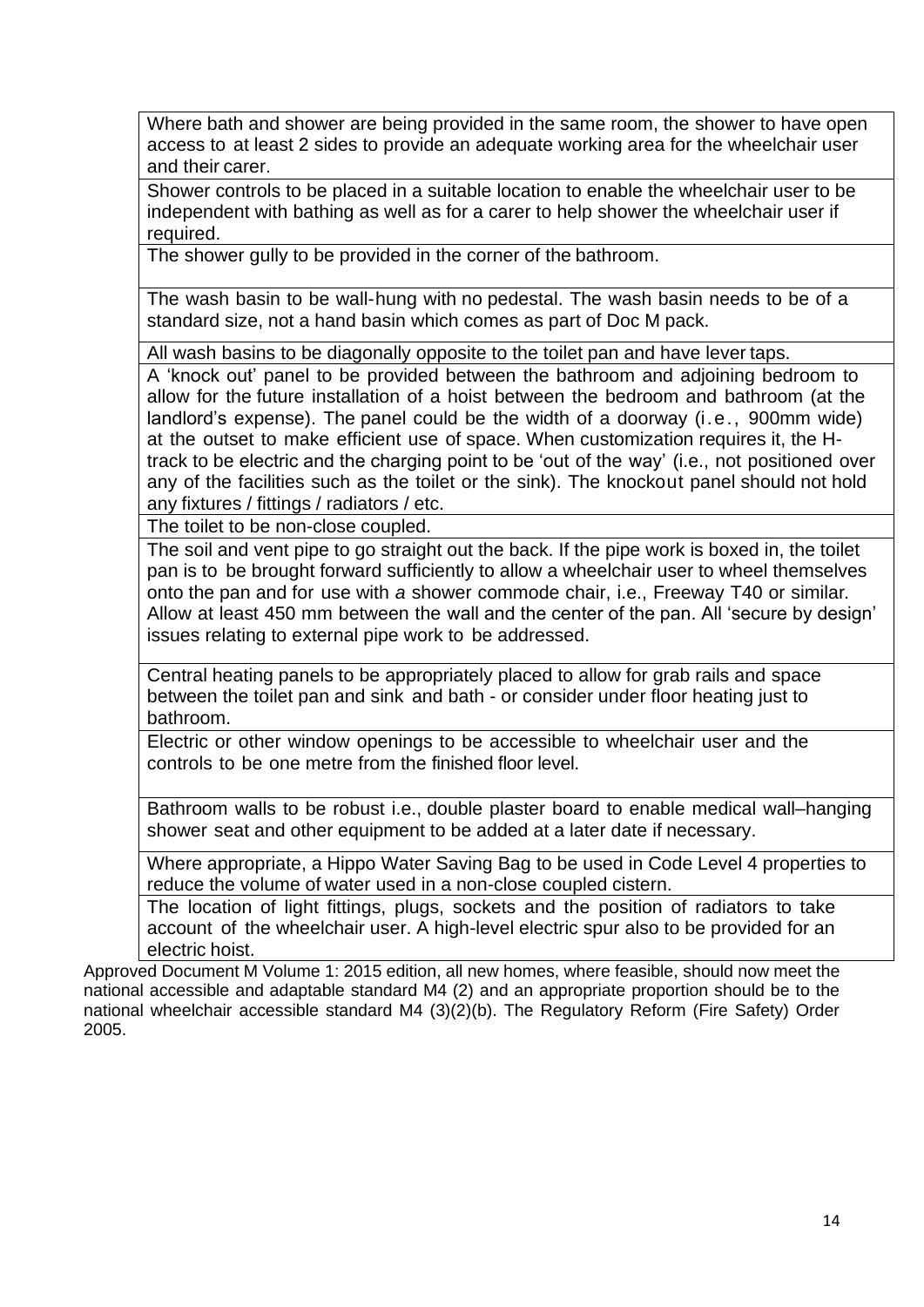# <span id="page-15-0"></span>3 Appendix Three - Brief for dwellings for those with Complex Needs (inclu those with Forensic Needs)

#### **3.1 Target client Group**

Leicestershire County Council, (LCC), wishes to encourage Registered Social Landlords and (RSLs)/Developers to provide small scale Supported Living Accommodation developments to support people with Complex Needs.

The accommodation will need to be designed specifically to meet a high level and/or Complex Need that includes supporting those who may have a learning disability, mental health conditions, autism and/or exhibit behaviour described as challenging to services.

In addition, the Authority is seeking to develop accommodation for people with a mild/moderate learning disability and / or autism who are subject to - or who are at risk of being subject to - Ministry of Justice (MoJ) processes, civil or criminal sections of the Mental Health Act (MHA) 1983 and Multi-Agency Public Protection Arrangements (MAPPA).

In relation to property, behaviour can relate to potentially property tampering/damage and to requirements for sufficient space to allow the individual to be appropriately supported. The location of a property may also require careful consideration. In some circumstances it may be more appropriate to have developments for specific groups.

#### **3.2 Location**

Within existing /proposed sustainable residential communities with an established infrastructure. Further considerations; proximity of neighbouring properties and main roads, access to public transport and local amenities. Consideration may also need to be given to properties in areas with low stimulus (away from schools/children, not overlooked by neighbours), quieter streets. Locational assessment to be completed to agree location is viable for the intended purpose.

#### **3.3 Development Size**

Option A: Maximum of 4 units without staff accommodation. The development should include an individual garden/outside space where possible. Office space(s) for the care/support provider to be provided.

Option B: Maximum of 6 units including a staff on site facility (capable of being used as supported living accommodation in the future if required). The development should include an individual garden/outside space where possible.

#### **3.4 Accommodation Type**

Majority of units will be self-contained 1-bedroom units.

#### **3.5 Standards**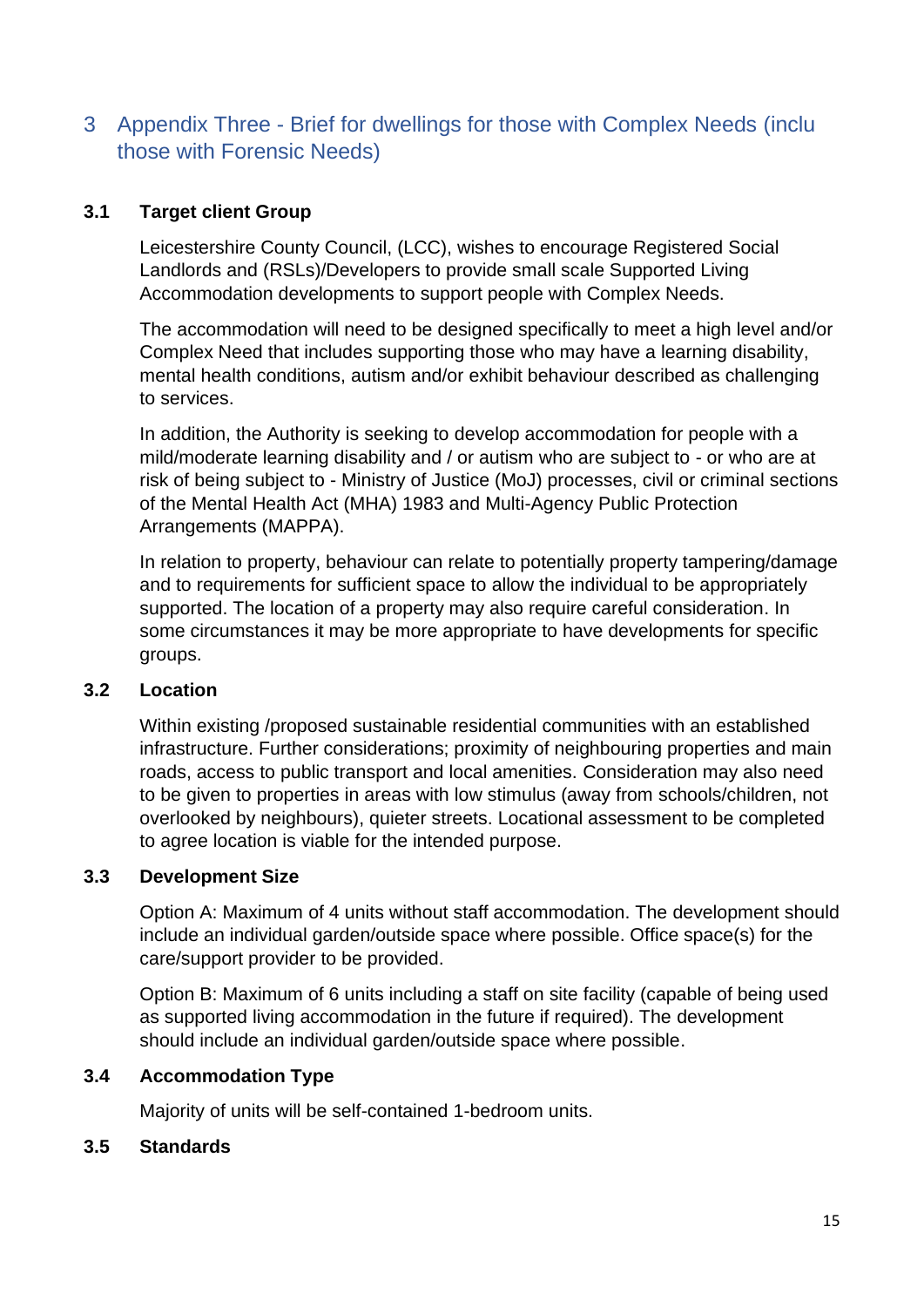Autism: The brief/specification and Checklist provided here includes some features to meet the needs of those with autism however for further design guidance/recommendations please refer to:

Building the Right Home: Transforming Care for people with a learning disability, autism, or both.

[https://www.housinglin.org.uk/\\_assets/Resources/Housing/OtherOrganisation/buildin](https://www.housinglin.org.uk/_assets/Resources/Housing/OtherOrganisation/building-right-home-guidance-housing.pdf) [g-right-home-guidance-housing.pdf](https://www.housinglin.org.uk/_assets/Resources/Housing/OtherOrganisation/building-right-home-guidance-housing.pdf)

in\_the\_[Community.pdf](https://www.housinglin.org.uk/_assets/Resources/Housing/OtherOrganisation/Living_in_the_Community.pdf) Living in the Community: Housing design for adults with autism. [https://www.housinglin.org.uk/\\_assets/Resources/Housing/OtherOrganisation/Living](https://www.housinglin.org.uk/_assets/Resources/Housing/OtherOrganisation/Living_in_the_Community.pdf)

## **3.6 Nominations**

All lettings will be identified by Adult Social Care, in some circumstances in conjunction with local Clinical Commissioning Groups. A nominations agreement will be in place for each development.

#### **3.7 Main Design Principles**

- Clear visual access through-out the building space to enable residents to see who is occupving it and staff to observe in an unobtrusive way
- Specify wide circulation spaces with passing bays or incidental spaces in corridors, so residents may pass one another without conflict and staff can walk alongside residents.
- Separate high stimulus areas such as communal activity spaces from low stimulus areas to minimise transmission of noise.
- Inclusion within individual flats of staff withdrawal/recess 'space'. If possible, for staff withdrawal spaces to feature electrical circuit breakers, affecting only the individual flat.
- More than one entry/exit points for all rooms to enhance resident/staff safety
- Sufficient space internally as individuals may be supported on a 2:1 basis. Particularly in bathrooms
- Anti-ligature and flush fixtures and fittings fitted
- Toughened glass
- Anti-barricade doors
- Concealed door closers to be installed
- Weighted/secured/fitted furniture where required
- Rounded 'edges'
- Sloped windowsills
- Sound installation built in as part of design
- Kitchens to which access to can be locked
- Secure perimeter to prevent absconding (high fences, lockable gates etc)
- Staff facility to include further detailed requirements to be discussed on a development-by-development basis to include consideration of the Staffing facility.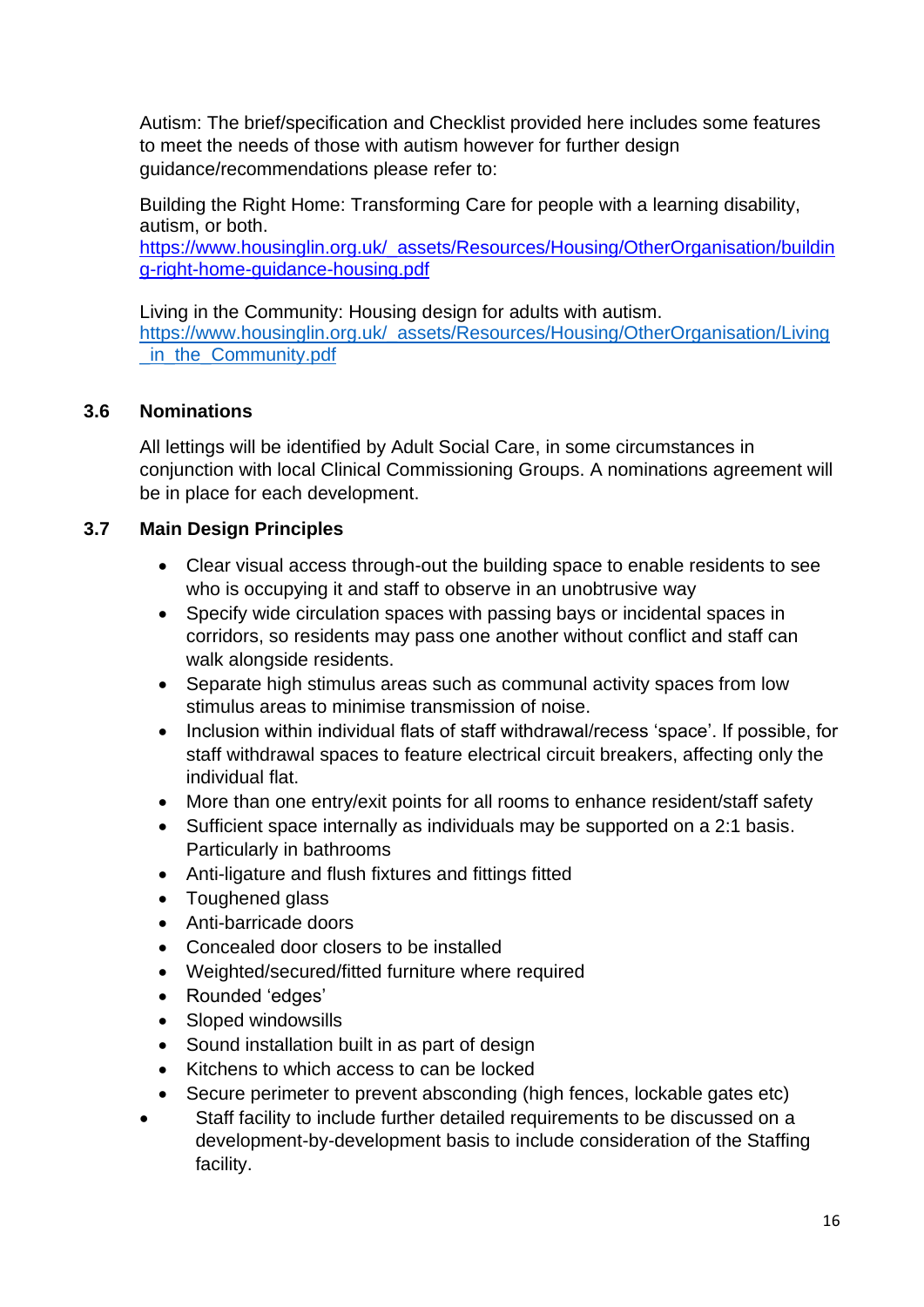# <span id="page-17-0"></span>3.8 Checklist of Additional Features for Complex Needs

The development can be provided within one or two storey accommodation with lift, with up to 6 flats and with / without 1 staff facility (suitable for conversion to a further flat) being provided. The capital costs for the staff facility to be taken into account when costing the development as no rent will be payable on it.

| <b>GENERAL REQUIREMENTS FOR ALL FLATS AND COMMUNAL AREAS</b>                          |
|---------------------------------------------------------------------------------------|
| Lift – Wheelchair accessible (required for 2 storey buildings and above only)         |
| <b>External</b>                                                                       |
| Individual enclosed garden or communal space with safe level access and egress to     |
| and from building, wide pathways, lockable gates and area for seating. External       |
| refuse store to include for clinical waste.                                           |
| Close boarded fencing to a minimum height of 1.8m2                                    |
| Sufficient parking for clients and staff, to include a provision for dropping off and |
| parking close to main entrance for ambulances and tail lift vehicles. Wheelchair user |
| space closest to main entrance, or the designated property.                           |
| <b>Heating &amp; Services</b>                                                         |
| Provision of a concise home user guide (jargon free) for each of the dwellings. To    |
| be presented in a clear and concise format with simple instructions on the basic use  |
| of the property.                                                                      |
| Gas CH with low surface temperature radiators (with TRV's) throughout, or electric    |
| under floor heating / controllable panel/storage heaters.                             |
| TMW temperature control for water throughout, to include safety cut out devices to    |
| save overheating and burning.                                                         |
| Able to adjust temperatures. (Thermostat controls in communal areas to be placed in   |
| a lockable cupboard).                                                                 |
| Fuse board (to be placed in lockable store cupboard)                                  |
| Sufficient sockets in all flats and office/ communal space to allow for future use.   |
| Individual utility meters (to be located externally)                                  |
| Digital TV point, communal dish and or aerial or separate with a booster              |
| Fire Alarm Sounders / Smoke detectors/ heat detectors throughout. Potential to        |
| provide a system that can meet a range of needs including those with conditions       |
| such as epilepsy.                                                                     |
| Specific details will need to be discussed at design stage. To comply with the        |
| Regulatory Reform (Fire Safety) Order 2005 as a minimum standard.                     |
| Hardwiring throughout or WIFI for a centralised call system. To also support          |
| installation of Assistive Technology / PC, Telephone, WIFI internet.                  |
| General                                                                               |
| Each property to have individual front door / post box / doorbell / security chain /  |
| number / spyglass / video entry system. External light for external doors.            |
| Light switches not pull cords (except in wet areas), no dimmer switches or            |
| fluorescent strip lights. All to be flush and LED fittings where possible. Recessed   |
| lights accessible to enable bulb changing.                                            |
| Full Compliance with Fire Safety Order - Smoke detectors, heat detectors, fire doors  |
| minimum FD30 to communal and kitchen.                                                 |
| Sprinklers where required in accordance with legislation, and LCC use of sprinkler    |
| systems policy and guidance.                                                          |
|                                                                                       |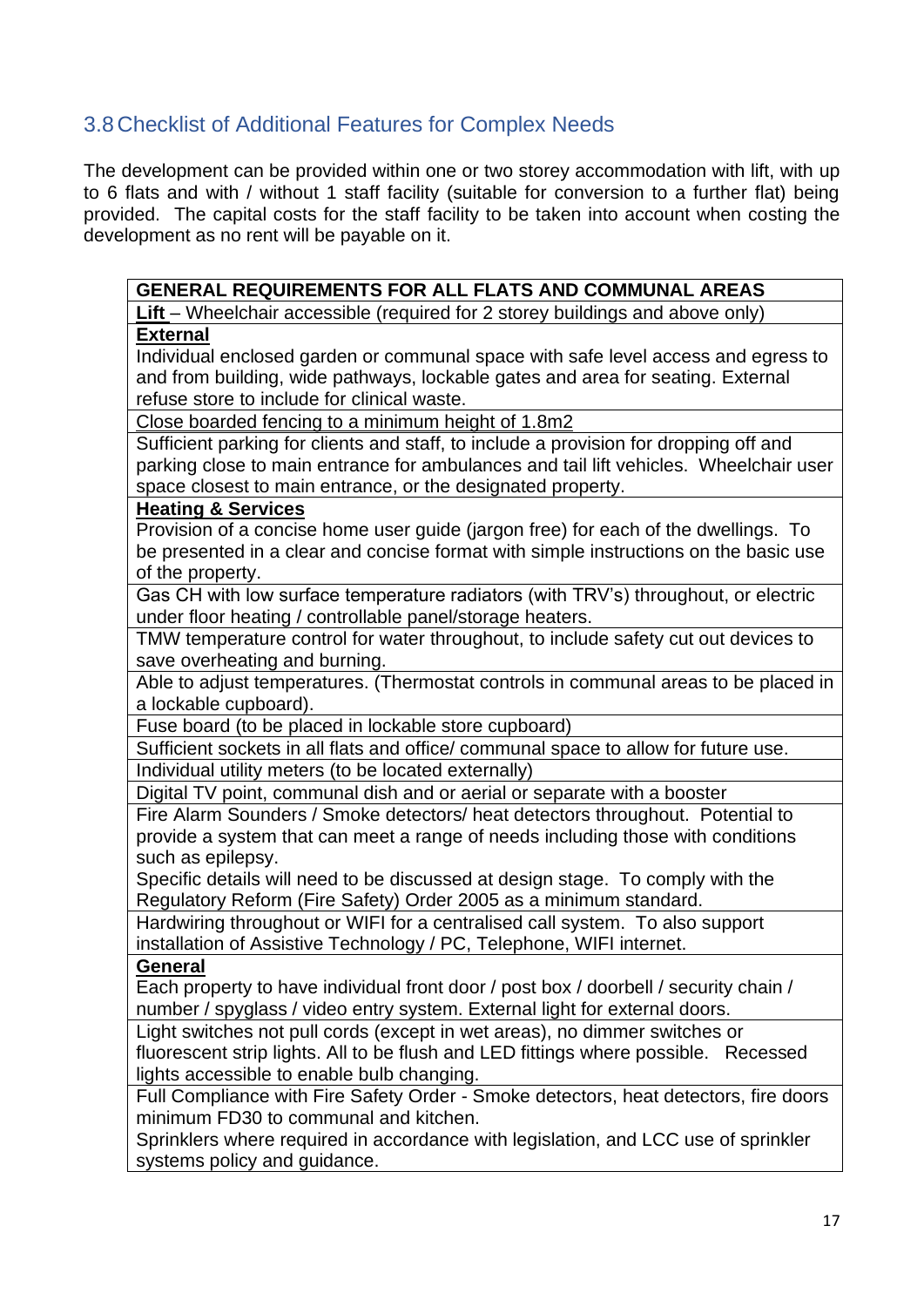LCC Fire Risk and Sprinkler Priority Assessment Tool is available to confirm requirements.

Wheelchair storage and charging area/s with socket/s in a suitable location, i.e., hallway.

Protective door hinges to be fitted to avoid trapping fingers.

All windows style/design will require restrictors (for health and safety purposes), and locks.

development should meet secure by design principles especially to front facing windows.

Window and door handles throughout the development need to be capable of being ligature free.

Laminated / toughened safety glass throughout.

Doors should not be capable of slamming shut, soft close door closures to be fitted. Protective door hinges to be fitted to avoid trapping fingers.

All fittings to be enclosed by anti-pick mastic.

For communal entrance door an

electric opener with intercom/video entry is to be installed.

Curtain battens over windows and external doors throughout.

Easy to clean hard wearing non-slip vinyl flooring throughout. Clear mastic sealant at all perimeters and welded joins/corners.

Development specific to be determined; Carpeting to seating area in Living room area and bedrooms.

Robust plaster & paint throughout capable of being cleaned, Metal acoustic resilient bars to dividing party walls.

Robust sound proofing throughout to minimise noise transference (Min. Rockwool 100mm acoustic insulation between floor joists and board all ceilings with min 15mm sound block)

Sufficient sockets for equipment etc, in all flats and office/ communal space.

Storage space for vacuum cleaner, ironing board etc. required.

Door stops where required.

**Kitchens** 

Adaptable kitchen with layout capable of having a washing-machine, tumble dryer, fridge freezer, cooker. All cupboards / drawers capable of being locked)

Kitchen sink and units to be height adjustable to accommodate wheelchair user and support staff.

Lockable storage cupboard for COSHH.

Identified isolation switches for the cooker and white goods.

Star locks access on communal cupboards i.e., boilers/electrical equipment.

Continual run or humidistat extractor fan within room or extraction hood over cooking space extracting to the outside.

Solid FD30S kitchen door.

**Bathrooms** 

Wet room required with level access shower. Should have space for shower chair and carer. Minimum 1200mm x 1200mm

Include full length shower curtain and floor to ceiling tiling within shower area. 2 rows of tiles fitting above WHB.

WC to be facing the door, suitable space at sides to allow for future rails and transfer.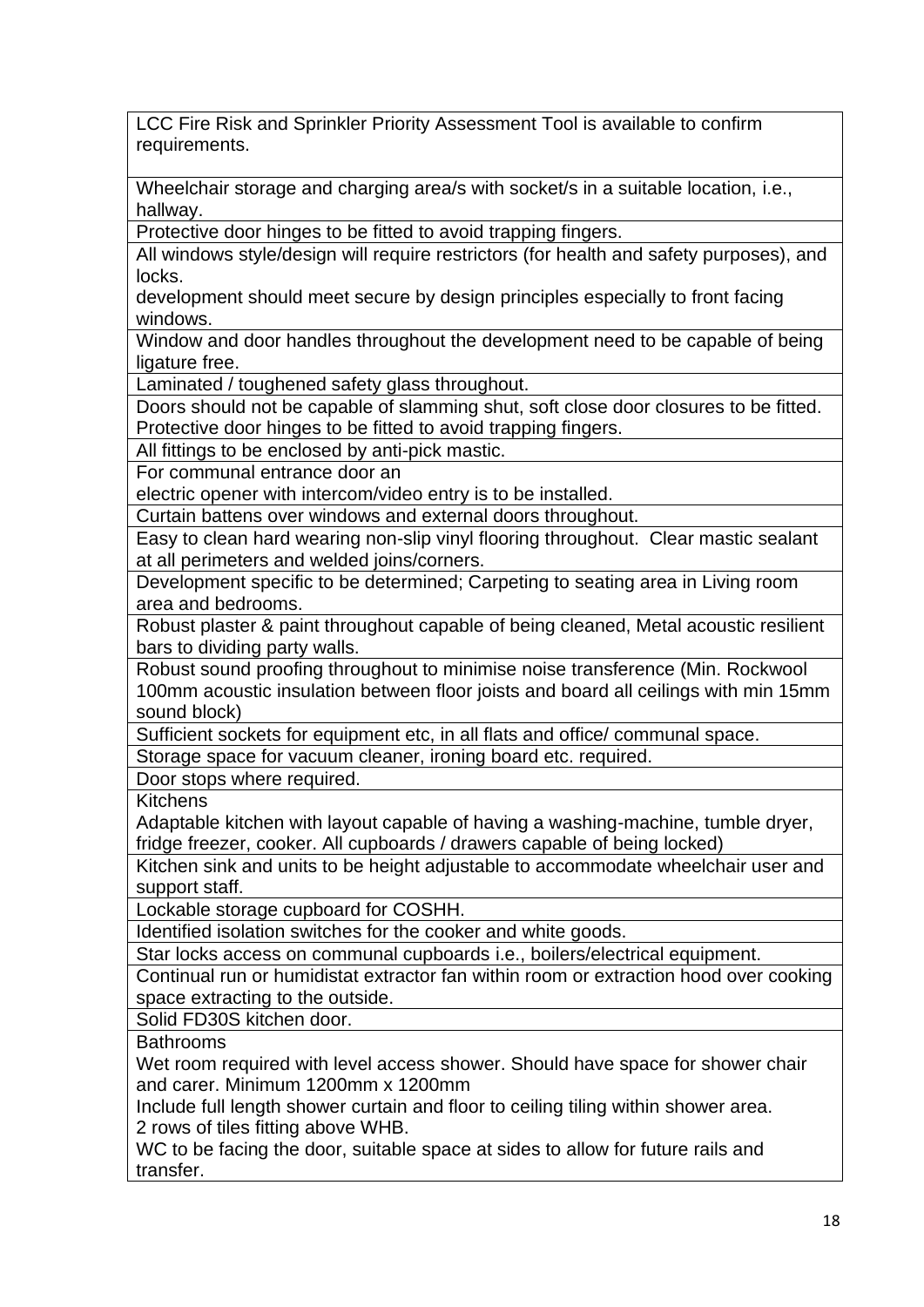Non-slip flooring with upstand with welded joints.

Bathroom locks to be capable of opening from both sides.

Anti- barricade door, outward opening, or pocket door to be installed.

Continual run or humidistat extractor fan in the bathroom/en-suite.

Recessed toilet roll holder.

Concealed plumbing to have access points for isolators.

No pull cord light switch. Bathroom switch to be in hall.

Ceiling track and knock out doorway for future provision to install a hoist.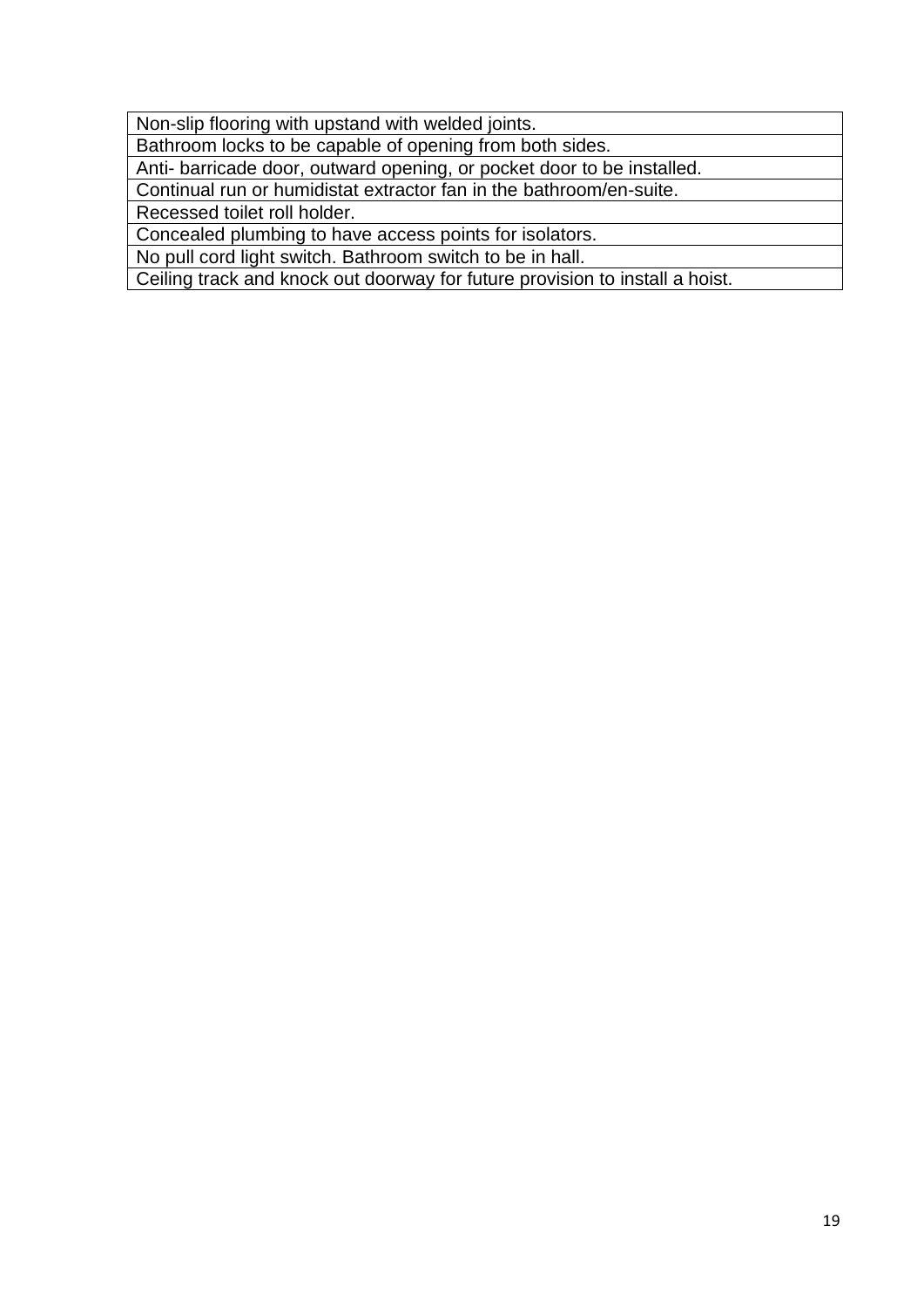# <span id="page-20-0"></span>4. Appendix Four - Brief for Extra Care (with reference to those living with dementia)

#### **4.1 Target Client Group**

Leicestershire County Council, (LCC), wishes to encourage Residential Social Landlords and (RSLs)/Developers to provide Extra Care accommodation for older people, including those with learning disabilities, mental health conditions, dementia and those with a physical and/or sensory disability.

Whilst not covered in detail here, the location, design of buildings and their surroundings for residents, including people with dementia is widely recognised as important in the development of both generic and specialist housing and must be considered in the development of Extra Care.

To note, for the development of specific specialist dementia support accommodation, a tailored specification will be developed in conjunction with all associated parties, prior to commencement of and build/redevelopment.

#### **4.2 Location**

Within existing/proposed sustainable residential communities. The immediate environment must be accessible and well served by local services, public transport, amenities, and facilities. The development should ideally be set within a mixed community and not in total isolation from general needs accommodation.

#### **4.3 Development Size**

Minimum 50 units of self-contained core and cluster flats, to include an office space and separate staff sleep in/rest area. The office should be secure, to allow for storage of confidential data, CCTV/building security features and assistive technology co-ordination. Provision of a flexible communal resource space, that should feature a communal specialist hoisted bathroom is also recommended. This communal space should be configured so it can be multipurpose for example, for meetings, social activities, dining. Other specific functional areas also be considered such as a cinema room, gym.

#### **4.4 Built Form**

The built form should be sympathetic to the surrounding area and not be institutional. Communal areas and hallways within the built form to be wheelchair accessible. Where there is more than 1 storey, stretcher lifts are required, along with alternative means of evacuation in the event of fire. Preference to include more than one entry/exit within the build, which should include alternative access other than the main entrance for use by emergency services, particularly ambulances.

#### **4.5 Accommodation Type**

Majority of the units will be self-contained 1x bedroom, with capacity for 2 tenants, with a small number of 2x bedrooms. A small percentage of units to be fully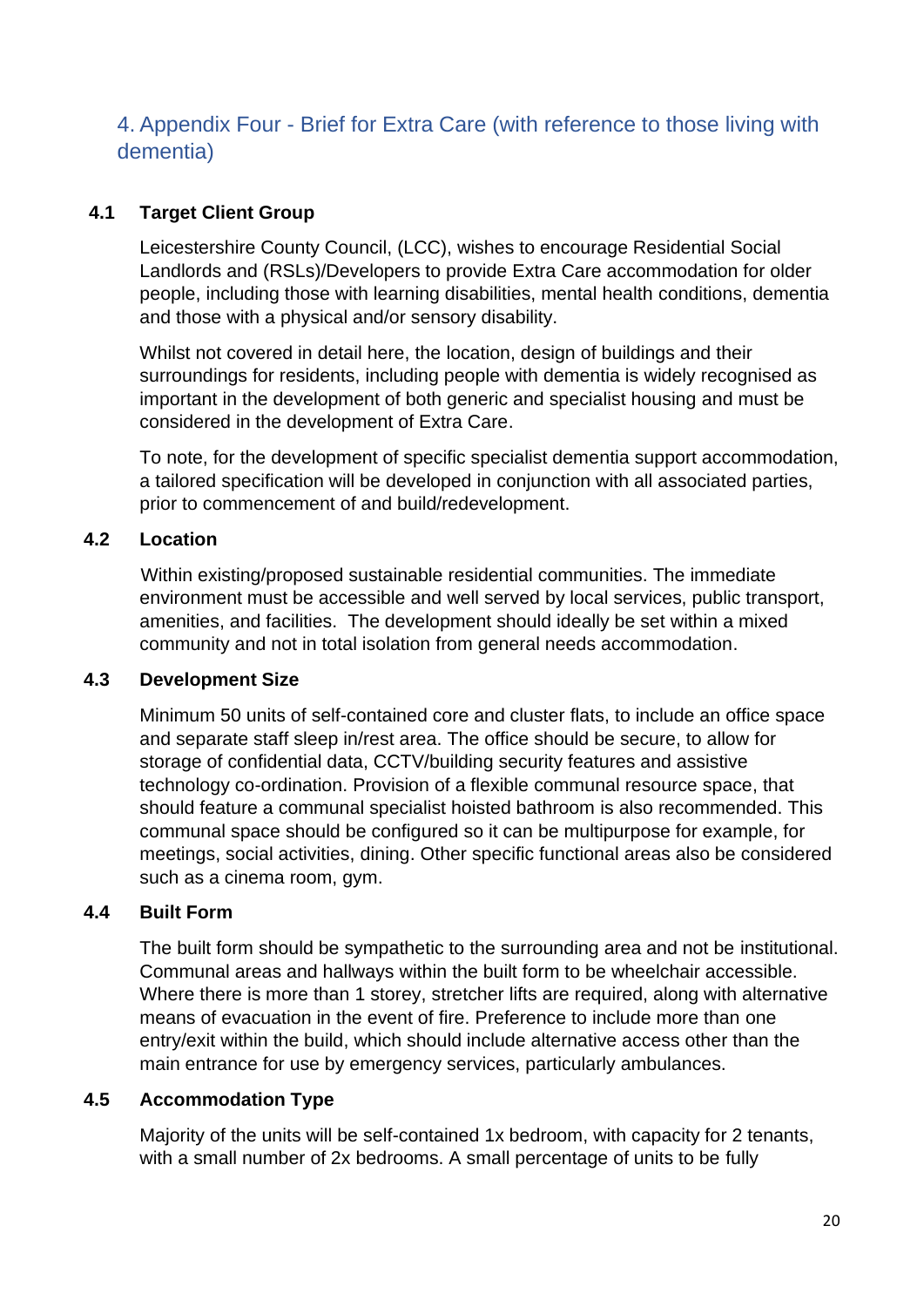wheelchair accessible and provide for those with bariatric needs. The exact split in any development to be agreed during early discussions between RSL and LCC.

## **4.6 Standards**

The development of any build should be guided by relevant and up to date national guidance. For example:

- /Other\_reports\_and\_guidance/Housing\_our\_Ageing\_Population\_Plan\_for\_Im • Housing our Ageing Population, Plan for Implementation (HAPPI2/4) principles and include good design principles in relation to those living with dementia. [https://www.housinglin.org.uk/\\_assets/Resources/Housing/Support\\_materials](https://www.housinglin.org.uk/_assets/Resources/Housing/Support_materials/Other_reports_and_guidance/Housing_our_Ageing_Population_Plan_for_Implementation.pdf) [plementation.pdf](https://www.housinglin.org.uk/_assets/Resources/Housing/Support_materials/Other_reports_and_guidance/Housing_our_Ageing_Population_Plan_for_Implementation.pdf)
- Housing LIN, Design Principles for Extra Care Housing (3<sup>rd</sup> edition) June 2020. [https://www.housinglin.org.uk/Topics/type/Design-Principles-for-Extra-](https://www.housinglin.org.uk/Topics/type/Design-Principles-for-Extra-Care-Housing/)[Care-Housing/](https://www.housinglin.org.uk/Topics/type/Design-Principles-for-Extra-Care-Housing/)

#### **4.7 Tenure Mix**

- Assured Shorthold tenancies
- Assured tenancies
- Private sale
- Shared ownership

Mixed tenure developments will require marketing and a suitable approach to the sale and/or shared ownership of specific units.

#### **4.8 Care Package/Support**

Early discussions on any potential site development to be held to confirm the options intended to meet the care/support options of the future tenants.

#### **4.9 Main Design Principles**

#### **(to be included as well as those detailed in Section 2.12 Basic Design Principles and Space Standards above)**

#### a) **All developments to provide:**

- A communal bathroom having an assisted bath with access from three sides with hoisting in place. This should be electric 'H Track' type
- An entrance door /post box /doorbell /number.
- A bedroom.
- Living space/dayroom.
- A wet room with level access shower; 1200mm by 1200mm, thermostatically controlled shower.
- Low surface temperature radiators or underfloor heating throughout
- Storage for wheelchair, vacuum cleaner, ironing board, etc. This storage should be separate to clothes storage.
- A kitchen that is capable of having a washing machine, a tumble dryer, fridge freezer, and a cooker.
- Non-slip vinyl flooring to be provided throughout.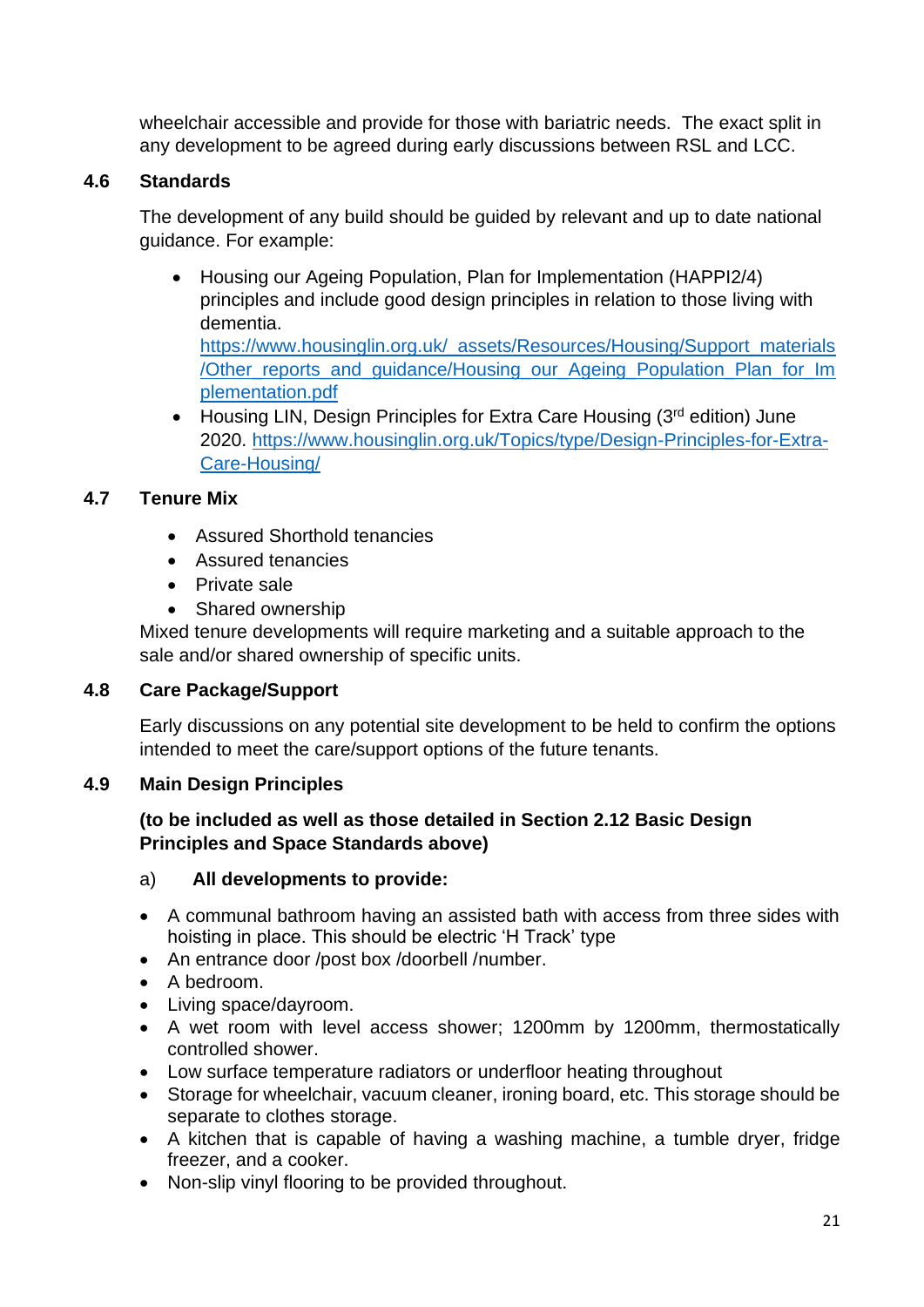- Hardwiring throughout to include TV point in bedroom and living area, WIFI enabled for Assistive Technology / PC / Telephone / Internet and capable of being linked to an existing main control centre.
- TV/BT system to be provided; Communal or separate with a booster.
- Robust Acoustics throughout, to ensure noise transference is minimal.
- Curtain battens to be provided throughout.
- Good dementia friendly design principles, where appropriate, relating to layout, acoustics, lighting, signage, general environment, etc.
- Appropriate entry and exit points.
- Adequate LED or equivalent lighting throughout the building including the exterior grounds and immediate surrounds.
- Communal /shared garden to include external lockable storage.
- Parking provision for tail lift vehicle.
- If units are dispersed best endeavours should be made to provide parking provision for a tail lift vehicle.
- A refuse area for clinical waste; Consideration given to inclusion of a communal laundry and sluice facilities, for larger items which cannot be washed and dried in tenants' flats
- If units are dispersed space to be provided within the home for clinical waste.

## b) **Communal Space to include:**

- Communal space designated as office/communal resource flat to include a small kitchen, office for housing function, security, Assistive Technology requirements and to be located next to the main entrance and, if possible, have access to communal garden and overlook the garden.
- Communal space to be able to accommodate /support community activities including a kitchenette
- Secure communal/shared garden for all to access; include external lockable storage
- A communal video door entry system to be flexible to enable independent living in the first instance and support to be able to be provided as and when required.
- Communal storage for vacuum cleaner, cleaning materials etc.
- Designated storage for mobility scooters or wheelchairs including charging point, which prevents scooters etc being stored in corridors which is a fire hazard
- A communal external storage for lawn mowers etc.
- A communal TV aerial system with amplifier to be installed in all flats.
- WIFI access throughout the building/communal areas.

# <span id="page-22-0"></span>4.10 Checklist for Extra Care Accommodation

Minimum 50 + units, self-contained core and cluster flats in any one development, with an office/communal resource space that should include a communal specialist hoisted bathroom and a communal space /meeting room. The capital costs for the communal area to be taken into account when costing the development as no rent will be payable on it.

The location of this development must be agreed at pre-planning stage with Leicestershire County Council Social Care Accommodation Delivery Team and the Districts/Boroughs and,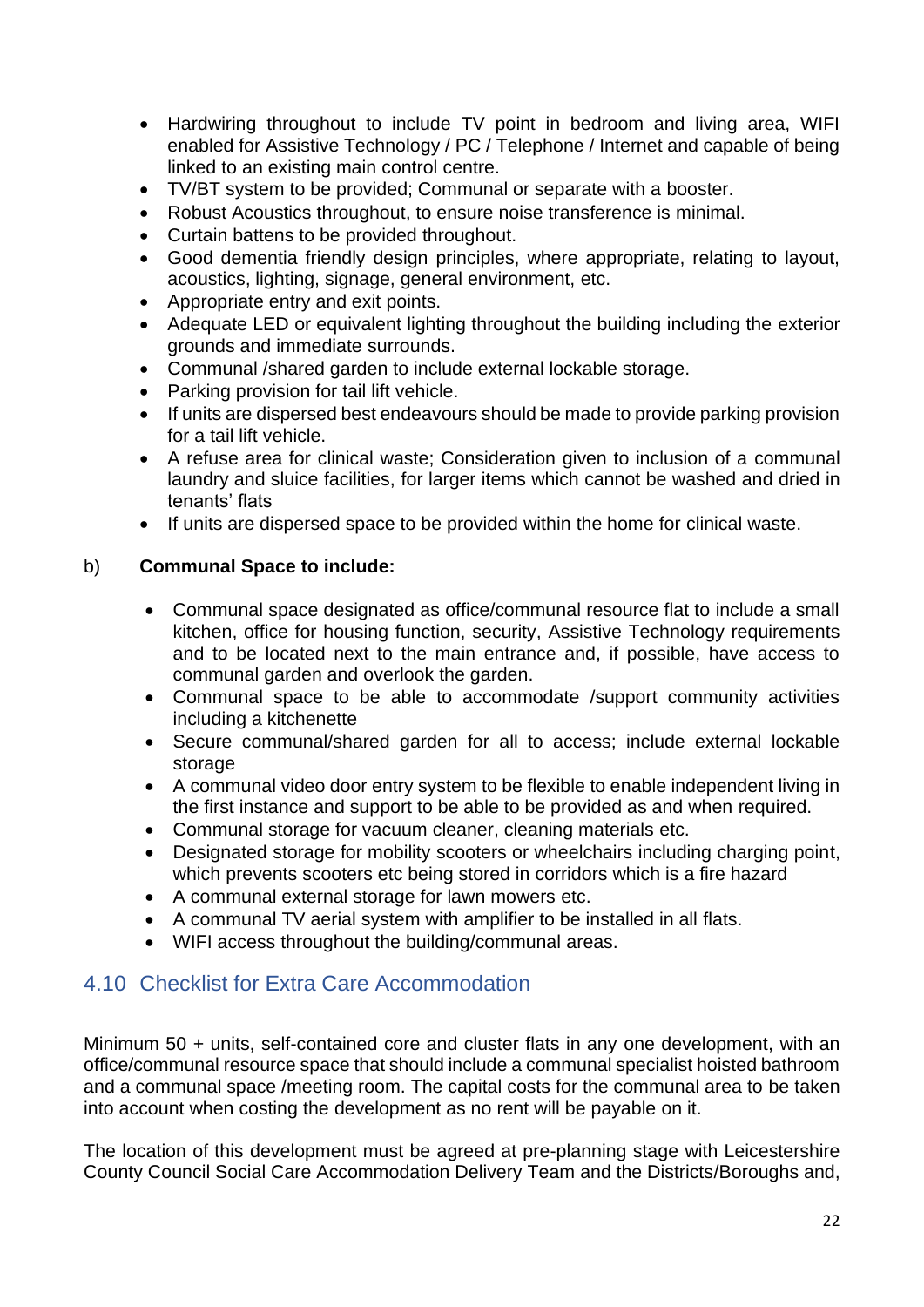ideally, should be on a level site, not land of a sloping gradient. It should be located within a 5-minute walk to a bus stop(s), shops and close to community amenities.

All properties to be built to approved Document M Volume 1: 2015 edition, all new homes, where feasible, should meet the national accessible and adaptable standard M4 (2) and an appropriate proportion should be to the national wheelchair accessible standard M4 (3)(2)(b) and also comply with LCC wheelchair brief.

The development of any build should be guided by the Housing our Ageing Population, Plan for Implementation 2 (HAPPI2/4) principles including good design principles in relation to dementia support.

| <b>Requirement:</b>                            | no x 1 bed/<br>2person flats to | no x 1 bed/2<br>person built to | <b>Communal area to</b><br>have same |
|------------------------------------------------|---------------------------------|---------------------------------|--------------------------------------|
|                                                | <b>National</b>                 | <b>National</b>                 | footprint as a 1 bed                 |
|                                                | <b>Accessible</b>               | <b>Accessible and</b>           | 2 person flat to                     |
|                                                | Wheelchair                      | <b>Adaptable</b>                | <b>National</b>                      |
|                                                | <b>Standard</b>                 | Standard M4(2).                 | Wheelchair                           |
|                                                | M4(3)(2)(b)                     |                                 | <b>Accessible</b>                    |
|                                                |                                 |                                 | <b>Standard</b>                      |
|                                                |                                 |                                 | M4(3)(2)(b)                          |
| <b>GENERAL</b>                                 |                                 |                                 |                                      |
| <b>REQUIREMENTS FOR</b>                        |                                 |                                 |                                      |
| <b>ALL FLATS AND</b>                           |                                 |                                 |                                      |
| <b>COMMUNAL AREAS</b>                          |                                 |                                 |                                      |
| Wheelchair<br>Lift<br>$\overline{\phantom{0}}$ | Required for two                | Required for two                | Required for two                     |
| accessible                                     | storey build only.              | storey build only.              | storey build only.                   |
| General                                        |                                 |                                 |                                      |
| Light switches not pull                        |                                 |                                 |                                      |
| cords (except in wet                           |                                 |                                 |                                      |
| areas), no dimmer                              |                                 |                                 |                                      |
| switches or fluorescent                        |                                 |                                 |                                      |
| strip lights. All to be                        |                                 |                                 |                                      |
| flush and LED fittings                         |                                 |                                 |                                      |
| where possible.                                |                                 |                                 |                                      |
| <b>Recessed lights</b>                         |                                 |                                 |                                      |
| accessible to enable                           |                                 |                                 |                                      |
| bulb changing.                                 |                                 |                                 |                                      |
| Gas CH with low                                |                                 |                                 |                                      |
| surface temperature                            |                                 |                                 |                                      |
| radiators (with TRV's)                         |                                 |                                 |                                      |
| throughout, or electric                        |                                 |                                 |                                      |
| under floor heating /                          |                                 |                                 |                                      |
| controllable                                   |                                 |                                 |                                      |
| panel/storage heaters.                         |                                 |                                 |                                      |
| <b>TMW</b> temperature                         |                                 |                                 |                                      |
| control throughout for                         |                                 |                                 |                                      |
| hot water, to include                          |                                 |                                 |                                      |
| safety cut out devices to                      |                                 |                                 |                                      |
| save                                           |                                 |                                 |                                      |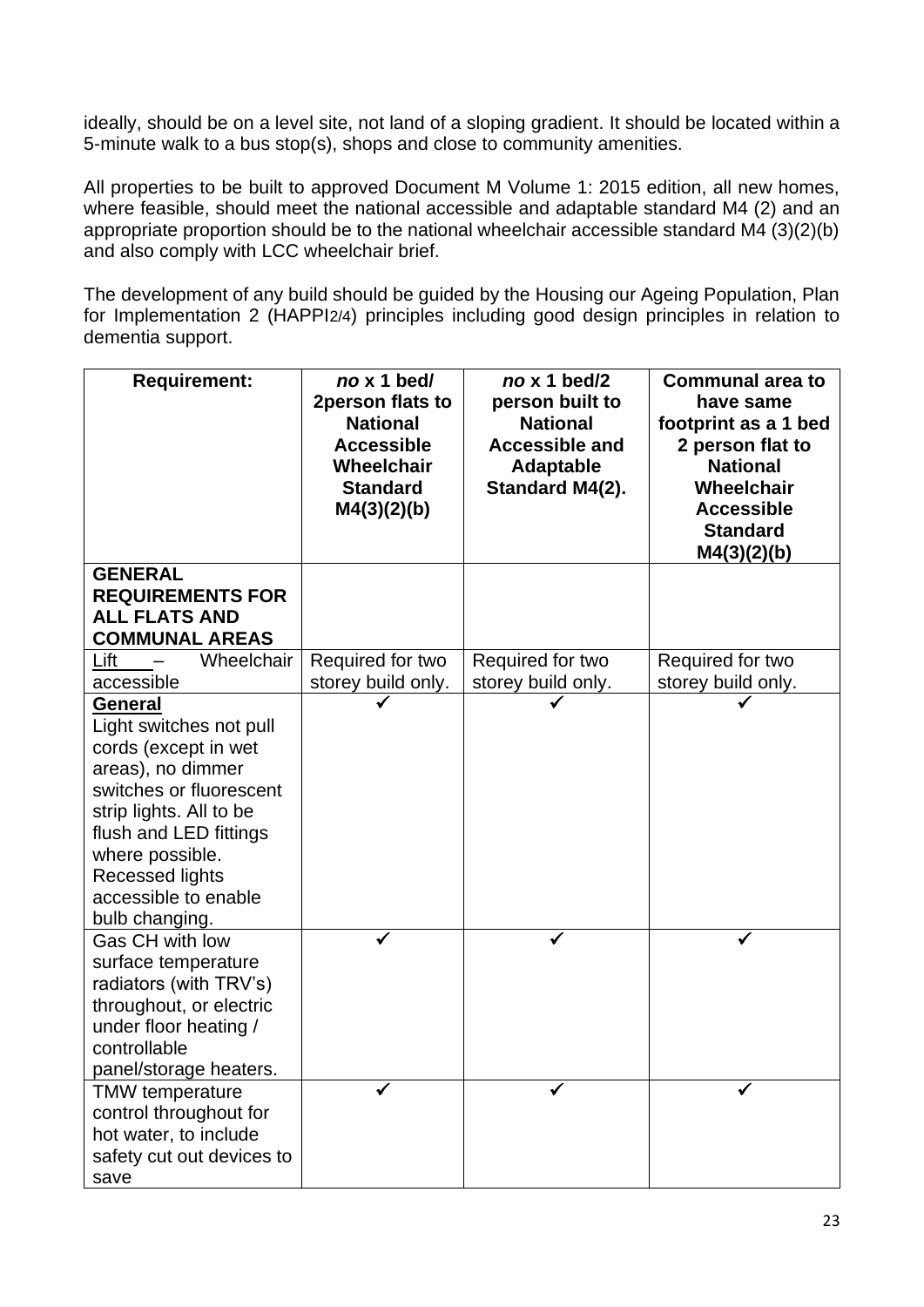| overheating/scalding on<br>electric showers                                                                                                                                                                   |                    |  |
|---------------------------------------------------------------------------------------------------------------------------------------------------------------------------------------------------------------|--------------------|--|
| Able<br>adjust<br>to<br>temperatures easily in<br>(Thermostat<br>rooms.<br>controls in each room).                                                                                                            |                    |  |
| Laminated / toughened<br>safety glass throughout.                                                                                                                                                             |                    |  |
| All windows style/design<br>will require restrictors<br>(for health and safety<br>purposes), and locks<br>development<br>should<br>meet secure by design<br>principles especially to<br>front facing windows. |                    |  |
| for<br>sockets<br>Extra<br>equipment etc, in all flats<br>and communal area.                                                                                                                                  |                    |  |
| Protective door hinges<br>to be fitted to avoid<br>trapping fingers.                                                                                                                                          |                    |  |
| Doors should<br>not<br>be<br>capable of slamming<br>shut, soft close door<br>closures to be fitted                                                                                                            |                    |  |
| Communal door entry -<br>electric opener on front<br>door.                                                                                                                                                    | $\pmb{\mathsf{X}}$ |  |
| Wheelchair storage and<br>charging<br>area/s<br>with<br>socket/s.                                                                                                                                             | $\pmb{\mathsf{X}}$ |  |
| Individual utility meters.                                                                                                                                                                                    |                    |  |
| TV point in each living<br>room and bedroom.                                                                                                                                                                  |                    |  |
| <b>Curtain battens</b><br>throughout and need to<br>allow for blinds also<br>when positioned.                                                                                                                 |                    |  |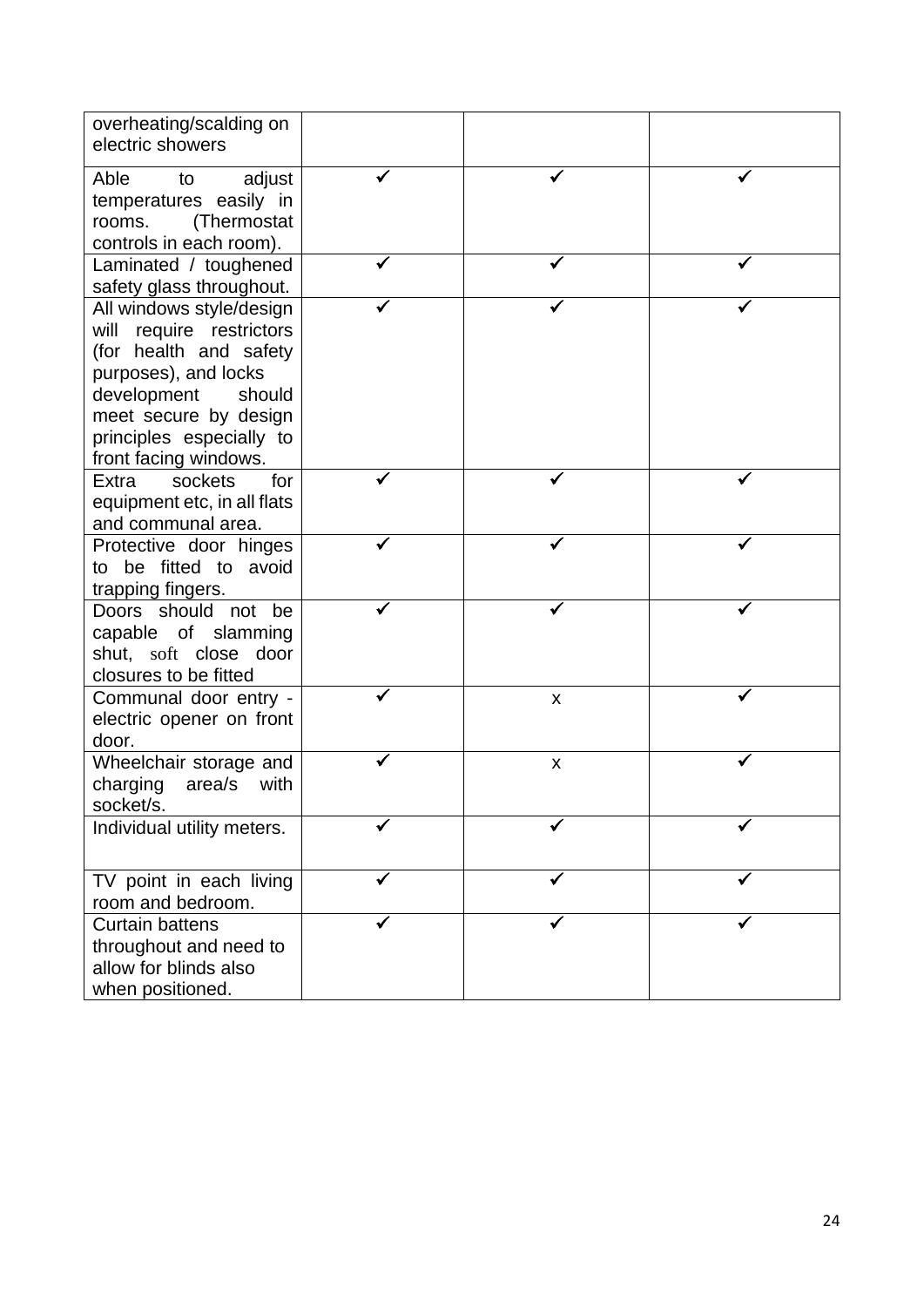| Fire Alarm Sounders /<br>Smoke detectors/ Heat<br>detectors throughout.<br>Potential to provide a<br>system that can meet a<br>range of needs<br>including those with<br>conditions such as<br>epilepsy. |  |  |
|----------------------------------------------------------------------------------------------------------------------------------------------------------------------------------------------------------|--|--|
| Specific details will<br>need to be discussed at<br>design stage. To<br>comply with the<br><b>Regulatory Reform (Fire</b><br>Safety) Order 2005 as a<br>minimum standard.                                |  |  |
| WIFI for a centralised<br>call system.<br>To also<br>support installation of<br>Assistive Technology /<br>PC, Telephone, internet.                                                                       |  |  |
| Easy to<br>clean<br>hard<br>wearing non-slip<br>vinyl<br>flooring throughout.                                                                                                                            |  |  |
| <b>Robust</b><br>plaster<br>throughout capable of<br>being cleaned.                                                                                                                                      |  |  |
| Robust sound proofing<br>throughout to minimise<br>noise transference.                                                                                                                                   |  |  |
| Sufficient<br>parking<br>for<br>staff<br>clients,<br>and<br>ambulance parking and<br>drop off point.                                                                                                     |  |  |
| Storage<br>for<br>space<br>vacuum cleaner, ironing<br>board etc. required.                                                                                                                               |  |  |
| flat<br>Each<br>have<br>to<br>entrance door / post box<br>/ doorbell / number and<br>door entry must have<br>trades facility.                                                                            |  |  |
| Floor covering heating<br>and lighting to corridor,<br>stairs<br>and<br>other<br>communal<br>areas.<br>Lighting to have PIR                                                                              |  |  |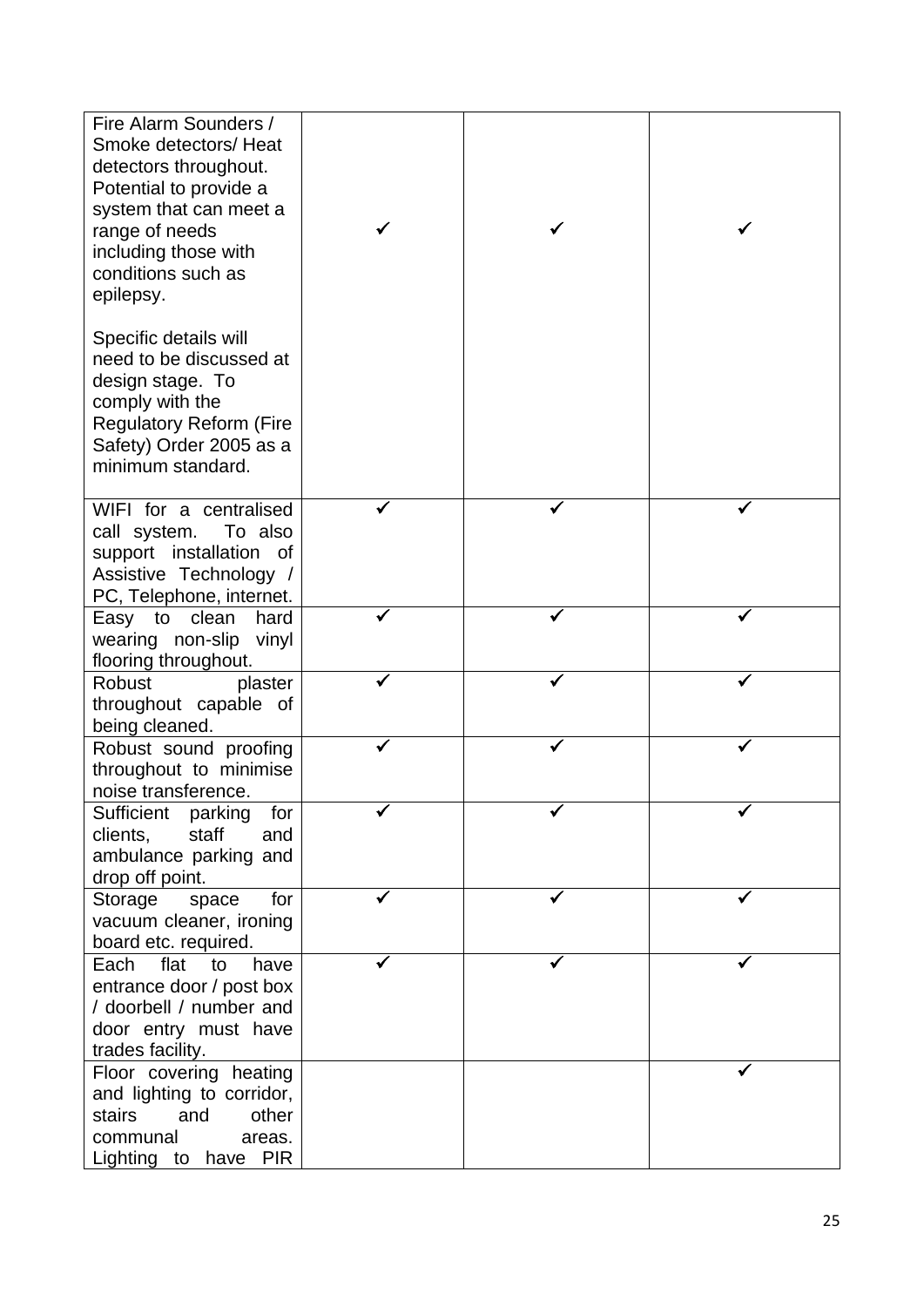| sensors for occupancy<br>and be LED fittings. |  |  |
|-----------------------------------------------|--|--|
| <b>Kitchens</b>                               |  |  |
| Adaptable kitchen with                        |  |  |
| layout capable of                             |  |  |
|                                               |  |  |
| having a washing-                             |  |  |
| machine, dryer, fridge                        |  |  |
| freezer, cooker. All                          |  |  |
| cupboards / drawers                           |  |  |
| capable of being                              |  |  |
| locked)                                       |  |  |
| Lockable cupboard for<br>COSHH.               |  |  |
| Box in any control pads                       |  |  |
| buttons /switches.                            |  |  |
| <b>Identified isolation</b>                   |  |  |
| switches for the cooker                       |  |  |
| and white goods.                              |  |  |
| Star locks on access                          |  |  |
| cupboards<br>i.e.,                            |  |  |
| boilers/electrical                            |  |  |
| equipment.                                    |  |  |
| Standard kitchen door.                        |  |  |
| <b>Bathrooms</b>                              |  |  |
| Wet room required with                        |  |  |
| level access shower.                          |  |  |
| Should have space for                         |  |  |
| shower chair and carer.                       |  |  |
| Minimum 1200mm x                              |  |  |
| 1200mm                                        |  |  |
|                                               |  |  |
| Radiators not cited next                      |  |  |
| to the toilet (which                          |  |  |
| prevents a grab rail                          |  |  |
| being installed to aid                        |  |  |
| people to use the toilet                      |  |  |
| safely)                                       |  |  |
|                                               |  |  |
| Include full length                           |  |  |
| shower curtain and floor                      |  |  |
| to ceiling tiling within                      |  |  |
| shower area.                                  |  |  |
|                                               |  |  |
| 2 rows of tiles fitting                       |  |  |
| above WHB.                                    |  |  |
|                                               |  |  |
| WC to be facing the                           |  |  |
| door, suitable space at                       |  |  |
| sides to allow for future                     |  |  |
|                                               |  |  |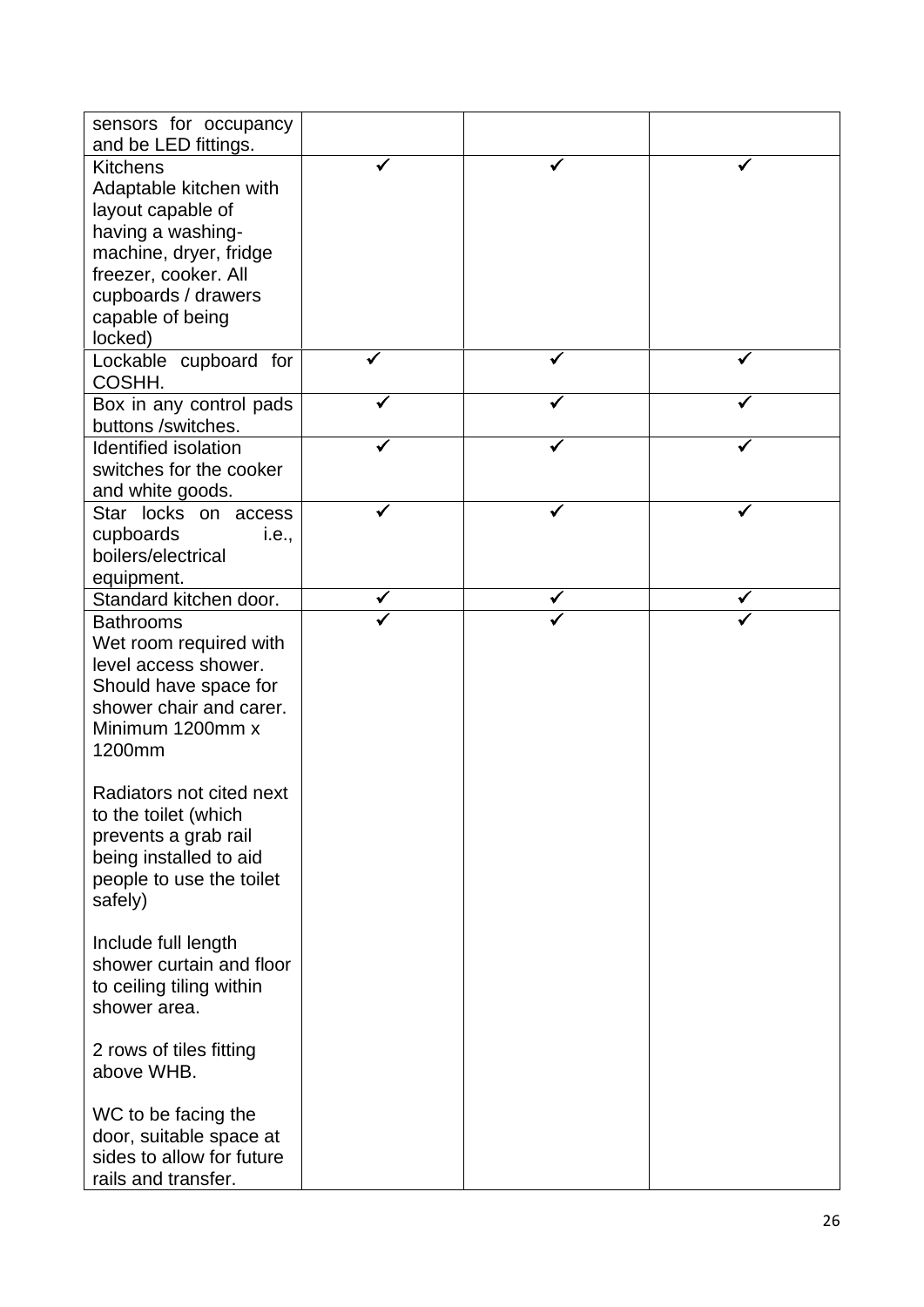| Non-Slip flooring with     |   |  |
|----------------------------|---|--|
| upstand with welded        |   |  |
| joints.                    |   |  |
| Bathroom locks to<br>be    |   |  |
| capable of opening from    |   |  |
| both sides in case of      |   |  |
| problems and to open       |   |  |
| outwards in case of falls. |   |  |
| Anti- barricade door,      |   |  |
| outward opening, or        |   |  |
| pocket door to be          |   |  |
| installed.                 |   |  |
| Continual run or           |   |  |
| humidistat extractor fan   |   |  |
| in the Bathroom/en-        |   |  |
| suite.                     |   |  |
| toilet<br>Recessed<br>roll |   |  |
| holder.                    |   |  |
| Concealed<br>plumbing      |   |  |
| leaving service<br>points  |   |  |
| for isolators.             |   |  |
| No pull cord light         |   |  |
| switch. Bathroom switch    |   |  |
| to be in hall.             |   |  |
| Ceiling track and knock    | X |  |
| out doorway for future     |   |  |
| provision to install a     |   |  |
| hoist.                     |   |  |
| where<br>Door<br>stops     |   |  |
| required.                  |   |  |
| Communal area / hub        |   |  |
| to include:                |   |  |
| Office space for desk,     |   |  |
| WIFI for Assistive Tech,   |   |  |
| PC point, BT line and      |   |  |
| central security.          |   |  |
| Sleepover                  |   |  |
| accommodation              |   |  |
| including toilet/ shower.  |   |  |
| Communal lounge and        |   |  |
| or dining area (subject to |   |  |
| design)<br>including       |   |  |
| furniture.                 |   |  |
| Small separate meeting     |   |  |
| room.                      |   |  |
| Safe entrance and exit     |   |  |
| points for staff to/from   |   |  |
| communal flat - one        |   |  |
| exit being<br>entrance /   |   |  |
|                            |   |  |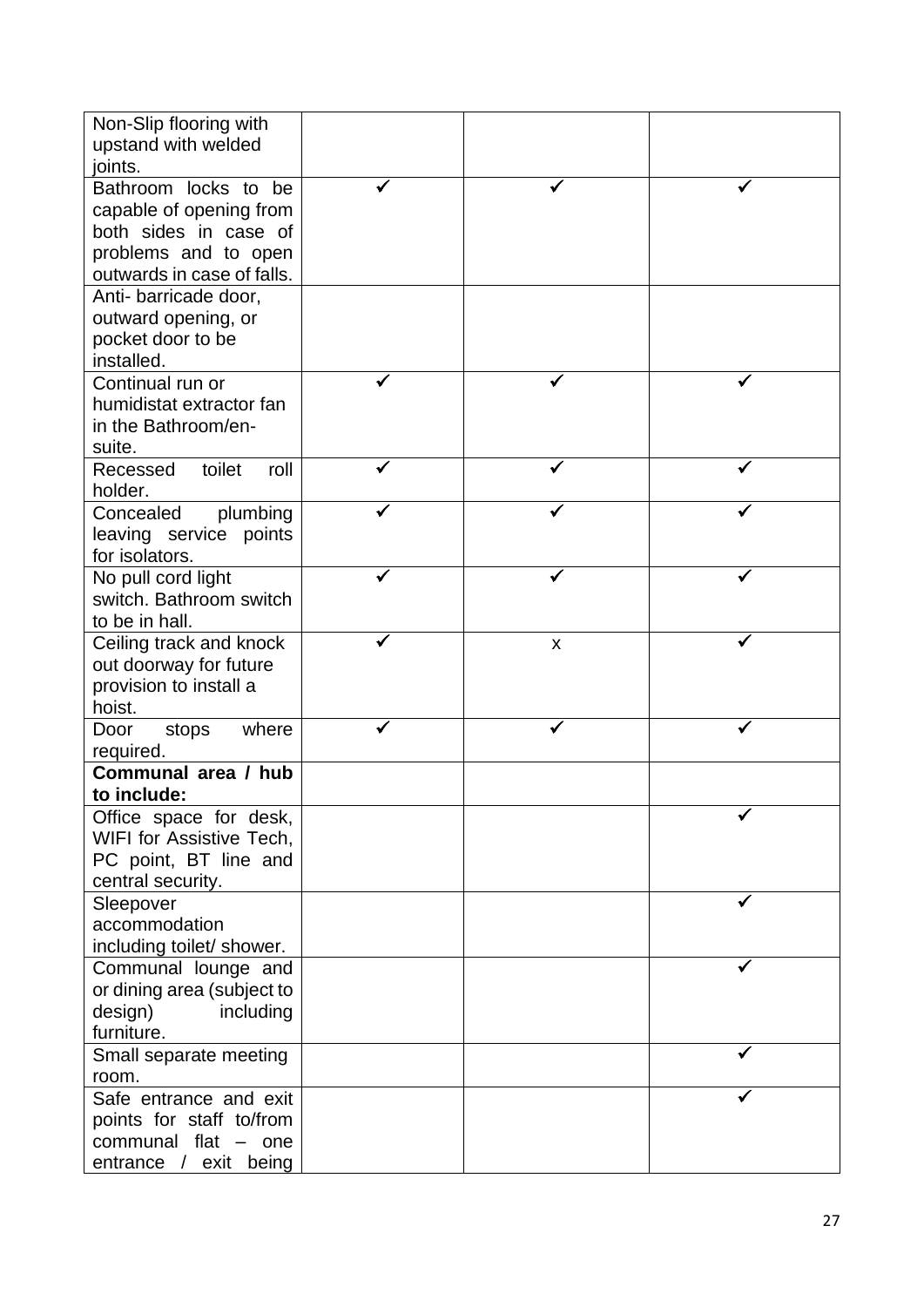| from internal corridor /   |  |  |
|----------------------------|--|--|
|                            |  |  |
| communal space and         |  |  |
| one external door from     |  |  |
| office within communal     |  |  |
| flat.                      |  |  |
| Communal/shared            |  |  |
| gardens to be secure       |  |  |
| and equally accessible     |  |  |
| by residents and staff.    |  |  |
| The communal garden        |  |  |
| should be flexible to      |  |  |
|                            |  |  |
| divide<br>into<br>personal |  |  |
| if<br>space<br>necessary.  |  |  |
| Balconies to properties    |  |  |
| would be advantageous.     |  |  |
|                            |  |  |
| There<br>should<br>be<br>a |  |  |
| conveniently<br>located    |  |  |
| outside tap.               |  |  |
| Sufficient parking for     |  |  |
| clients and staff, to      |  |  |
| include a provision for    |  |  |
| dropping off and           |  |  |
| parking close to main      |  |  |
| entrance for               |  |  |
| ambulances and tail lift   |  |  |
| vehicles. Wheelchair       |  |  |
| user space closest to      |  |  |
| main entrance, or the      |  |  |
|                            |  |  |
| designated property.       |  |  |
| External refuse area to    |  |  |
| include<br>for<br>clinical |  |  |
| waste.                     |  |  |
| Lockable<br>communal       |  |  |
| storage<br>for<br>cleaning |  |  |
| materials.                 |  |  |
| Lockable<br>communal       |  |  |
| external storage           |  |  |
| e.g., shed.                |  |  |
| Storage space required     |  |  |
| for scooters and other     |  |  |
| mobility aids (to include  |  |  |
| a charging point).         |  |  |
|                            |  |  |

Contacts - Scip@leics.gov.uk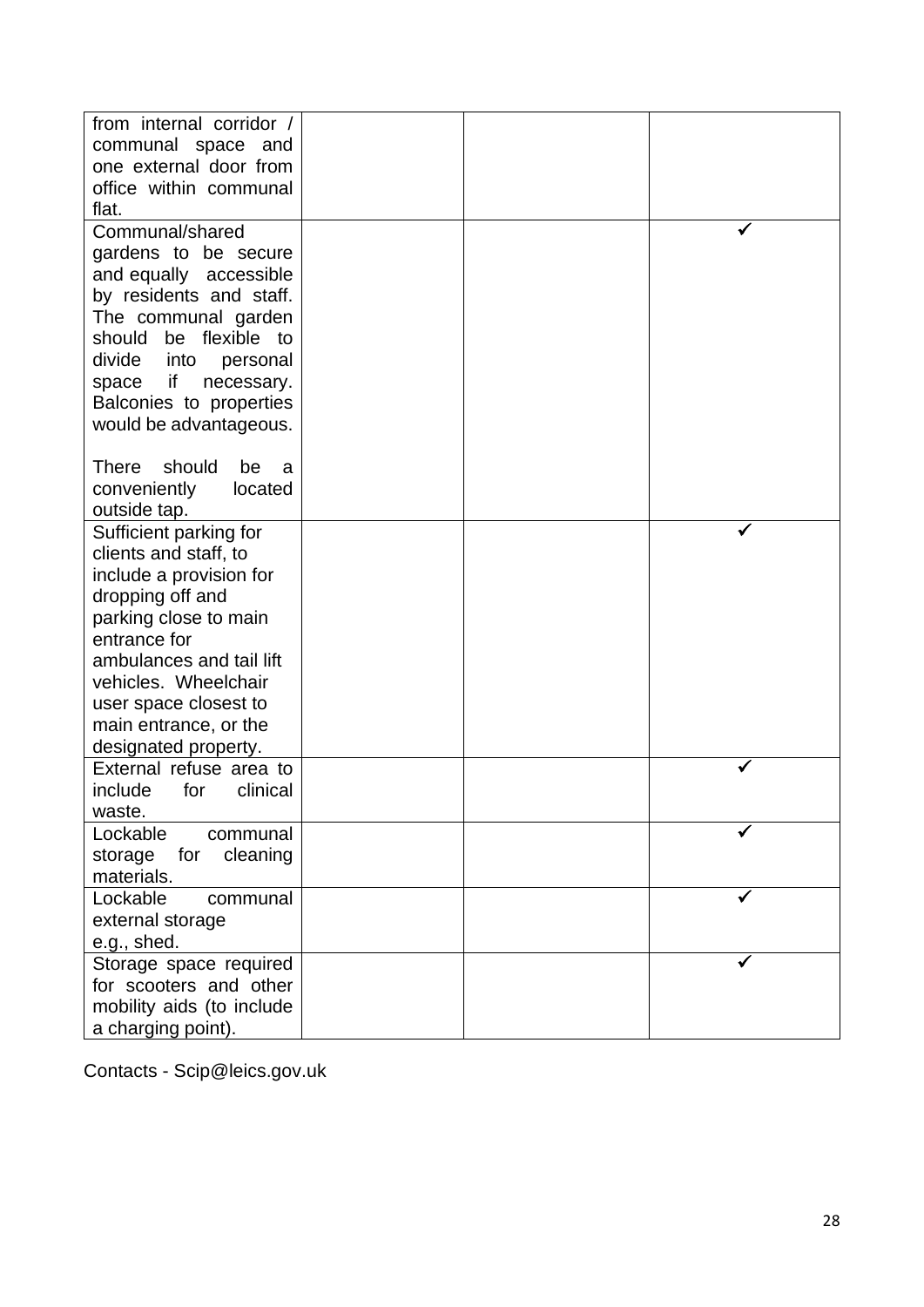# <span id="page-29-0"></span>5 Appendix 5 – Young Adults with Disabilities and Mental Health

**5.1** In addition to the groups referenced above, LCC also wishes to encourage Residential Social Landlords and (RSLs)/Developers to provide accommodation for young people transitioning from Children and Family Services Support (aged 16-25) and those with mental health conditions.

The majority of accommodation needs of these groups, in relation to the 'bricks and mortar' element of properties is covered within one or more of the Appendices included within this document. However, below are some specific features related to these groups.

#### **5.2 Young Adults with Disabilities (formerly Transitions)**

Leicestershire County Council's Children and Family Services and Adult Social Care Team work together to support young people from 16+ to prepare for adulthood and a fulfilling future, within their own community. Supported living provides better outcomes for young people and maintains their relationships with family and friends.

For this group we are seeking accommodation which is 'step down', move-on accommodation, to allow young people time to become more confident and independent, learning daily living skills and also longer term supported living options. A mix of shared and self-contained units are required, with a shared environment preferred for 'step down' properties.

Any development should accommodate no more than 8 individuals on one site, where the accommodation is self-contained. No more than 5 where shared.

The design of provision for this group should take into consideration of the needs of young people, for example, their need for their 'own space' and also that of communal space within the property, i.e., a 'student accommodation type feel'.

#### **5.3 Mental Health**

Housing related services and support, as well as the design of accommodation can significantly respond to the needs of people with specific mental conditions, both working age and older people.

Leicestershire County Council is seeking to develop accommodation for this group which is 'step down', move-on settled accommodation and also longer term supported living options. A mix of shared and self-contained units are required, however, self-contained properties with access to communal space are preferred. Any development should accommodate no more than 10 individuals, where the accommodation is self-contained and no more than 8 where shared. Useful resources on this topic can be found here -

<https://www.housinglin.org.uk/Topics/browse/HousingMentaHealth/>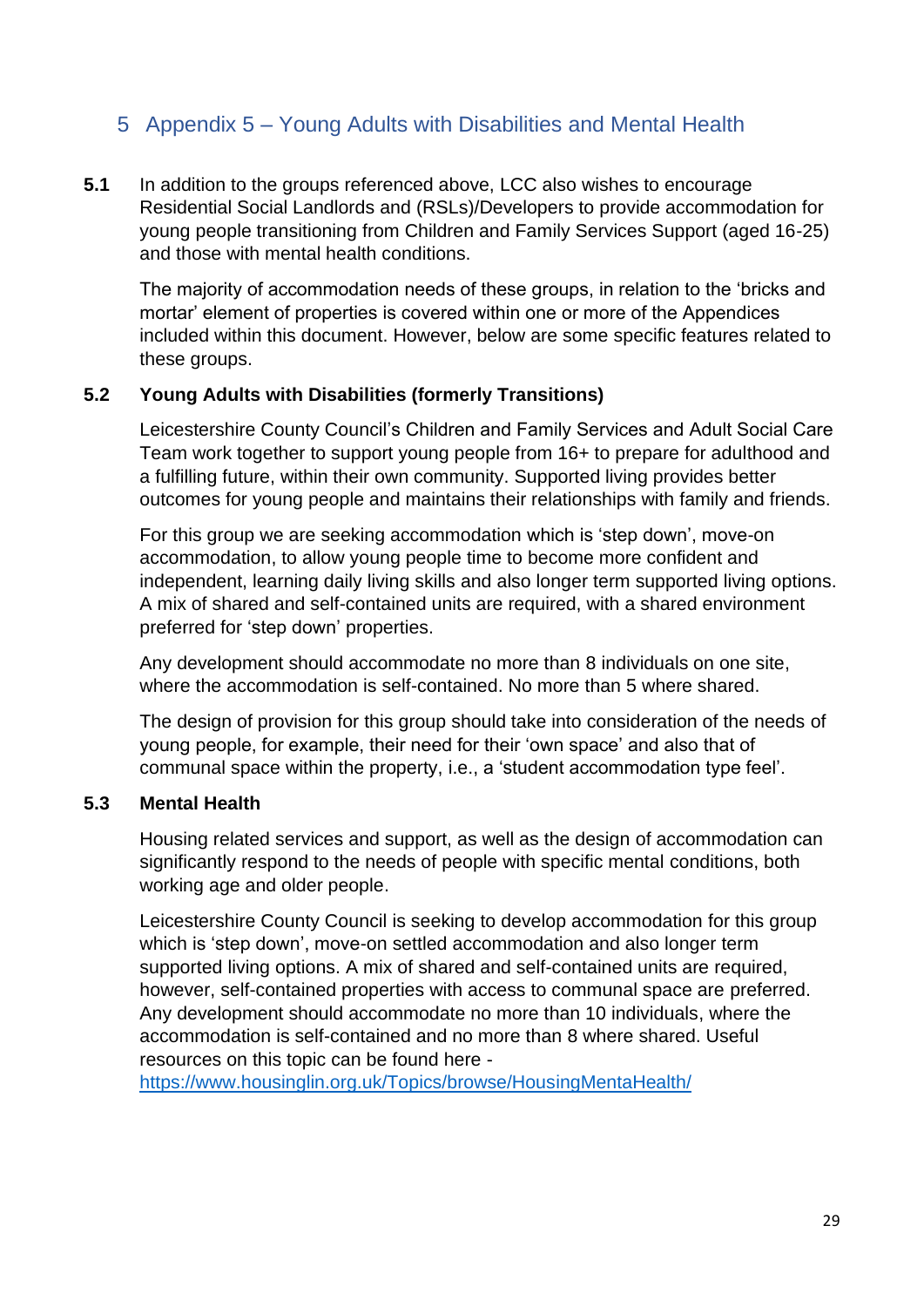# <span id="page-30-0"></span>**Appendix A Leicestershire County Council Guidance on House Sizes and Standards**

- A1 Introduction
- A2 The Nationally Described Space Standards
- A3 Homes in Multiple Occupation (HMO)
- A4 Building Control
- A5 Housing Health and Safety Rating System (HHSRS)A6 Fire Safety
- A7 Public Health
- A8 Zero Carbon Requirements/Construction

#### **A1 Introduction**

Leicestershire County Council (LCC) has prepared this Guidance to aid property owners, planning applicants and Local Authority officers on LCC's expectations for the standard of residential accommodation in the County. It references existing statutory controls, policies and guidance and outlines the Council's expectations in terms of delivering a good standard of amenities and facilities provided.

#### **A2 The Nationally Described Space Standards (NDSS)**

<span id="page-30-1"></span>In 2015 the government introduced a nationally described space standard which deals with internal space within new dwellings. These standards are suitable for application across all tenures and sets out requirements for the Gross Internal (floor) Area of new dwellings at a defined level of occupancy, bedrooms, bed spaces, and storeys, as well as floor areas and dimensions for key parts of the home, notably bedrooms, storage and floor to ceiling height. For advice on the Nationally Described Space Standards please see the Ministry of Housing, Community and Local Government, (formerly the Department for Communities and Local Government) guidance - [https://www.gov.uk/government/publications/technical-housing](https://www.gov.uk/government/publications/technical-housing-standards-nationally-described-space-standard)[standards-nationally-described-space-standard](https://www.gov.uk/government/publications/technical-housing-standards-nationally-described-space-standard) For ease of use the council has translated these requirements into a table form as shown below.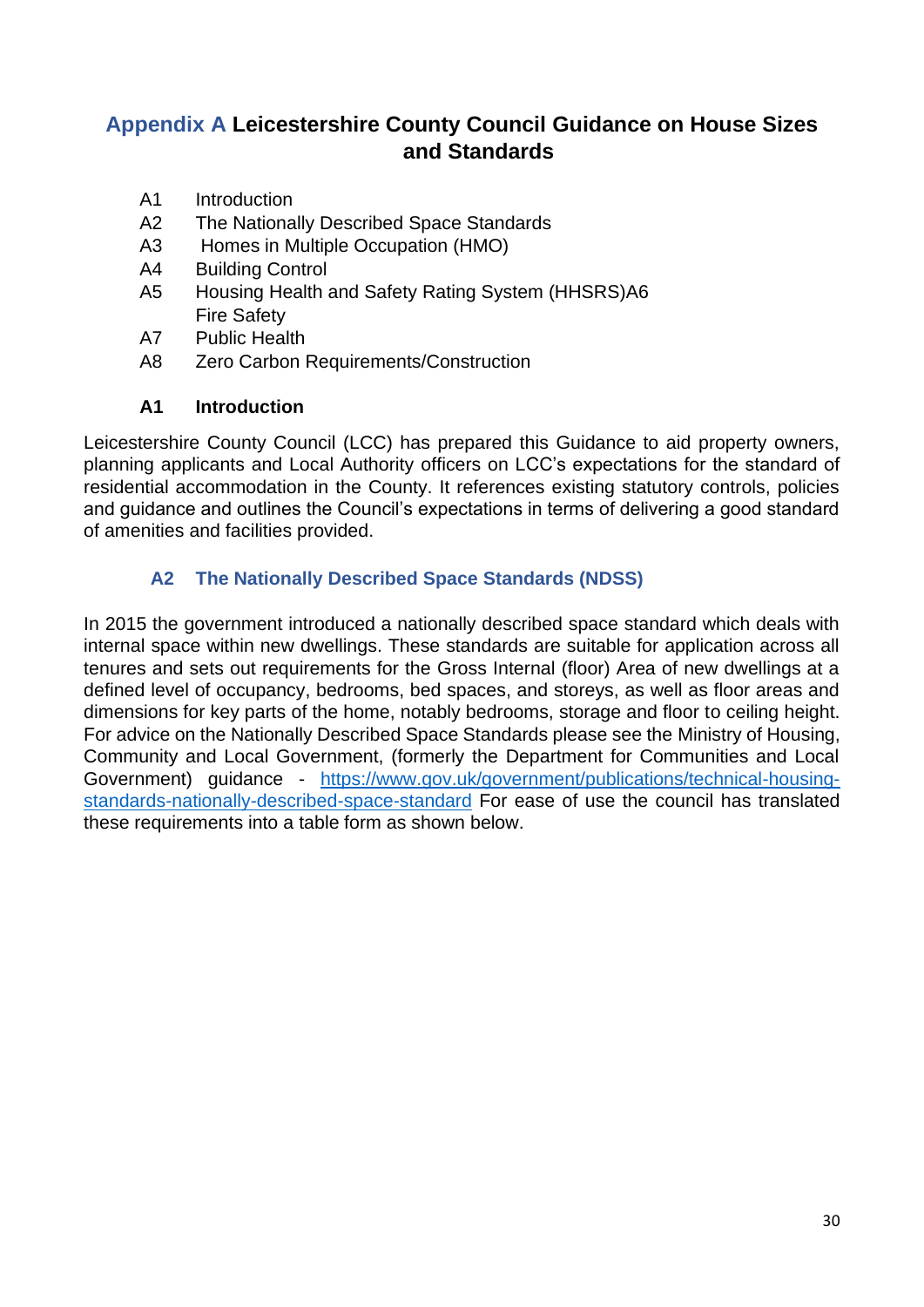| <b>Bedrooms</b> | People                  | Storeys                   | Gross<br>Internal<br>Floor Area | Single<br>bedroom<br>area (m2) | Single<br>bedroom<br>width (m) | Double/twin<br>bedroom area<br>(m2) | Largest<br>double/twin<br>bedroom<br>width (m) | Other<br>double/twin<br>bedroom<br>width | Built-in<br>Storage | Height for<br>75%<br>of<br><b>GIA</b> |
|-----------------|-------------------------|---------------------------|---------------------------------|--------------------------------|--------------------------------|-------------------------------------|------------------------------------------------|------------------------------------------|---------------------|---------------------------------------|
|                 | $\mathbf{1}$            | $\mathbf{1}$              | 39                              | 7.5                            | 2.15                           | $\sim$                              | $\omega$                                       | $\omega$                                 | 1.0                 | 2.3                                   |
| $\mathbf{1}$    | $\overline{2}$          | $\mathbf{1}$              | 50                              | $\sim$                         | $\omega$                       | 11.5                                | 2.75                                           | $\Box$                                   | $1.5\,$             | 2.3                                   |
|                 | $\overline{2}$          | $\overline{2}$            | 58                              | ÷,                             | $\omega$                       | 11.5                                | 2.75                                           | ÷                                        | 1.5                 | 2.3                                   |
|                 | 3                       | $\mathbf{1}$              | 61                              | 7.5                            | 2.15                           | 11.5                                | 2.75                                           | $\Box$                                   | 2.0                 | 2.3                                   |
|                 | 4                       | $\mathbf 1$               | 70                              | $\overline{\phantom{a}}$       | $\blacksquare$                 | 11.5                                | 2.75                                           | 2.55                                     | 2.0                 | 2.3                                   |
| $\overline{2}$  | 3                       | $\overline{2}$            | 70                              | 7.5                            | 2.15                           | 11.5                                | 2.75                                           | $\omega$                                 | 2.0                 | 2.3                                   |
|                 | 4                       | $\overline{2}$            | 79                              | $\overline{\phantom{a}}$       |                                | 11.5                                | 2.75                                           | 2.55                                     | 2.0                 | 2.3                                   |
|                 | $\overline{4}$          | $\mathbf{1}$              | 74                              | 7.5                            | 2.15                           | 11.5                                | 2.75                                           | $\omega$                                 | 2.5                 | 2.3                                   |
|                 | 5                       | $\mathbf 1$               | 86                              | 7.5                            | 2.15                           | 11.5                                | 2.75                                           | 2.55                                     | 2.5                 | 2.3                                   |
|                 | 6                       | $1\,$                     | 95                              | $\pm$                          | $\omega$                       | 11.5                                | 2.75                                           | 2.55                                     | 2.5                 | 2.3                                   |
|                 | $\overline{4}$          | $\overline{2}$            | 84                              | 7.5                            | 2.15                           | 11.5                                | 2.75                                           | ÷,                                       | 2.5                 | 2.3                                   |
| $\overline{3}$  | 5                       | $\overline{2}$            | 93                              | 7.5                            | 2.15                           | 11.5                                | 2.75                                           | 2.55                                     | 2.5                 | 2.3                                   |
|                 | 6                       | $\sqrt{2}$                | 102                             | $\pm$                          | $\omega$                       | 11.5                                | 2.75                                           | 2.55                                     | 2.5                 | 2.3                                   |
|                 | $\overline{\mathbf{4}}$ | $\overline{\mathbf{3}}$   | 90                              | 7.5                            | 2.15                           | 11.5                                | 2.75                                           | ÷,                                       | 2.5                 | 2.3                                   |
|                 | 5                       | $\overline{\mathbf{3}}$   | 99                              | 7.5                            | 2.15                           | $11.5\,$                            | 2.75                                           | 2.55                                     | 2.5                 | 2.3                                   |
|                 | 6                       | $\overline{\mathbf{3}}$   | 108                             | $\blacksquare$                 | $\blacksquare$                 | 11.5                                | 2.75                                           | 2.55                                     | 2.5                 | 2.3                                   |
|                 | 5                       | $\mathbf{1}$              | 90                              | 7.5                            | 2.15                           | 11.5                                | 2.75                                           | $\mathbb{Z}^+$                           | 3.0                 | 2.3                                   |
|                 | 6                       | $\mathbf{1}$              | 99                              | 7.5                            | 2.15                           | $11.5\,$                            | 2.75                                           | 2.55                                     | 3.0                 | 2.3                                   |
|                 | $\overline{7}$          | $\mathbf{1}$              | 108                             | 7.5                            | 2.15                           | 11.5                                | 2.75                                           | 2.55                                     | 3.0                 | 2.3                                   |
|                 | 8                       | $\mathbf{1}$              | 117                             | $\Box$                         | $\mathbb{L}^+$                 | 11.5                                | 2.75                                           | 2.55                                     | 3.0                 | 2.3                                   |
|                 | 5                       | $\sqrt{2}$                | 97                              | 7.5                            | 2.15                           | 11.5                                | 2.75                                           | $\blacksquare$                           | 3.0                 | 2.3                                   |
|                 | 6                       | $\sqrt{2}$                | 106                             | 7.5                            | 2.15                           | 11.5                                | 2.75                                           | 2.55                                     | 3.0                 | 2.3                                   |
| $\overline{4}$  | 7                       | $\overline{2}$            | 115                             | 7.5                            | 2.15                           | 11.5                                | 2.75                                           | 2.55                                     | 3.0                 | 2.3                                   |
|                 | 8                       | $\sqrt{2}$                | 124                             | $\blacksquare$                 | $\mathbb{L}^+$                 | $11.5\,$                            | 2.75                                           | 2.55                                     | 3.0                 | 2.3                                   |
|                 | 5                       | $\mathsf{3}$              | 103                             | 7.5                            | 2.15                           | 11.5                                | 2.75                                           | $\mathbb{Z}^+$                           | 3.0                 | 2.3                                   |
|                 | 6                       | $\overline{3}$            | 112                             | 7.5                            | 2.15                           | 11.5                                | 2.75                                           | 2.55                                     | 3.0                 | 2.3                                   |
|                 | $\overline{7}$          | $\ensuremath{\mathsf{3}}$ | 121                             | 7.5                            | 2.15                           | $11.5\,$                            | 2.75                                           | 2.55                                     | 3.0                 | 2.3                                   |
|                 | $\bf 8$                 | 3                         | 130                             | $\Box$                         | $\Box$                         | 11.5                                | 2.75                                           | 2.55                                     | 3.0                 | 2.3                                   |
|                 | 6                       | $\mathbf{1}$              | 103                             | 7.5                            | 2.15                           | 11.5                                | 2.75                                           | $\sim$                                   | 3.5                 | 2.3                                   |
|                 | $\overline{7}$          | $\mathbf{1}$              | 112                             | 7.5                            | 2.15                           | $11.5\,$                            | 2.75                                           | 2.55                                     | 3.5                 | 2.3                                   |
|                 | 8                       | $\mathbf{1}$              | 121                             | 7.5                            | 2.15                           | 11.5                                | 2.75                                           | 2.55                                     | 3.5                 | 2.3                                   |
|                 | 6                       | $\overline{2}$            | 110                             | 7.5                            | 2.15                           | 11.5                                | 2.75                                           | $\Delta \phi$                            | 3.5                 | 2.3                                   |
|                 | $\overline{7}$          | $\overline{2}$            | 119                             | 7.5                            | 2.15                           | 11.5                                | 2.75                                           | 2.55                                     | 3.5                 | 2.3                                   |
| 5               | 8                       | $\overline{2}$            | 128                             | 7.5                            | 2.15                           | 11.5                                | 2.75                                           | 2.55                                     | 3.5                 | 2.3                                   |
|                 | 6                       | $\overline{\mathbf{3}}$   | 116                             | $7.5$                          | 2.15                           | 11.5                                | 2.75                                           | $\omega_{\rm c}$                         | 3.5                 | 2.3                                   |
|                 | $\overline{7}$          | $\overline{3}$            | 125                             | 7.5                            | 2.15                           | $11.5\,$                            | 2.75                                           | 2.55                                     | 3.5                 | 2.3                                   |
|                 | 8                       | $\overline{3}$            | 134                             | 7.5                            | 2.15                           | 11.5                                | 2.75                                           | 2.55                                     | 3.5                 | 2.3                                   |
|                 | 7                       | $\mathbf{3}$              | 129                             | 7.5                            | 2.15                           | 11.5                                | 2.75                                           | $\omega_{\rm c}$                         | 4.0                 | 2.3                                   |
|                 | $\,$ 8 $\,$             | $\mathbf{3}$              | 138                             | 7.5                            | 2.15                           | $11.5\,$                            | 2.75                                           | 2.55                                     | 4.0                 | 2.3                                   |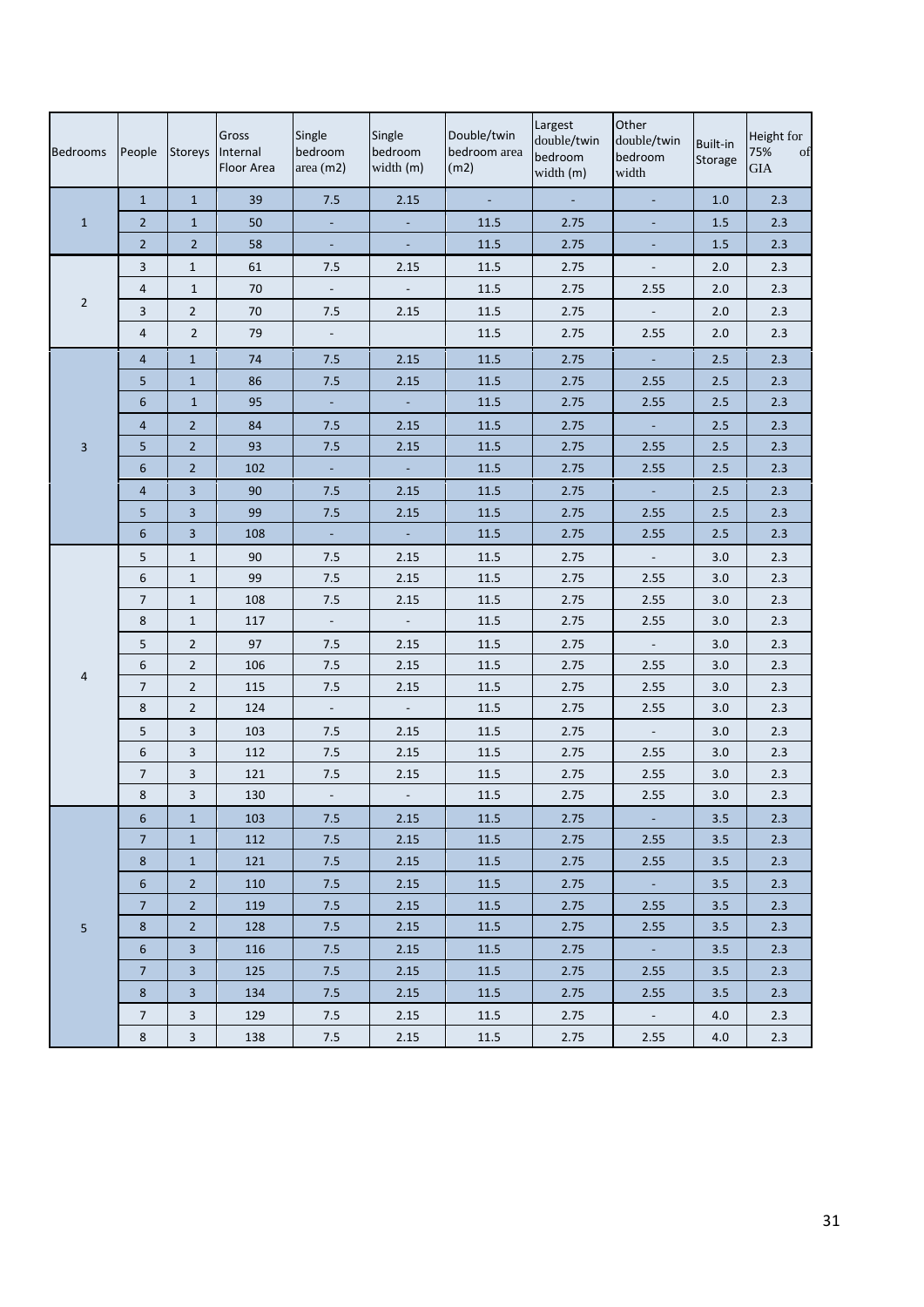## **A3. Homes in Multiple Occupation**

#### <span id="page-32-0"></span>**a) General Space and Amenity Standards in HMOs**

With regard to HMO's (Houses In Multiple Occupation), developers will need to comply with specific regulations in respect of requirements for Houses in Multiple Occupation as well as planning controls. It is recommended that where planning permission is required developers consult with planning officers and HMO licensing officers in the appropriate district to resolve issues as early as possible.

Legislation<sup>1</sup> prescribes certain standards that must be met in Houses in Multiple Occupation that are licensable under the Housing Act 2004. These include heating, washing facilities, cooking facilities and fire precaution measures.

From 1st October 2018 legislation was introduced that imposed licence conditions relating to minimum room size for rooms occupied as sleeping accommodation in HMOs licensed under Part 2 of the Housing Act 2004 (mandatory and additional licensing schemes): The Licensing of Houses in Multiple Occupation (Mandatory Conditions of Licences) (England) Regulations 2018. These state  $-$ 

One-person room (over 10 years of age) 6.51 square meters

Two-person room (over 10 years of age) 10.22 square meters

One child room (under 10 years of age) 4.64 square meters

\* No part of a room should be included in the measurement where the ceiling height is less than 1.5m

The Government's non-statutory guidance "Houses in Multiple Occupation and residential property licensing reform: Guidance for Local Housing Authorities" states that the statutory minimum is not intended to be the optimal room size and that local authorities will continue to have discretion to set their own higher standards within licence conditions but must not set a lower standard. For Leicestershire County Council's recommendation in this area, please see below.

#### **b) Leicestershire County Council HMO requirements**

Leicester City Council, Derby City Council and Nottingham City Council and DASH (Decent and Safe Homes) East Midlands have developed some best practice guidance for space and amenity standards for both licensable and non-licensable HMOs, which have been adopted by Leicestershire County Council.

The best practice guidance is not a legal requirement and other factors, or compensatory features are taken into consideration when inspecting a property for licensing purposes therefore allowing for a degree of flexibility with the best practice guidance in certain circumstances. These factors could include the shape and usability of the living space and any additional amenity space within the property.

Bedrooms in HMOs where there is no lounge/dining space elsewhere and where cooking facilities are not provided in the room.

*<sup>1</sup> The Licensing and Management of Houses in Multiple Occupation and other Houses (Miscellaneous Provisions) (England) Regulations 2006 and The Licensing and Management of Houses in Multiple Occupation and other Houses (Additional Provisions) (England) Regulations 2007*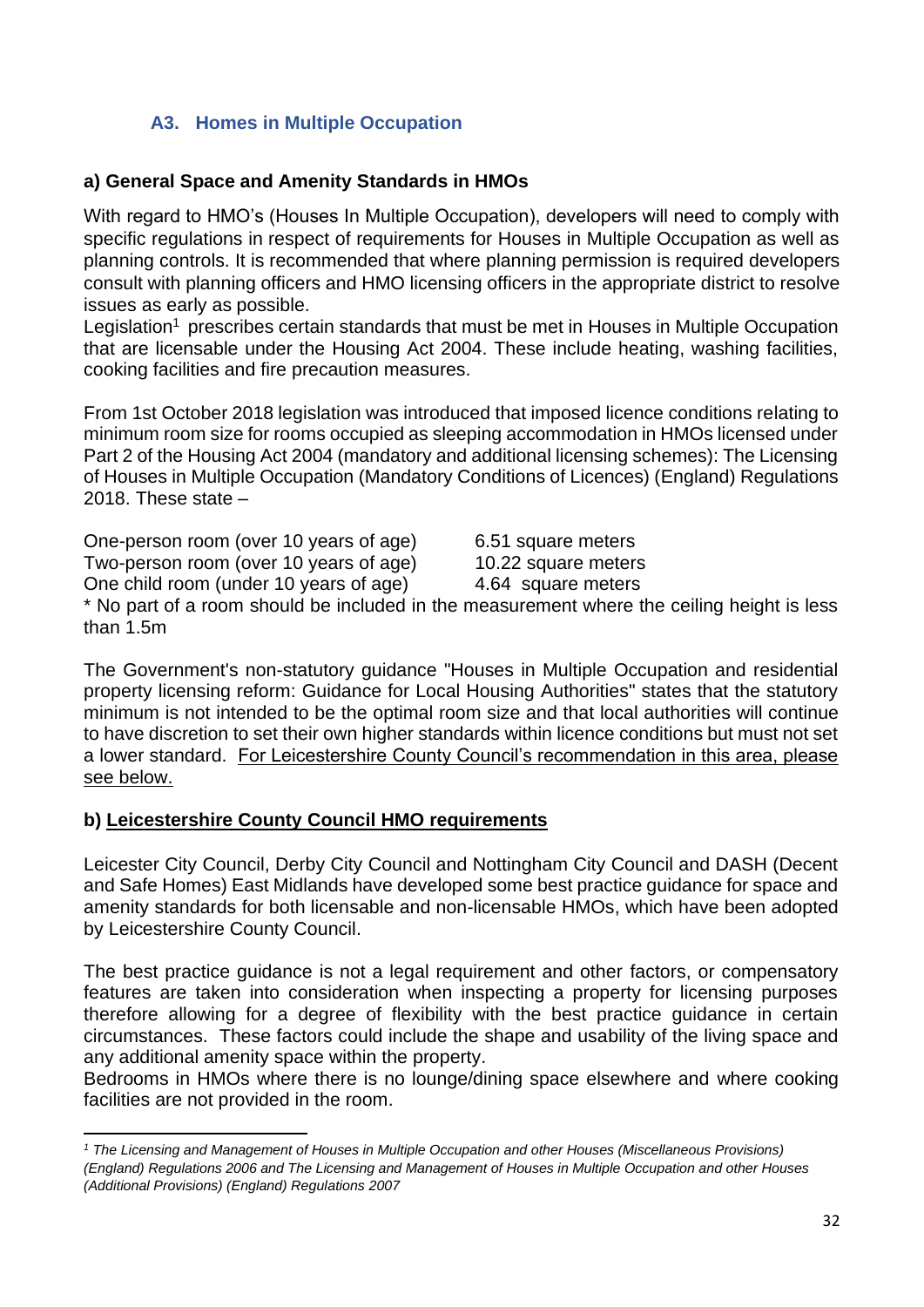The HMO requirements we recommend using in Leicestershire are:

Bedrooms in HMOs where there is no lounge/dining space elsewhere and where cooking facilities are not provided in the room:

| One-person room | 10 square metres |
|-----------------|------------------|
| Two-person room | 15 square metres |

Bedrooms in HMOs where there is adequate dining space elsewhere and where cooking facilities are not provided in the room.

| One-person room | 8 square metres  |
|-----------------|------------------|
| Two-person room | 12 square metres |

#### **Shared dining space**

Where dining space in a separate room or rooms is needed, a minimum of 2 square metres per person will be required. Persons occupying bedrooms/living units with exclusive use of adequate and suitably located dining space can be excluded from the calculation. Any shared dining space shall be suitably and conveniently located. It shall not normally be more than one floor away from the living unit.

#### **Kitchens**

Where these are used by up to 5 persons the minimum size shall be 7 square metres. Approximately 3 square metres shall be added for each extra person sharing the kitchen.

#### **General note**

Whilst local authorities are entitled to produce guidance on what room size, they consider acceptable, they are not able to apply their guidance as if it has statutory force. The dimensions and areas specified shall normally be regarded as minima, particularly with regard to new proposals. However, it is recognised that existing buildings cannot always achieve these minima. A degree of flexibility will sometimes be possible if other compensating features are present. Conversely it should be noted that irrespective of the dimensions, the shape and useable living space of any room is a determining factor in the calculation of the maximum number of people for which it is suitable.

#### **c) Mandatory Licensing of Houses in Multiple Occupation**

The Housing Act 2004 introduced a mandatory licensing system for certain types of Houses in Multiple Occupation (HMO). The aim of licensing is to ensure that every licensable HMO is safe for the occupants and visitors and is properly managed.

From April 2006 owners of certain types of HMOs have been required to apply to the local authority to have their properties licenced. From 1st October 2018 the type of property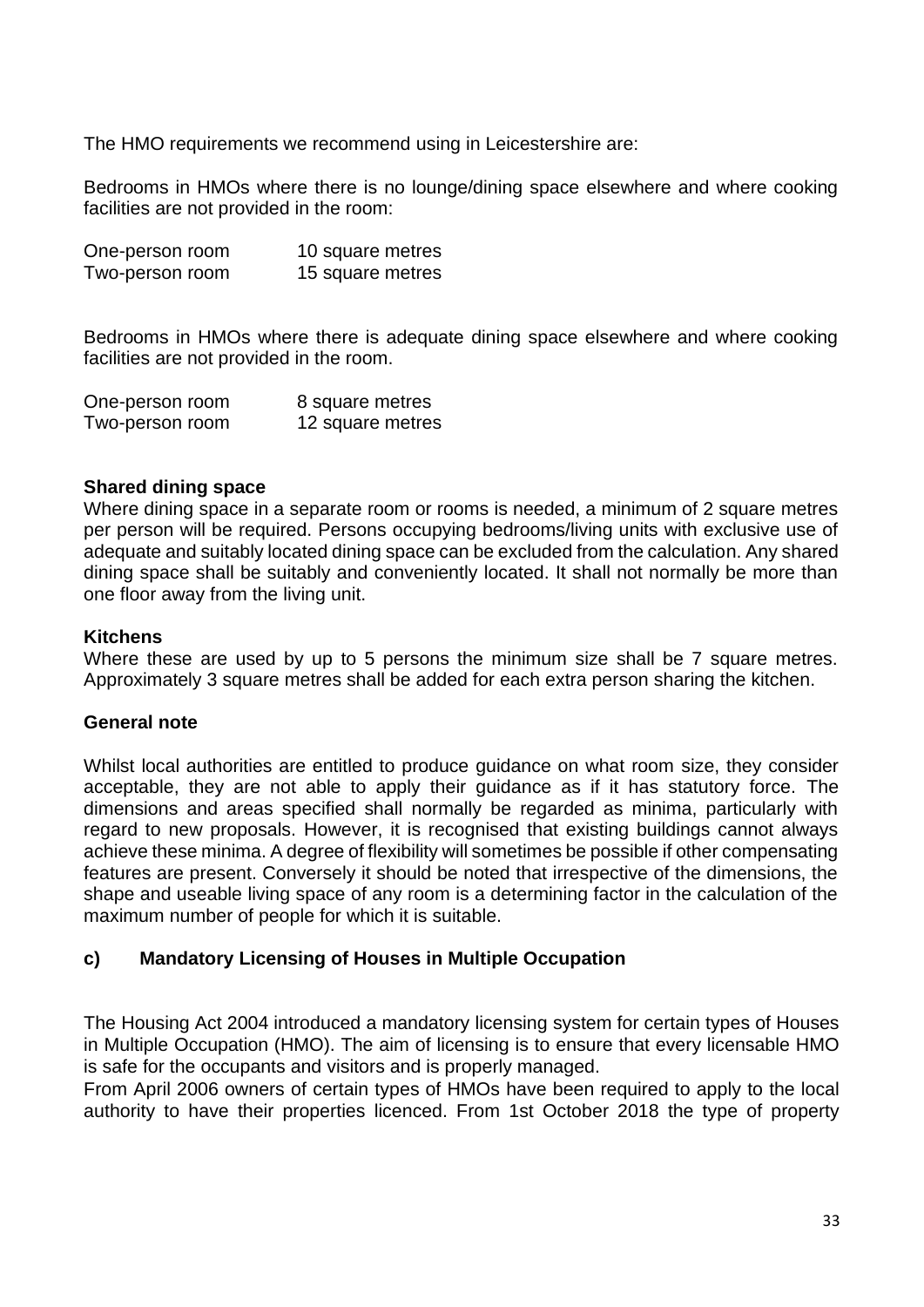requiring a licence was extended to include any<sup>2</sup> HMO property with 5 or more occupiers from more than 1 household. The responsibility for applying for a licence rests with the person having control of, or the person managing the property. Generally, this is the owner, or the managing agent.

## **d) Consequences of non-compliance**

HMO Licensing (Neighbourhood & Environmental Services) - Licensing Regime. The Housing Act 2004 sets out a number of licensing related offences all of which carry an unlimited fine, including:

- Operating an unlicensed HMO or allowing an HMO to be occupied by more persons than a licence allows
- Breach of a licence condition
- Supplying incorrect information in a licence application

In addition to the above, a landlord who operates an unlicensed HMO can be subject to a Rent Repayment Order (RRO) by a First-tier Tribunal (Property Chamber) under sections 96 and 97 of the Housing Act 2004.

Operating an unlicensed HMO or breaching a licence condition can be dealt with informally initially, however, if the breach is serious and affects the safety of the occupants or the licence holder does not carry out necessary works within an agreed timescale, formal legal proceedings with a view to prosecution can be initiated.

As an alternative to prosecution a Civil Penalty can be issued for certain offences using the Housing and Planning Act 2016. The same criminal standard of proof is required for a civil penalty as for prosecution and the Council must satisfy itself that of the case were to be prosecuted there would be a realistic prospect of conviction.

## **A4. Building Control**

<span id="page-34-0"></span>Generally, there is a legal requirement to get approval, if you are extending, altering, or erecting a building. This is to safeguard you, the general public and any future owners of the building. You can apply for building regulation approval through the District Council's Building Control Team or an Approved Inspector. Schemes of conversion or new build will need to comply with the Building Regulations. Building work must be inspected during its progress and sufficient notice must be given to enable inspectors to arrange site visits.

Generally, all new build work, extensions and all structural alterations will require approval under building regulations and some other alterations such as reroofing, rendering, replacement windows and domestic electrical work will probably also require approval.

Building regulations are there to ensure the health, safety, and well-being of the public and are administered by a Building Control Body (Council or Approved Inspector) to maintain building standards and energy conservation in most building schemes. The District's Building

*<sup>2</sup> there are some exemptions; properties managed by a local authority or registered social landlord's university owned/managed halls of residence occupied by religious communities predominantly owner-occupied resident landlord with a maximum of two other households*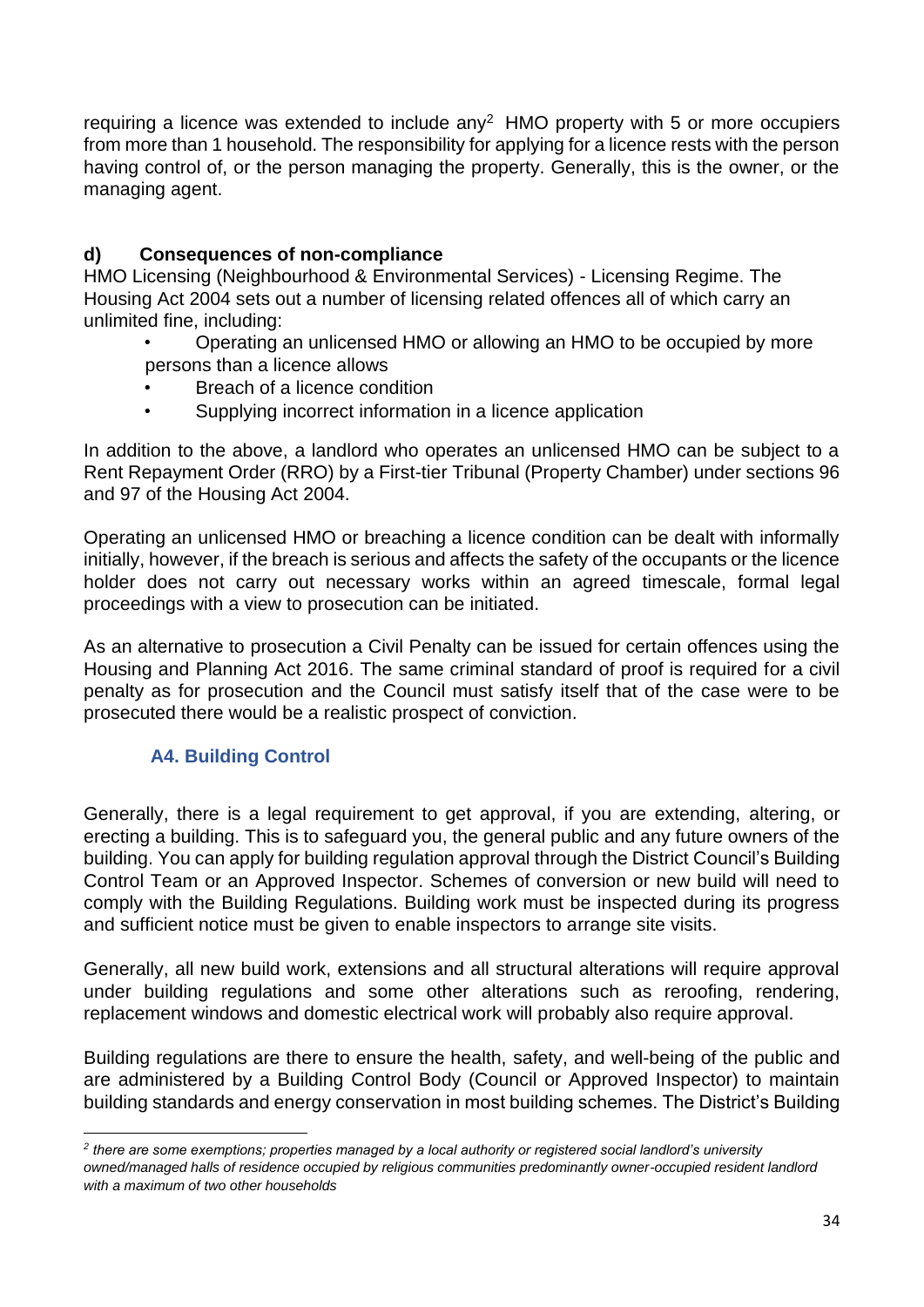Control teams provide an impartial, objective assessment of your work through appraisal of submitted plans and information, and subsequent site inspections.

The building regulations cover a number of topics such as structure, fire, moisture resistance, sound, ventilation, water supply and sanitary conveniences, drainage, boilers and chimneys, stairs and ramps, conservation of fuel and power, access for all, safety glazing, and electrical work in and around dwellings.

The design of all residential buildings must meet the requirements of the Building Regulations in respect of means of escape in case of fire, fire precautions and access/facilities for firefighting. This includes conversions of properties.

The design, including internal layouts (to private houses, flats, bedsits etc) and escape routes, should conform to the guidance given in the relevant version of Approved Document B (which support the building regulations) or the British Standard BS9991.

Approved Document M contains requirements for access and moving around a building and contains 'optional requirements' for higher standards. Where appropriate, these can be imposed at the Planning stage to enable a dwelling to be accessed and used throughout a person's lifetime. If higher standards are a condition on the relevant planning permission, Building Control must be notified of this.

If there is no Building Regulation Approval for the works undertaken, or if works have not been carried out in accordance with an Approval, a Local Authority can take enforcement action against the owner of a property (even if that person did not undertake the work themselves), requiring the property owner either to undo the works undertaken or to carry out rectification works in order to ensure that the works comply with Building Regulations. Should you choose to proceed despite the lack of Building Regulation Consent you may be exposed to the following risks: -

a) An insurance company may refuse to pay out under a Buildings Insurance Policy if there is inadequate Building Regulation Consent for alterations to the property.

b) If there is no Building Regulation Approval for the works, they could be structurally dangerous.

c) The Council could take enforcement action against you requiring you to undertake costly rectification works and causing you considerable inconvenience.

d) If the property is being sold or is being re-financed, the lack of the requisite approval will be revealed on a Local Search and there is a risk that the finance (for the owner or potential purchaser) could be refused, or indemnity insurance may be required.

## **A5. Housing Health and Safety Rating System**

<span id="page-35-0"></span>The Housing Act 2004 introduced the Housing Health and Safety Rating System, a method for local authorities to assess housing conditions. The key principle of the system is that a dwelling, including the structure, outbuildings, amenity space, means of access etc. should provide a safe and healthy environment for the occupants and any visitors.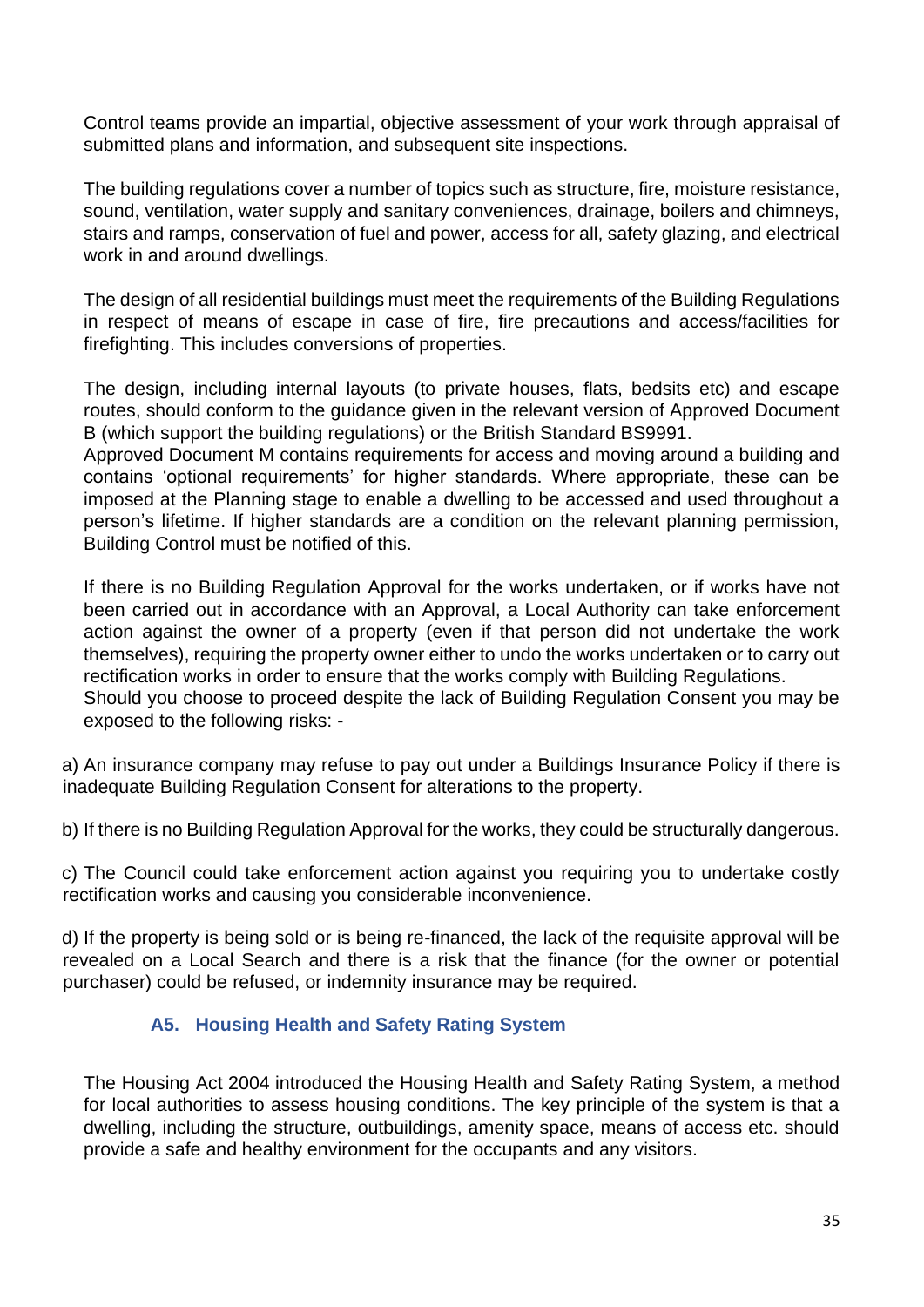The inspection process is a risk-based assessment that aims to address all the key issues that affect health and safety within a dwelling and considers the effect of 'hazards' in the property. Hazards are rated according to how serious they are and the effect they are having or could have on the occupants –the effect of the defect.

The system provides a means of comparing risks associated with different types of hazard. Some are slow and insidious in their effect such as dampness and cold and lack of space whilst others are quick such as falls. Some hazards are more likely to result in death (such as carbon monoxide) and others unlikely to cause death (noise, poor layout of amenities).

HHSRS uses a scoring system, each assessment results in a numerical representation of the degree of risk represented by a hazard. A formula is used which takes account the nature of the hazard, the likelihood of an occurrence and the seriousness of the outcome.

A high scoring hazard will be categorised as a category 1 hazard and the local authority has a duty under the Housing Act to take action. Lower scoring hazards are category 2 and local authorities have the power to take action should it be deemed necessary to do so.

Of the 29 identified hazards, Hazard 11: Crowding and Space deals with health hazards linked to a lack of living space for sleeping and completing normal.

#### **A6. Fire Safety**

#### <span id="page-36-0"></span>**a) Fire Service Order**

The Fire Safety Order (FSO) applies to most premises other than single private dwellings (Housing Act) and the responsible person for the premises must ensure that they understand and are aware of their duties. Contraventions and non-compliance of the FSO can result in prosecutions which include unlimited fines and or custodial sentences.

The Regulatory Reform (Fire Safety) Order 2005 is statute law which imposes requirements and duties on the responsible person (the person having control over the premises i.e., owner, landlord, managing agent etc.) of the premises to ensure the safety of all relevant persons.

The Fire Safety Order (FSO) applies to most premises other than single private dwellings (Housing Act) and the responsible person for the premises must ensure that they understand and are aware of their duties.

One of the main requirements of the FSO (Article 9) places a duty on the responsible person to ensure that a suitable and sufficient fire risk assessment has been carried. This must identify the general fire precautions that are required for the safety of all relevant persons (what fire safety arrangements are in place or will be required).

Leicestershire Fire and Rescue Service are the local enforcing authority for the FSO. Their duties start at the planning and development stage of any premises which fall under the FSO, and they are consulted as a part of the process for any new builds or premises undergoing any material alterations. They also carry out regular inspections of premises to ensure compliance with the FSO.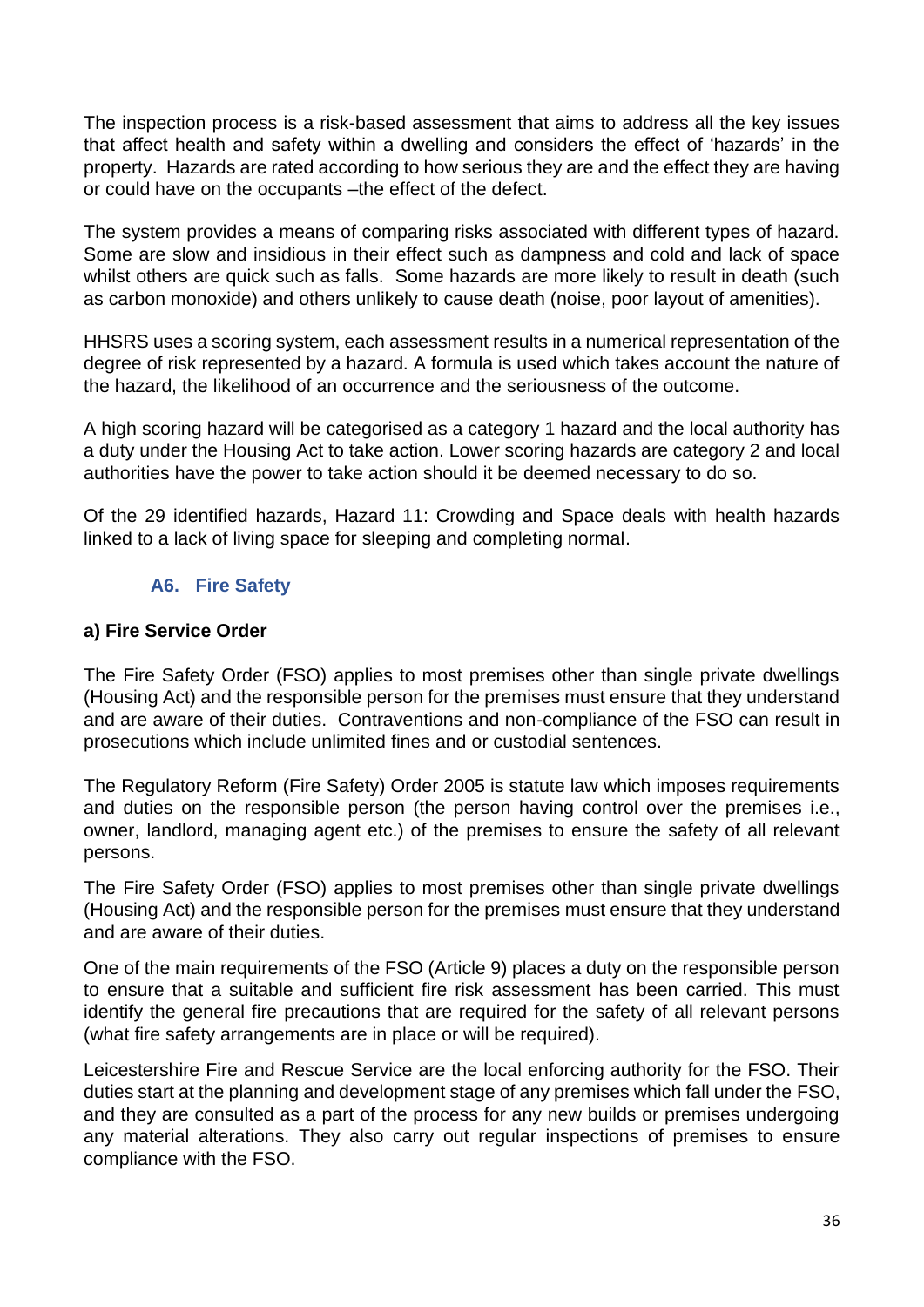Contraventions and non-compliance of the FSO can result in prosecutions which include unlimited fines and or custodial sentences.

Different types and uses of premises i.e., purpose-built flats, HMO's etc. will require specific fire safety arrangements. It is therefore essential that appropriate best practice guidance is used when assessing the premises. Leicestershire Fire and Rescue Service do provide advice and guidance which can be found on their web site.

#### **b) Leicestershire County Council's Fire Safety Requirements for Third Party Owned Supported Accommodation and LCC owned Supported Accommodation**

For the current policy in this area and the LCC Fire Risk and Sprinkler Priority Assessment Tool, please contact Leicestershire County Council.

As a minimum for a non LCC owned supported accommodation property the following is required:

- Completed fire strategy for the building
- Completed fire risk assessment for the building
- Written assurance the above will be reviewed annually

#### **A7. Public Health**

<span id="page-37-0"></span>The built and natural environment we design and create can influence people's ability to follow healthy behaviours and have positive impacts on reducing inequalities. Residential space standards, amenities and facilities can help to protect and promote the health and wellbeing of residents of Leicestershire and contribute to the prevention of ill health and support positive health and wellbeing across the life course.

Public Health England note some of the UK's most pressing health challenges - such as obesity, mental health issues, physical activity, and the needs of an ageing population – can all be influenced by the quality of our built and natural environment<sup>3</sup>.

The adverse health effects associated with a lack of space, overcrowding, damp and cold, are linked to a range of conditions and diseases in children and adults, including respiratory conditions, tuberculosis, meningitis and poor mental wellbeing and social cohesion. Welldesigned homes, space standards and amenities should have a positive impact on health and wellbeing, including physical activity, social isolation, mental health and air and noise pollution.

#### **A8. Leicestershire County Council's policy on Zero Carbon Requirements/Construction**



Carbon RequirementGafoo Piopersty Projectoin Construction Carbon Control Carbon Assessment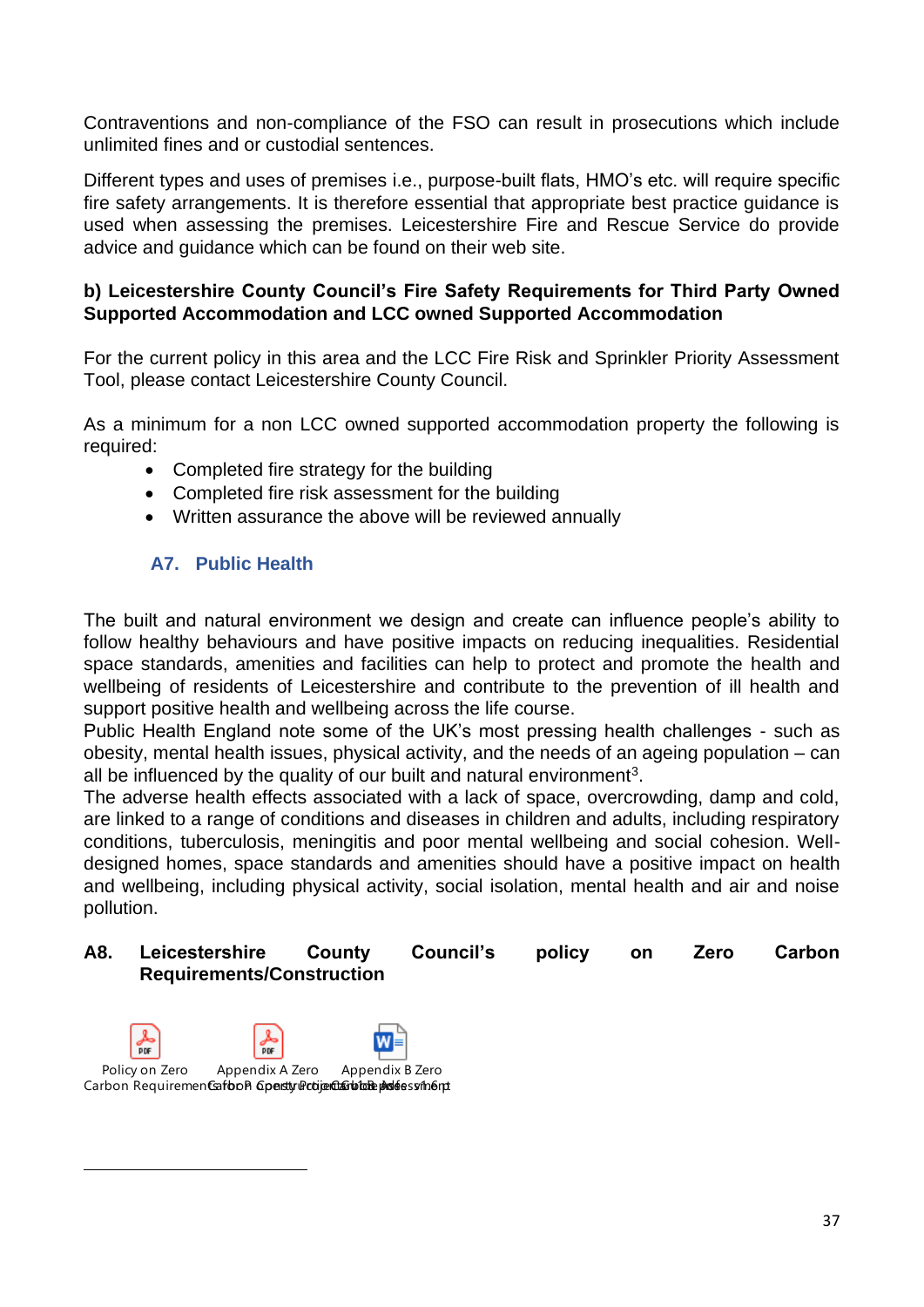# <span id="page-38-0"></span>Appendix 6 – Minimum Standards Property Checklist

#### **This checklist is designed for the Housing Provider to confirm the identified property is suitable and sustainable for the identified individual and meets the minimum standards required in terms of space and ALL regulatory and licencing requirements**

## **ACTION**

Confirm Property type and location meets specification and strategic or individual identified need

Confirmation of property management arrangements in place i.e., lease/Management Agreement and Service Level Agreements

Provide name and contact details for landlord

Status of landlord i.e., Private/Registered Provider

Private Landlord confirm if registered with ARLA, DASH and any tenancy deposit arrangements

Provide address of the property

Building Control approval obtained (where applicable)

HMO details and confirmation of licence (where applicable)

Property conforms to Decent Homes Standard and HHSRS

Sufficient fire prevention and detection in situ

In HMO are self-closing fire doors provided throughout the property

Landlord/Agent to provide evidence of their insurance in respect of the property and to be made available on request.

Confirm Gas Safety Certificate in place

Confirm Electrical Safety check and evidence of items tested

Does property have an Energy Performance Certificate

Confirm the rents, service charges have been agreed with housing benefit

Confirm type of tenancy to be issued and duration

Identify any shared or apportioned utilities that are included

Confirm safety and suitability of Communal doors - entry points/key fobs/security. Intercom/door entry system

Confirm Flat/room front doors if a Fire door meets regulations, thumb-turn lock on the inside, intumescent seals and a self-closure fitted.

Internal facilities and good working order

Heating – Fuel type (Gas/Elec/Oil/LPG)

Boiler & radiators or storage/convector heaters/underfloor

Hot Water type and fuel – Gas Combi/Elec Cylinder